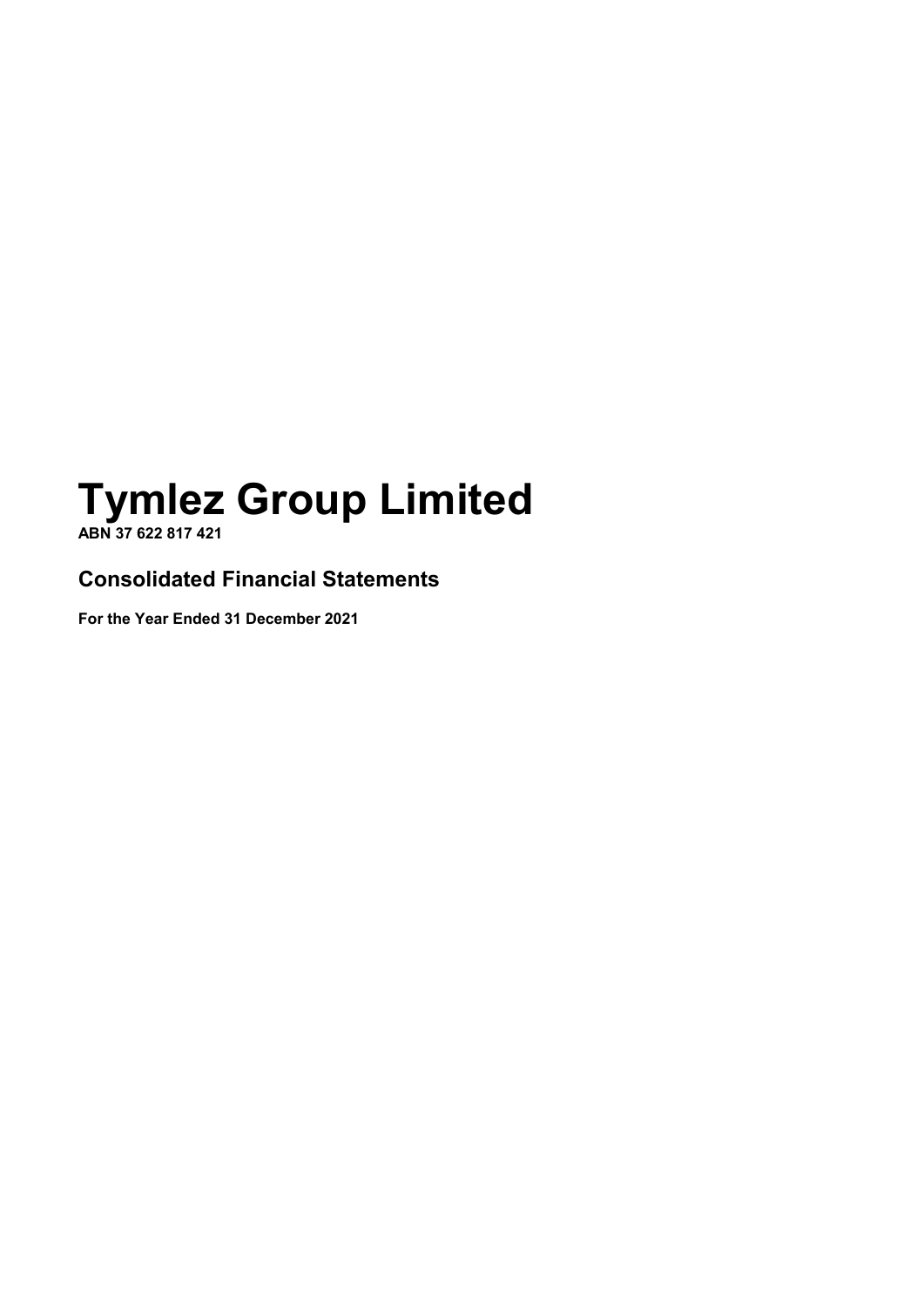**ABN 37 622 817 421**

# **Contents**

# **For the Year Ended 31 December 2021**

| <b>Consolidated Financial Statements</b>                                           |    |
|------------------------------------------------------------------------------------|----|
| Corporate Governance Statement                                                     |    |
| Directors' Report                                                                  | 2  |
| Auditor's Independence Declaration under Section 307C of the Corporations Act 2001 | 20 |
| Consolidated Statement of Profit or Loss and Other Comprehensive Income            | 21 |
| <b>Consolidated Statement of Financial Position</b>                                | 22 |
| Consolidated Statement of Changes in Equity                                        | 23 |
| <b>Consolidated Statement of Cash Flows</b>                                        | 24 |
| Notes to the Financial Statements                                                  | 25 |
| Directors' Declaration                                                             | 60 |
| Independent Audit Report                                                           | 61 |
| Additional Information for Listed Public Companies                                 | 65 |

Page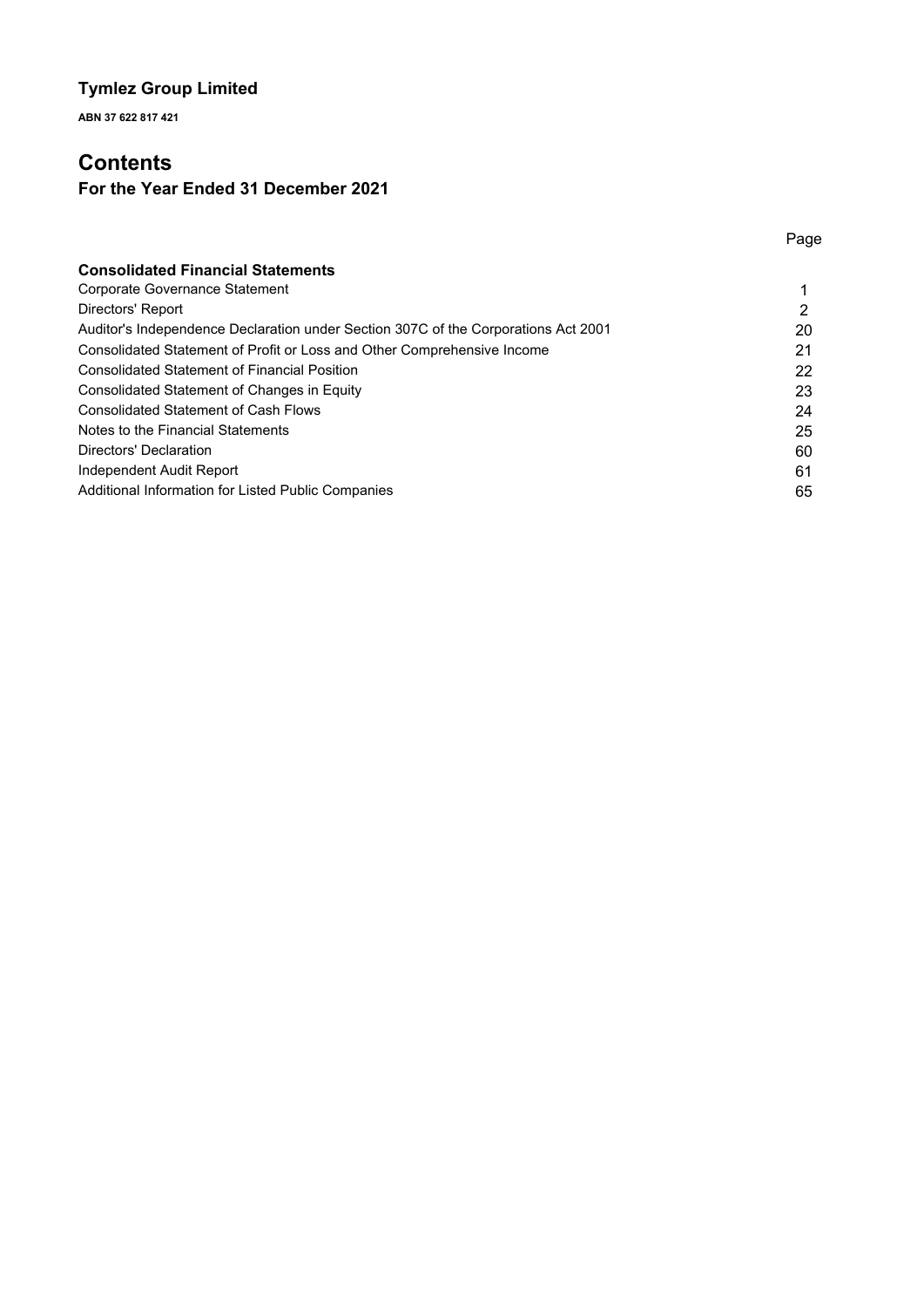# **Corporate Governance Statement For the Year Ended 31 December 2021**

Tymlez Group Limited and the Board are committed to achieving and demonstrating the highest standards of corporate governance. Tymlez Group Limited has reviewed its corporate governance practices against the Corporate Governance Principles and Recommendations (4th edition) published by the ASX Corporate Governance Council, to the extent that such principles and recommendations are applicable to an entity of the size and structure of the Company.

The Company has formulated its own Corporate Governance policies and practices using the ASX Principles and Recommendations as a guide.

The Board reviews on an ongoing basis, the corporate governance policies and structures that the Company has in place to ensure that these are appropriate for the size and structure of the Company and nature of its activities, and that these policies and structures continue to meet the corporate governance standards that the Board is committed to.

The 2021 corporate governance statement is dated as at 31 December 2021 and reflects the corporate governance practices in place throughout the 2021 financial year. The 2021 corporate governance statement will be approved by the Board on 30 April 2022. A description of the Group's current corporate governance practices is set out in the Group's corporate governance statement which can be viewed at https://www.tymlez.com/governance/ and should be read in conjunction with the recent Company announcements on the ASX website.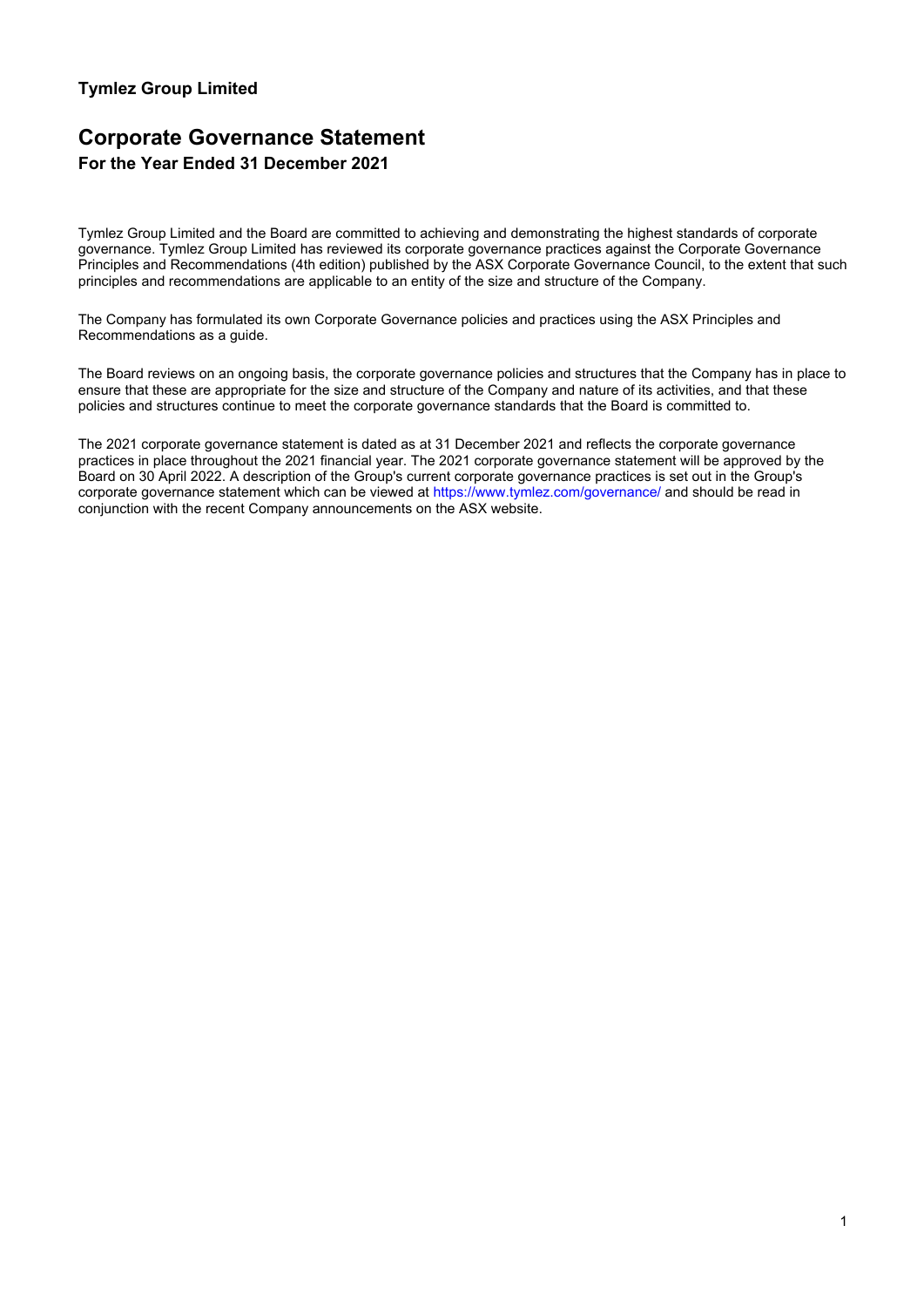**ABN 37 622 817 421**

# **Directors' Report For the Year Ended 31 December 2021**

The directors present their report, together with the consolidated financial statements of the Group, being Tymlez Group Limited ("the Company") and its controlled entities, for the financial year ended 31 December 2021.

### **Information on directors**

The names, qualifications, experience and special responsibilities of each person who has been a director during the year and to the date of this report are:

| Daniel O'Halloran                                                             |                                                                                                                                                                                                                                                                                                                                                                                                                                                                                                                                                                                                                                                   |
|-------------------------------------------------------------------------------|---------------------------------------------------------------------------------------------------------------------------------------------------------------------------------------------------------------------------------------------------------------------------------------------------------------------------------------------------------------------------------------------------------------------------------------------------------------------------------------------------------------------------------------------------------------------------------------------------------------------------------------------------|
| Experience                                                                    | Daniel is an experienced board member, energy industry executive<br>and investor, with more than 13 years experience consulting in the<br>transmission power grid sector. As founder and CEO of a number of<br>successful energy transmission companies, he has worked closely<br>with major utility asset owners in Australian, Canadian and American<br>markets to maximise grid and green energy integration. Daniel's<br>investment strategies are deeply driven by innovation, sustainability<br>and positive social impact, with current investments and advisory<br>roles that sit mainly in renewable energy, bio tech, agri tech and AI. |
| Interest in shares and options                                                | 36,150,963 ordinary shares; 1,261,363 listed options (TYMO);<br>35,044,424 unlisted options                                                                                                                                                                                                                                                                                                                                                                                                                                                                                                                                                       |
| Special responsibilities                                                      | Appointed Non-Executive Director on 2 April 2020; Appointed Chief<br>Executive Officer and Managing Director on 1 October 2020                                                                                                                                                                                                                                                                                                                                                                                                                                                                                                                    |
| Other current directorships in<br>listed entities                             | N/A                                                                                                                                                                                                                                                                                                                                                                                                                                                                                                                                                                                                                                               |
| Other directorships in listed<br>entities held in the previous<br>three years | N/A                                                                                                                                                                                                                                                                                                                                                                                                                                                                                                                                                                                                                                               |
| Jason Conroy                                                                  | (Appointed 1 November 2021)                                                                                                                                                                                                                                                                                                                                                                                                                                                                                                                                                                                                                       |
| Qualifications                                                                | Master of Business Administration (MBA);<br>Bachelor of Commerce (Accounting);<br>Fellow of Chartered Accountants Australia and New Zealand                                                                                                                                                                                                                                                                                                                                                                                                                                                                                                       |
| Experience                                                                    | Jason is a highly experienced executive and non-executive director<br>with over 30 years' international experience in the energy,<br>infrastructure, and renewables sectors. He has a solid track record<br>for creating value through corporate finance, restructuring,<br>transformation, and mergers and acquisitions.                                                                                                                                                                                                                                                                                                                         |
| Interest in shares and options                                                | N/A                                                                                                                                                                                                                                                                                                                                                                                                                                                                                                                                                                                                                                               |
| Special responsibilities                                                      | Acting Non-Executive Chairman; Chair of Audit and Risk Committee;<br>Chair of Nominations and Remuneration Committee                                                                                                                                                                                                                                                                                                                                                                                                                                                                                                                              |
| Other current directorships in<br>listed entities                             | N/A                                                                                                                                                                                                                                                                                                                                                                                                                                                                                                                                                                                                                                               |
| Other directorships in listed<br>entities held in the previous<br>three years | Verdant Minerals Ltd (ASX: VRM) (resigned 18 June 2019)                                                                                                                                                                                                                                                                                                                                                                                                                                                                                                                                                                                           |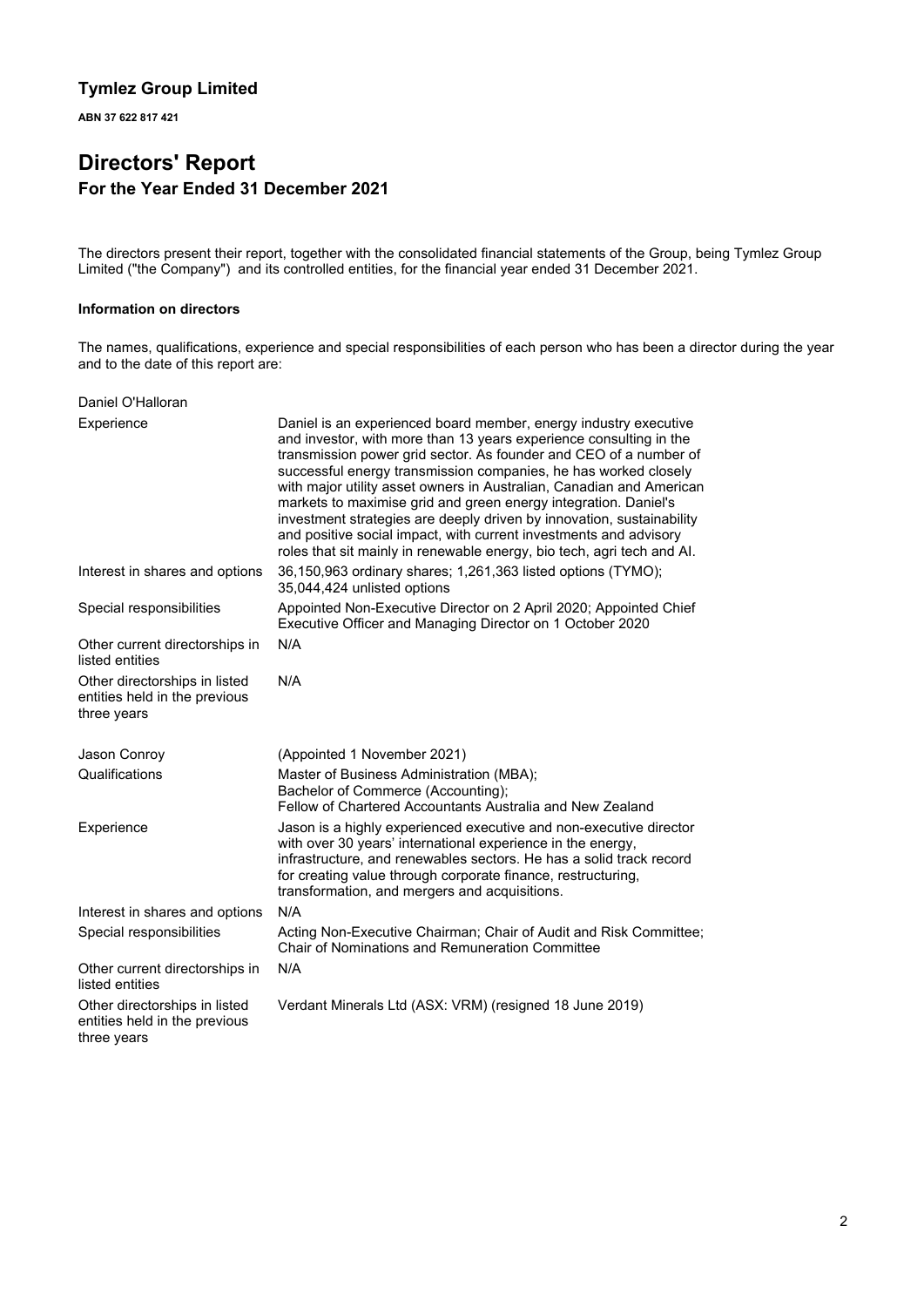**ABN 37 622 817 421**

# **Directors' Report For the Year Ended 31 December 2021**

### **Information on directors (continued)**

| Luca Febbraio                                                                 | (Appointed 1 November 2021)                                                                                                                                                                                                                                                                                                                                                                          |
|-------------------------------------------------------------------------------|------------------------------------------------------------------------------------------------------------------------------------------------------------------------------------------------------------------------------------------------------------------------------------------------------------------------------------------------------------------------------------------------------|
| Qualifications                                                                | Master's degree in electronic and automation engineering<br>MIT Sloan Blockchain Technologies: Business Innovation and<br>Application training course                                                                                                                                                                                                                                                |
| Experience                                                                    | Luca has over 25 years' international experience in corporate and<br>business development, in the energy and infrastructure sectors. Luca<br>was Associated Director at Macquarie Bank, focusing on the<br>origination and techno-commercial due diligence of investment<br>opportunities in projects and companies in the new energy space<br>(renewable, BESS, green H2, biogas) and waste (FOGO). |
| Interest in shares and options                                                | N/A                                                                                                                                                                                                                                                                                                                                                                                                  |
| Special responsibilities                                                      | Non-Executive Director                                                                                                                                                                                                                                                                                                                                                                               |
| Other current directorships in<br>listed entities                             | N/A                                                                                                                                                                                                                                                                                                                                                                                                  |
| Other directorships in listed<br>entities held in the previous<br>three years | N/A                                                                                                                                                                                                                                                                                                                                                                                                  |
| Rhys George Evans                                                             | (Appointed 7 February 2022)                                                                                                                                                                                                                                                                                                                                                                          |
| Qualifications                                                                | LLB, Law                                                                                                                                                                                                                                                                                                                                                                                             |
| Experience                                                                    | Rhys Evans is a skilled legal advisor with extensive corporate and<br>commercial experience gained during a period over 25 years of<br>working in large, medium and boutique firms and in-house for<br>companies operating in the technology, banking and financial<br>services sectors.                                                                                                             |
| Interest in shares and options                                                | 206,477 ordinary shares                                                                                                                                                                                                                                                                                                                                                                              |
| Special responsibilities                                                      | Non-Executive Director                                                                                                                                                                                                                                                                                                                                                                               |
| Other current directorships in<br>listed entities                             | N/A                                                                                                                                                                                                                                                                                                                                                                                                  |
| Other directorships in listed<br>entities held in the previous<br>three years | N/A                                                                                                                                                                                                                                                                                                                                                                                                  |
| Jitze Jongsma                                                                 | (Resigned 31 December 2021)                                                                                                                                                                                                                                                                                                                                                                          |
| Interest in shares and options                                                | 8,091,914 ordinary shares; 68,182 listed options (TYMO); 8,000,000<br>unlisted options as at the date of resignation                                                                                                                                                                                                                                                                                 |
| Special responsibilities                                                      | Former Executive Director; Former Chief Financial Officer                                                                                                                                                                                                                                                                                                                                            |
| Other current directorships in<br>listed entities                             | N/A                                                                                                                                                                                                                                                                                                                                                                                                  |
| Other directorships in listed<br>entities held in the previous<br>three years | N/A                                                                                                                                                                                                                                                                                                                                                                                                  |
| Wayne Clay                                                                    | (Resigned 30 November 2021)                                                                                                                                                                                                                                                                                                                                                                          |
| Interest in shares and options                                                | 4,380,553 unlisted options as at the date of resignation                                                                                                                                                                                                                                                                                                                                             |
| Special responsibilities                                                      | Former Non-Executive Chairman                                                                                                                                                                                                                                                                                                                                                                        |
| Other current directorships in<br>listed entities                             | N/A                                                                                                                                                                                                                                                                                                                                                                                                  |
| Other directorships in listed<br>entities held in the previous<br>three years | N/A                                                                                                                                                                                                                                                                                                                                                                                                  |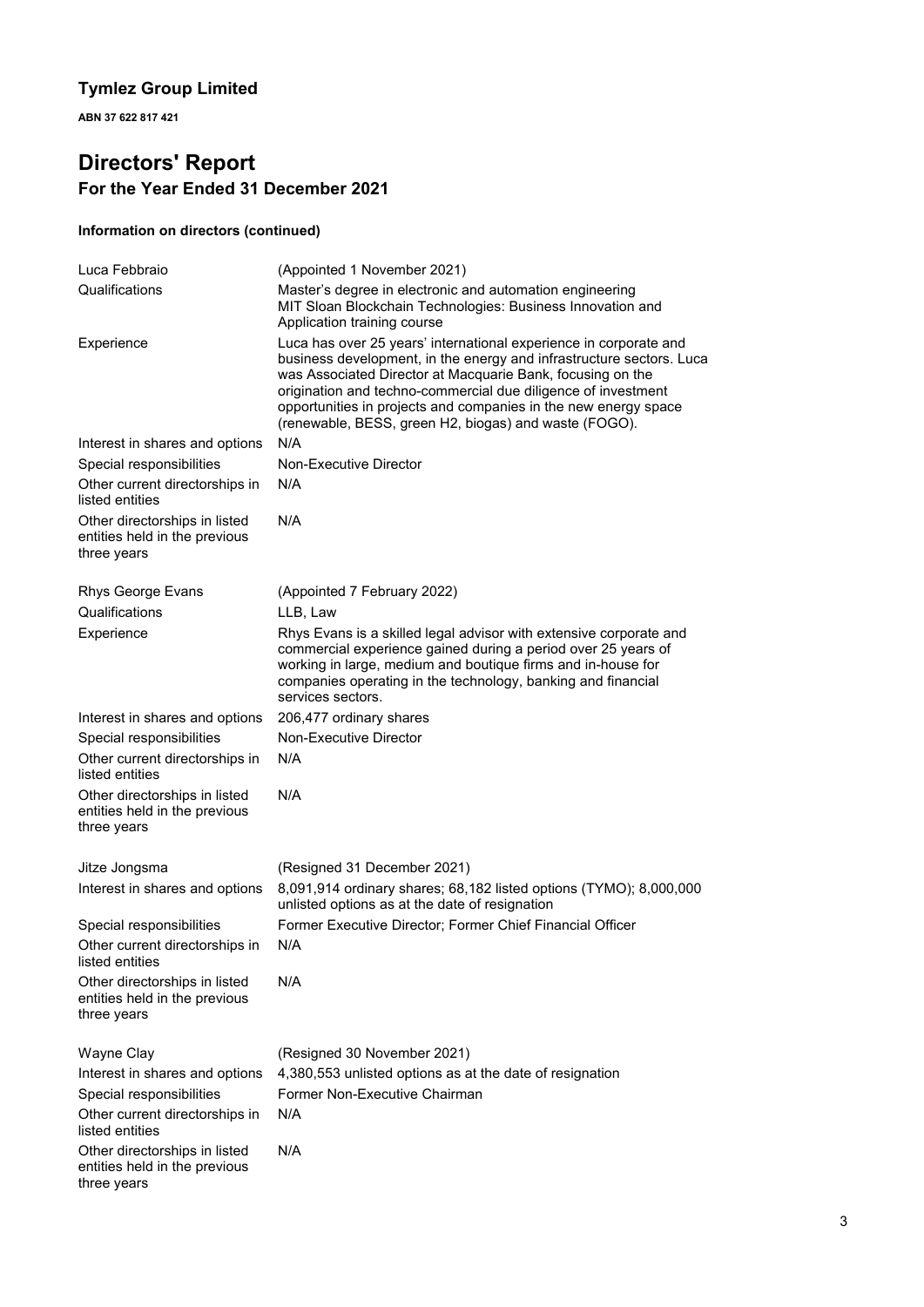**ABN 37 622 817 421**

# **Directors' Report For the Year Ended 31 December 2021**

### **Information on directors (continued)**

| Tim Ebbeck                                                                    | (Resigned 31 October 2021)                                                                                                                   |
|-------------------------------------------------------------------------------|----------------------------------------------------------------------------------------------------------------------------------------------|
| Interest in shares and options                                                | 136,500 ordinary shares; 4,380,553 unlisted options as at the date of<br>resignation                                                         |
| Special responsibilities                                                      | Former Non-Executive Director; Former Chair of Audit and Risk<br><b>Committee: Former Chair of Nominations and Remuneration</b><br>Committee |
| Other current directorships in<br>listed entities                             | ReadyTech Limited (ASX: RDY)<br>XPON Technologies Limited (ASX: XPN)<br>Envirosuite Limited (ASX: EVS)                                       |
| Other directorships in listed<br>entities held in the previous<br>three years | IXUP Limited (ASX: IXU) - resigned in 2018                                                                                                   |

Directors have been in office since the start of the financial year to the date of this report unless otherwise stated.

### **Company secretary**

The following persons held the position of Company secretary at the end of the financial year:

- Justyn Peter Stedwell has been the company secretary since 13 November 2017. Subsequent to year end, Justyn resigned as company secretary on 4 February 2022.
- Belinda Cleminson was appointed company secretary on 3 September 2021. Belinda has over 18 years' experience as a company secretary of Australian listed and unlisted companies including ASX 200 clients. Belinda is the company secretary of various public and private companies, including ASX, NZX and OTC listed companies across a range of industries including investment management, biotechnology, media, healthcare and e-commerce. Belinda is a member of the Governance Institute of Australia, and a Member of the Australian Institute of Company Directors.

### **Principal activities and significant changes in nature of activities**

The Group provides a highly scalable, multi-tenant, enterprise-grade smart contract blockchain platform which can be deployed and/or implemented via partners within an enterprise or across a consortium. The Group brings commercial-grade blockchain technology to the enterprise by delivering a scalable platform which enables accelerated development, management, and deployment of enterprise blockchain applications algorithms.

There were no significant changes in the nature of the Group's principal activities during the financial year, other than those outlined in "Significant Changes in State of Affairs" below.

### **Operating results**

The consolidated loss of the Group after providing for income tax amounted to \$3,646,443 (2020: \$3,654,032).

### **Dividends paid or recommended**

No dividends were paid or declared since the start of the financial year. No recommendation for payment of dividends has been made.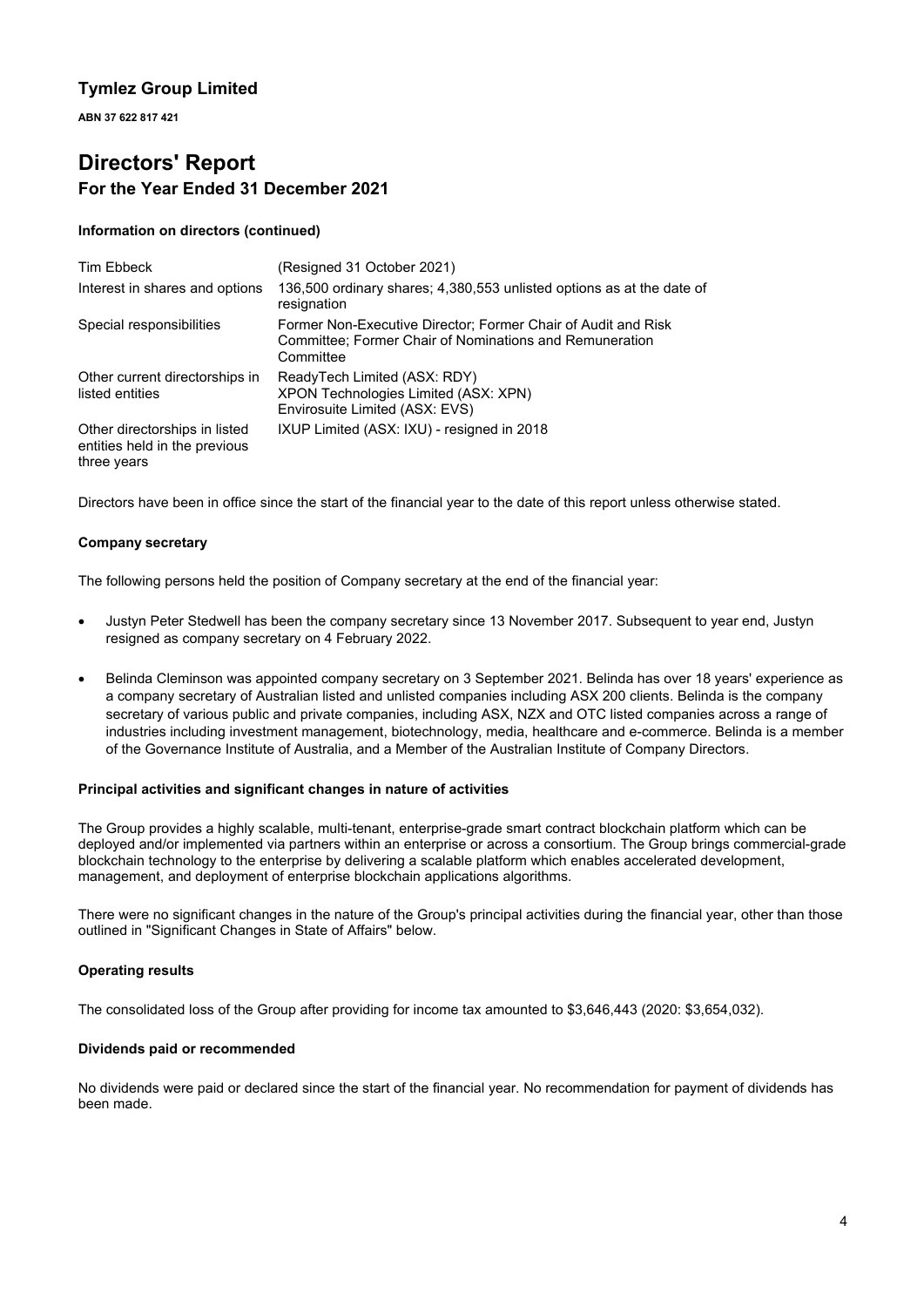**ABN 37 622 817 421**

# **Directors' Report For the Year Ended 31 December 2021**

### **Review of operations**

During the year from 1 January to 31 December 2021, the Group has focused on strengthening its core capabilities and preparing for growth.

Following the announcement in late 2020 of a fundamental shift in strategic direction towards focusing on solutions for the energy and sustainability sectors, the Group has taken steps to operationalise the change in its approach to the market. The revenue model has also shifted from perpetual licensing with ongoing maintenance fees to a subscription model that is both scalable and more aligned with customer success and needs.

Some operational highlights for the Group in the year ended 31 December 2021 included the following:

- The Group was part of a small group of highly respected organisations (Transparent Reduction of CO2 and Optimisation of Energy in an Ecosystem of Flexibility ("TROEF") consortium) to be awarded a major grant of €675,000 over 4 years for a Netherlands based project to develop a de-centralised energy system;
- In May 2021, the Group was awarded a Gold Coast Health and Knowledge Precinct (GCHKP) Investment Attraction Program Grant totalling \$645,500 over 2 years which provides the Group with financial assistance including tenancy and tax rebates, incentives for capital investment, research and development, job creation, and head office establishment. The grant also covers workforce advisory services and ongoing support;
- The Group signed a pilot agreement with the Queensland Government to implement its smart energy and carbon emissions reporting solution in the Gold Coast Health and Knowledge Precinct;
- The Group signed a pilot agreement with UON to capture  $CO<sup>2</sup>$  relevant data and calculate carbon emissions from a dewatering site in Western Australia's Pilbara region. The site is a supplier to a major iron ore producer;
- The Group refreshed its Board with the appointment of two new Board members with backgrounds in Energy and Finance;
- The Group appointed a number of highly experienced executives to its leadership team to drive the business; and
- The Group completed a successful equity raise through the issue of new shares, from which a total of A\$6.921 million (before costs) was raised.

### **Significant changes in state of affairs**

The following significant changes in the state of affairs of the parent entity occurred during the financial year:

- i) Issue of 540,910 full paid ordinary shares at \$0.11 each with one free attaching listed option for every two ordinary shares with an exercise price of \$0.065 expiring on 31 December 2023 (TYMO);
- ii) Issue of 108,000,000 fully paid ordinary shares at \$0.01 under private placement;
- iii) Issue of 584,073,742 fully paid ordinary shares at \$0.01 on completion of a rights issue;
- iv) Issue of 200,000 fully paid ordinary shares at \$0.11 each with one free attaching listed option for every two ordinary shares with an exercise price of \$0.065 expiring on 31 December 2023 (TYMO) as settlement of an outstanding debt owing to Peak Asset Management Pty Ltd ("Peak");
- v) Issue of 2,000,000 fully paid ordinary shares at \$0.009 each in lieu of directors fees;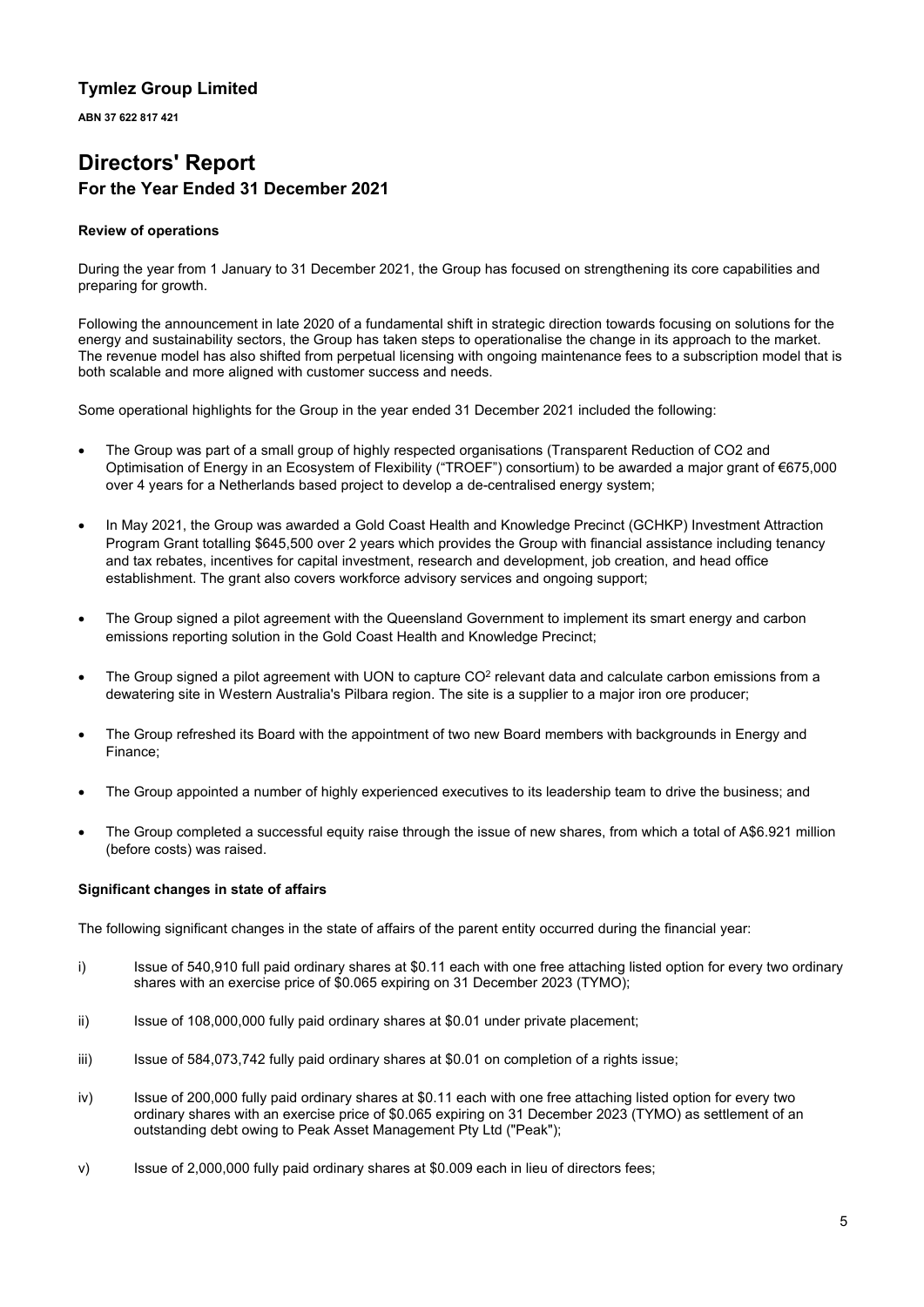**ABN 37 622 817 421**

# **Directors' Report For the Year Ended 31 December 2021**

### **Matters or circumstances arising after the end of the period**

The Company entered into a Director's Service Agreement with Mr Rhys Evans on 7 February 2022 in relation to his appointment as Non-Executive Director of the Company. Pursuant to this agreement, Mr Evans is entitled to directors' fees of \$75,000 per annum. The fee for the first 12 months is accrued and paid, in arrears, at the end of each 6 month period, either in cash or shares. The conversion shares is subject to shareholders approval and will be calculated based on the accrued amount and the closing price of shares on Mr Evans' commencement date (that is, \$0.030).

On 22 March 2022, the Group announced a strategic partnership with the HBAR Foundation Sustainable Impact Fund, which funds projects focused on increasing transparency in environmental markets on the Hedera network. The Group will partner with HBAR Foundation to develop one of the world's most secure, trusted and scalable carbon reporting solutions for ESG compliance, Guarantee of Origin (GO), and Voluntary Carbon Market (VCM) ecosystems, leveraging the Group's ability to ingest encrypted and verified data directly from loT devices. As part of the partnership, the Group has been awarded a US\$1m (approximately A\$1.4m) grant by the HBAR Foundation, a fund dedicated to growing the Hedera ecosystem, and will receive US\$100,000 (approximately A\$140,000) as an upfront payment. The grant will be progressively drawn down by the Group on the achievement of development milestones over the term of the grant (4 years). The Group does not expect to incur any material expenses associated with claiming down on the grant. Either party is eligible to terminate the grant for non-performance.

The COVID-19 pandemic continues to create unprecedented economic uncertainty. Actual economic events and conditions in the future may be materially different from those estimated by the Group at the reporting date. As responses by government continue to evolve, management recognises that it is difficult to reliably estimate with any degree of certainty the potential impact of the pandemic after the reporting date on the Group's operations, its future results and financial position. Refer to Note 29 to the financial statements for further information regarding the impact of COVID-19 on the Group's operations.

Except for the above, no other matters or circumstances have arisen since the end of the financial year which significantly affected or could significantly affect the operations of the Group, the results of those operations or the state of affairs of the Group in future financial years.

### **Future developments and results**

Likely developments in the operations of the Group and the expected results of those operations in future financial years have not been included in this report as the inclusion of such information is likely to result in unreasonable prejudice to the Group.

### **Environmental matters**

The Group's operations are not regulated by any significant environmental regulations under a law of the Commonwealth or of a state or territory.

### **Meetings of directors**

During the financial year, 14 meetings of directors (including committees of directors) were held. Committee meetings for the financial year were conducted as part of the Board meeting. No separate committee meetings were held. Attendances by each director during the year were as follows:

|                                               | <b>Directors' Meetings</b>             |                           |  |
|-----------------------------------------------|----------------------------------------|---------------------------|--|
|                                               | <b>Number</b><br>eligible to<br>attend | <b>Number</b><br>attended |  |
| Daniel O'Halloran                             | 14                                     | 14                        |  |
| Jason Conroy (Appointed 1 November 2021)      | $\overline{2}$                         | 2                         |  |
| Luca Febbraio (Appointed 1 November 2021)     | 2                                      | 2                         |  |
| Rhys George Evans (Appointed 7 February 2022) |                                        |                           |  |
| Jitze Jongsma (Resigned 31 December 2021)     | 14                                     | 14                        |  |
| Wayne Clay (Resigned 30 November 2021)        | 13                                     | 13                        |  |
| Tim Ebbeck (Resigned 31 October 2021)         | 12                                     | 12                        |  |
|                                               |                                        |                           |  |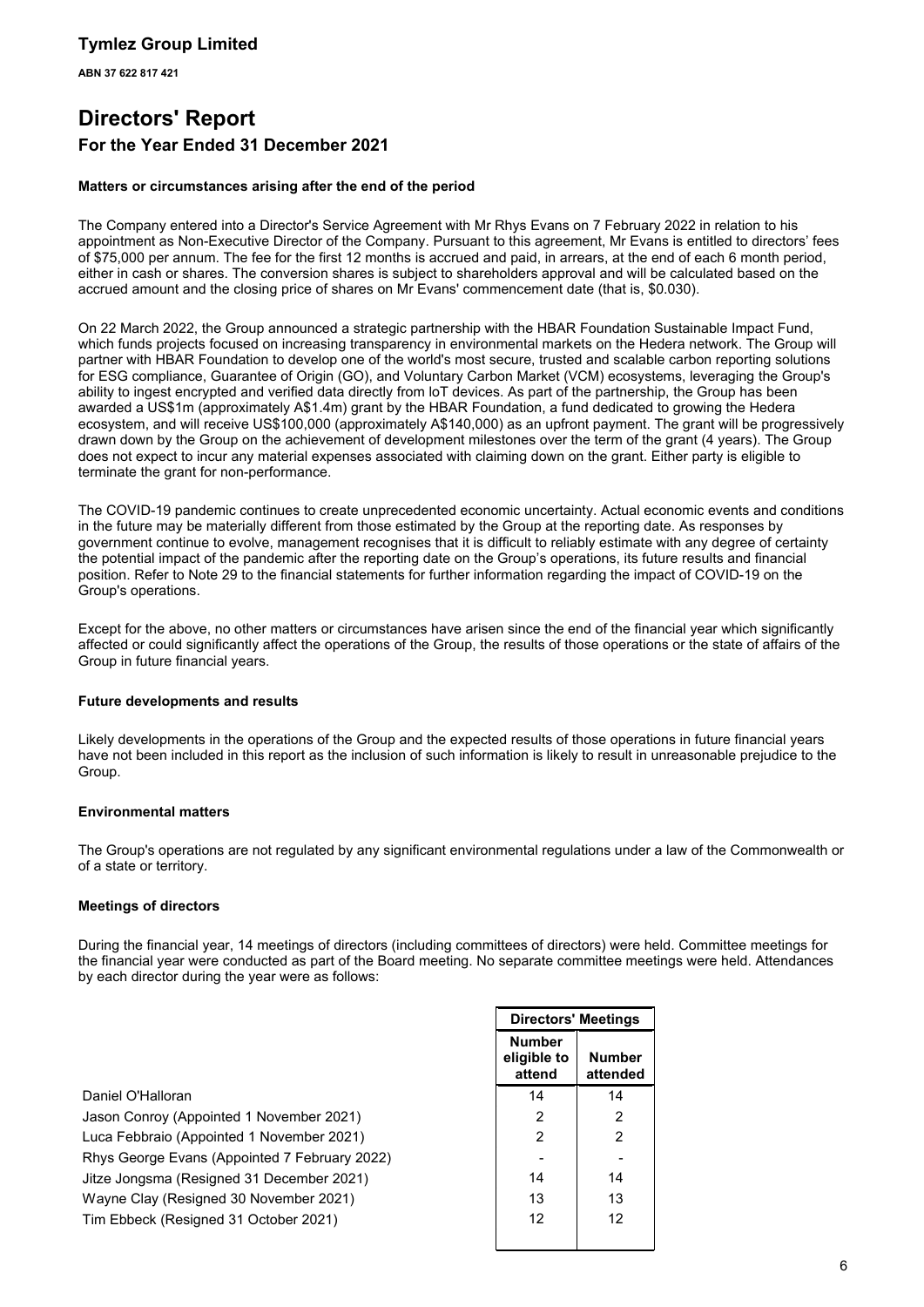**ABN 37 622 817 421**

# **Directors' Report For the Year Ended 31 December 2021**

### **Indemnification and insurance of officers and auditors**

On 22 November 2021, the Group renewed its directors and officers insurance. This policy remains in force at the date of this Report. No indemnities have been given for any person who is, or has been, an officer of the Group.

The directors have not included details of the nature of the liabilities covered or the amount of the premium paid in respect of the directors' and officers' liability and legal expenses insurance contracts as such disclosure is prohibited under the terms of the contract.

The Group has not, during or since the end of the financial year, indemnified or agreed to indemnify the auditor of the Group or any related entity against a liability incurred by the auditor.

During the financial year, the Group has not paid a premium in respect of a contract to insure the auditor of the Group or any related entity.

### **Options**

At the date of this report, the unissued ordinary shares of Tymlez Group Limited under option are as follows:

| <b>Grant Date</b> | Date of Expiry   | <b>Exercise Price</b> | <b>Number under Option</b> |
|-------------------|------------------|-----------------------|----------------------------|
| 13 December 2018  | 11 December 2022 | \$0.350               | 2,000,000                  |
| 15 November 2019  | 31 December 2023 | \$0.065               | 13,863,638                 |
| 03 December 2019  | 31 December 2023 | \$0.065               | 1,204,544                  |
| 27 December 2019  | 31 December 2023 | \$0.065               | 1,910,505                  |
| 29 May 2020       | 31 December 2023 | \$0.065               | 1,084,182                  |
| 14 July 2020      | 31 December 2023 | \$0.065               | 1,500,000                  |
| 11 August 2020    | 25 August 2023   | \$0.055               | 1,560,000                  |
| 04 September 2020 | 31 December 2023 | \$0.065               | 12,734,161                 |
| 14 September 2020 | 31 December 2023 | \$0.065               | 750,000                    |
| 17 September 2020 | 31 December 2023 | \$0.065               | 100,000                    |
| 09 October 2020   | 31 December 2023 | \$0.065               | 1,000,000                  |
| 14 October 2020   | 31 December 2023 | \$0.065               | 250,000                    |
| 30 July 2021      | 30 November 2024 | \$0.035               | 51,805,530                 |
|                   |                  |                       | 89,762,560                 |

No shares were issued on the exercising of options during the year.

### **Details of option issues**

Option holders do not have any rights to participate in any issues of shares or other interests in the Company or any other entity.

For details of options issued to directors and other key management personnel as remuneration during the year ended 31 December 2021, refer to the remuneration report.

### **Proceedings on behalf of Company**

No person has applied for leave of court under Section 237 of the *Corporations Act 2001* to bring proceedings on behalf of the Company or intervene in any proceedings to which the Company is a party for the purpose of taking responsibility on behalf of the Company for all or any part of those proceedings.

The Company was not a party to any such proceedings during the year.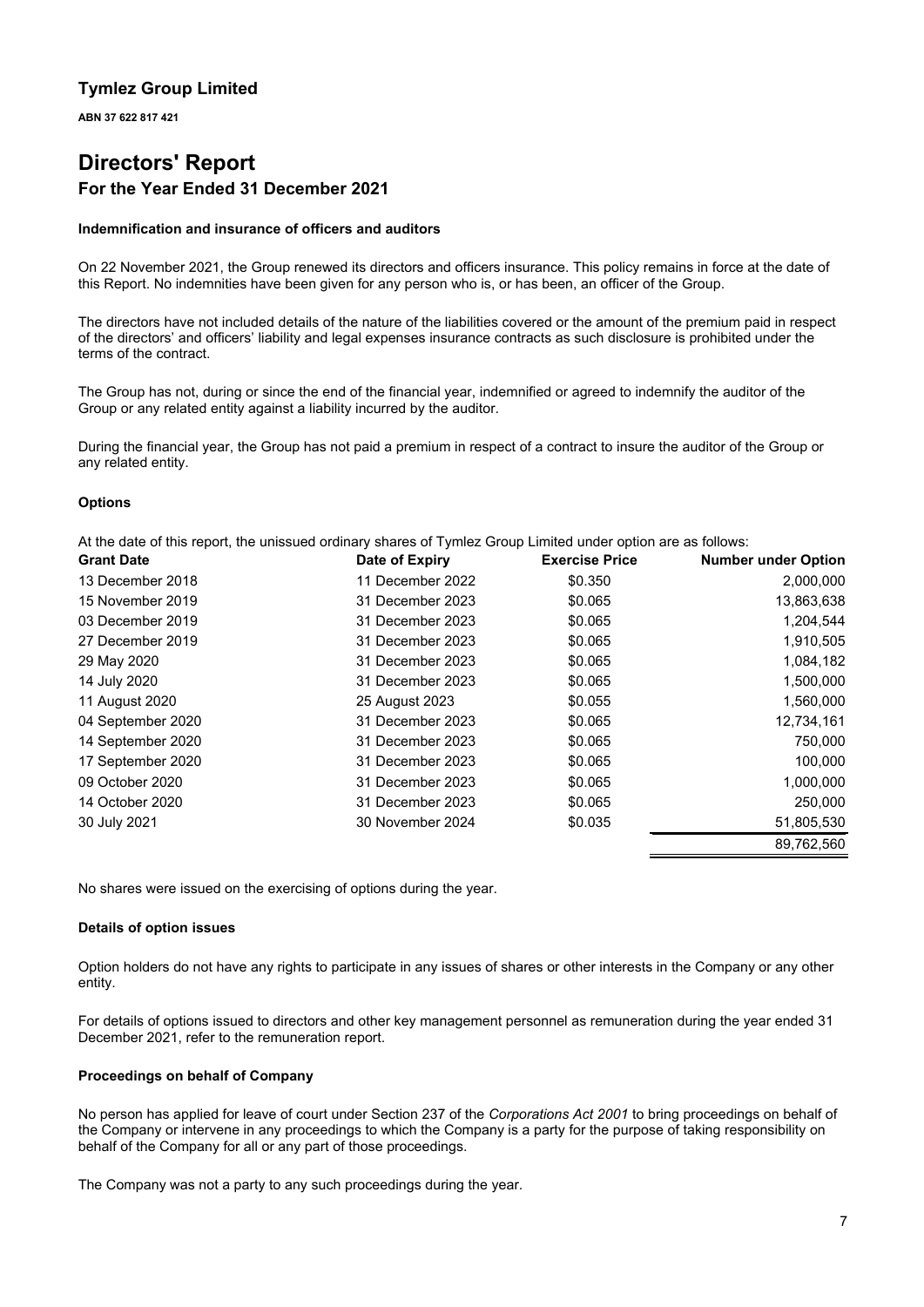**ABN 37 622 817 421**

# **Directors' Report For the Year Ended 31 December 2021**

### **Remuneration report (audited)**

The remuneration report, which has been audited, outlines the Director and executive remuneration arrangements for the Group, in accordance with the requirements of the *Corporations Act 2001* and its Regulations.

Key management personnel are those having authority and responsibility for planning, directing and controlling the activities of the Group directly or indirectly, including all directors.

### **Principles used to determine the nature and amount of remuneration**

The performance of the Group depends upon the quality of its Directors and Executives. To prosper, the Group must attract, motivate and retain highly skilled Directors and Executives. To that end, the Group embodies the following principles in its remuneration framework:

- Provide competitive rewards to attract high calibre executives;
- Focus on creating sustained shareholder value;
- Placing a portion of executive remuneration at risk, dependent upon meeting predetermined performance benchmarks; and
- Differentiation of individual rewards commensurate with contribution to overall results and according to individual accountability, performance and potential.

The Board's policy for determining the nature and amount of remuneration for Key Management Personnel ("KMP") for the Group is based on the following:

- The remuneration policy is to be developed and approved by the Board after professional advice is sought from independent external consultants (where applicable);
- All executive KMP receive a base salary (which is based on factors such as length of service and experience), superannuation, fringe benefits and performance incentives, where appropriate;
- Performance incentives (in the form of a cash bonus) are generally only paid once predetermined key performance indicators (KPIs) have been met;
- Apart from those detailed in this report no other share based/options incentives have been offered to KMP during this reporting financial year; and
- The Board, which also serves as the remuneration committee, reviews the remuneration packages annually by reference to the Group's performance, executive performance and comparable information from industry sectors.

All remuneration paid to KMP is valued at the cost to the Group and expensed.

KMP or closely related parties of KMP are prohibited from entering hedge arrangements that would have the effect of limiting the risk exposure relating to their remuneration. In addition, the Board's remuneration policy prohibits Directors and KMP from using the Group's shares as collateral in any financial transaction.

### *Engagement of remuneration consultants*

During the year, the Group did not engage any remuneration consultants.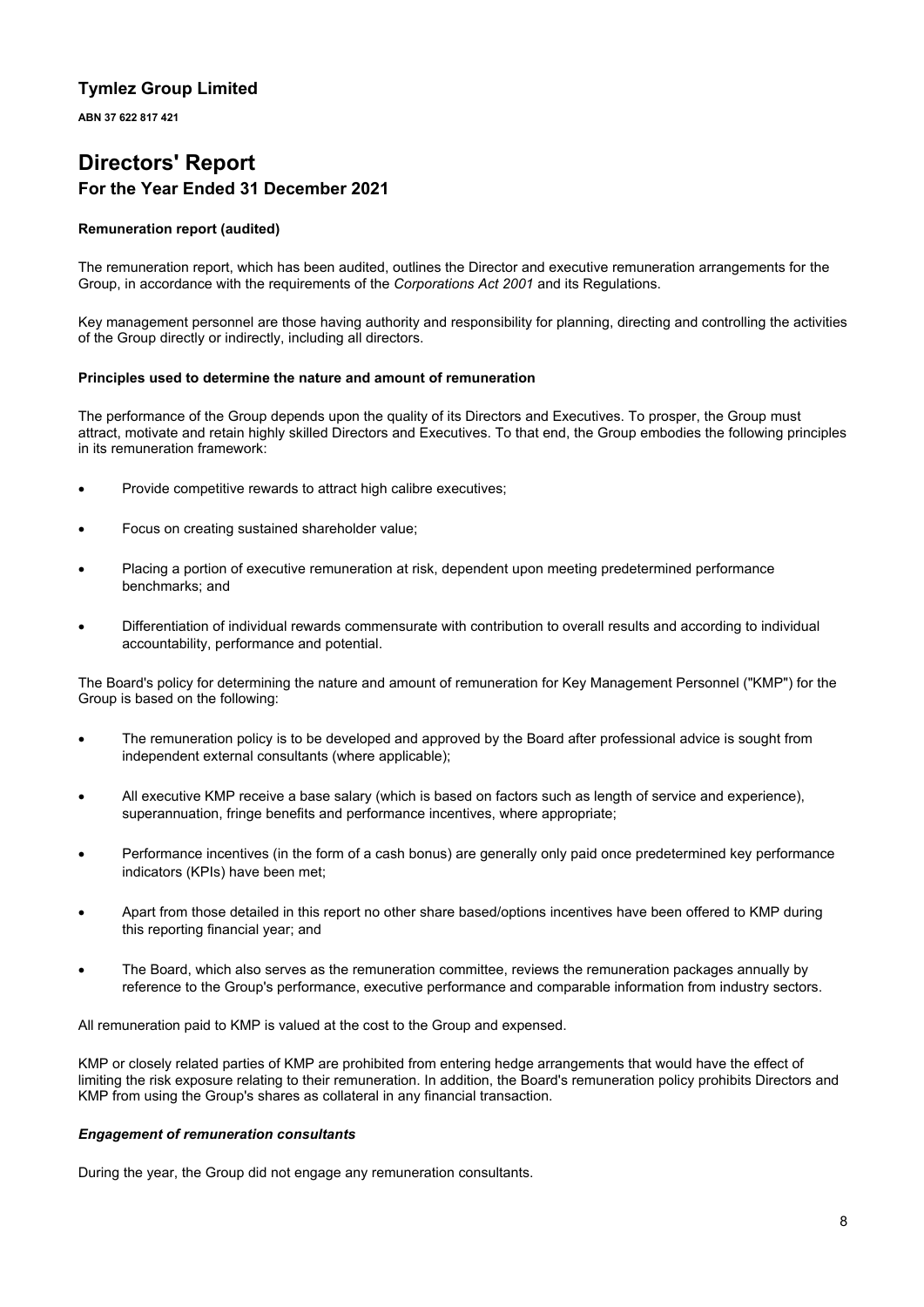**ABN 37 622 817 421**

# **Directors' Report For the Year Ended 31 December 2021**

### **Remuneration report (audited) (continued)**

### **Principles used to determine the nature and amount of remuneration (continued)**

### *Remuneration structure*

The structure of Non-Executive, Executive Director and Senior Management remuneration is separate and distinct.

### *A. Non-Executive Director Remuneration*

The Board's policy is to remunerate Non-Executive Directors at market rates for time, commitment and responsibilities. The Board determines payments to the non-executive directors and reviews their remuneration annually, based on market practice, duties and accountability. Independent external advice is sought when required. The maximum aggregate amount of fees that can be paid to Non-Executive Directors is subject to approval by shareholders.

Each Director receives a fee for being a Director of the Group. In addition, the director's service agreements also has provisions to allow the Board, in its absolute discretion and as it considers appropriate, at any time during the Director's term in office, to grant or issue to the Director (or his nominee), options or shares:

- a) with or without vesting conditions;
- b) for such amount of cash consideration, which may be NIL cash consideration; and
- c) otherwise on such terms and conditions (including, where appropriate, exercise and expiry date).

The grant of share based payments to Directors is always subject to the Company obtaining any applicable regulatory and/or shareholder approvals, as required under the ASX Listing Rules and/or the *Corporations Act 2001*.

### *B. Senior Management and Executive Director Remuneration*

The Group aims to reward Executives with a level and mix of remuneration commensurate with their position and responsibilities within the Group to:

- Reward Executives for the Group, business unit and individual performance against targets set by reference to appropriate benchmarks;
- Align the interests of Executives with those of shareholders;
- Link reward with the strategic goals and performance of the Group;
- Ensure total remuneration is competitive by market standards; and
- Executive remuneration is designed to support the Group's reward philosophies and to underpin the Group's growth strategy. The program comprises the following available components:
	- Fixed remuneration component; and
	- Variable remuneration component including cash bonuses paid, as well as options issued under the Employee Share Options Plan (ESOP).

### *Fixed Remuneration*

Fixed remuneration, consisting of base salary, superannuation and non-monetary benefits, are reviewed annually by the CEO based on individual and business unit performance, the overall performance of the Group and comparable market remunerations.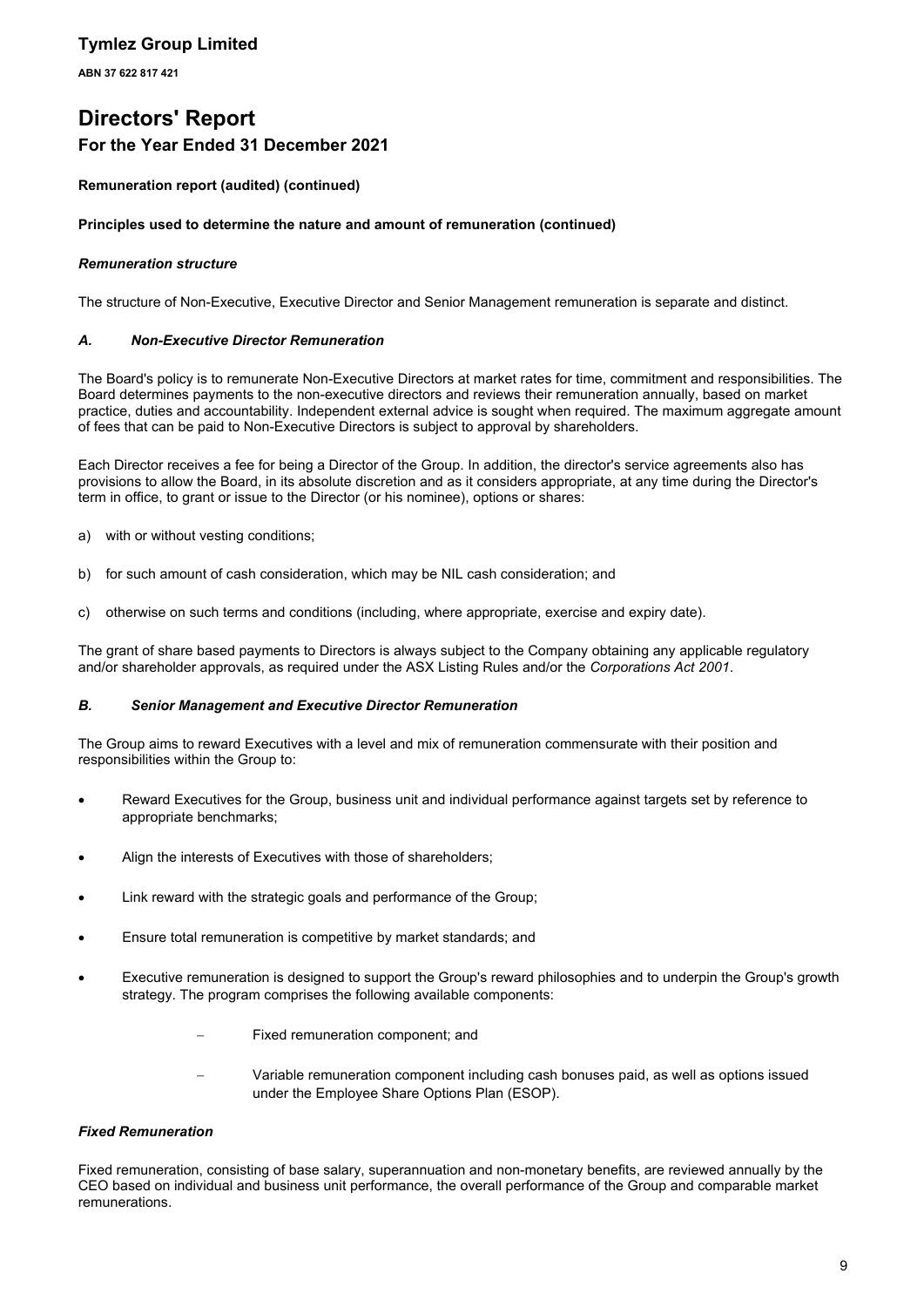**ABN 37 622 817 421**

# **Directors' Report For the Year Ended 31 December 2021**

### **Remuneration report (audited) (continued)**

### **Principles used to determine the nature and amount of remuneration (continued)**

### *Variable Remuneration*

The performance of KMP is measured against criteria agreed annually with each Executive. All bonuses and incentives must be linked to predetermined performance criteria. The policy is designed to attract the highest calibre of executives and reward them for performance results leading to long-term growth in shareholder wealth.

The objective of the Short-Term Incentive ("STI") program is to link the achievement of the Group's operational targets with the remuneration received by the executives charged with meeting those targets. The total potential STI available is set at a level to provide sufficient incentive to achieve the operational targets and such that the cost to the Group is reasonable.

Actual STI payments granted depend on the extent to which specific operating targets are met. The operational targets consist of a number of Key Performance Indicators (KPIs) covering both financial and non-financial measures of performance.

On an annual basis, the individual performance of each executive is rated and taken into account when determining the amount, if any, of the short-term incentive pool allocated to each executive. The aggregate of annual STI payments available for executives across the Group are usually delivered in the form of a cash bonus.

The long-term incentives ('LTI') include long service leave and share-based payments. Options are awarded to executives over a period of two to three years based on long-term incentive measures. These include market capitalisation measures, share price measures over a specific period, and achievement of continuous employment hurdle period of service. The Board has reviewed the long-term equity-linked performance incentives specifically for executives during the year ended 31 December 2021.

### **Relationship between remuneration policy and company performance**

The remuneration policy has been tailored to increase goal congruence between shareholders, directors and executives. The Group aims to align management remuneration to the strategic and business objectives and the creation of shareholder wealth. However, these are not necessarily consistent with the measures used in determining the variable amounts of remuneration to be awarded to KMPs. As a consequence, there may not always be a direct correlation between the statutory key performance measures and the variable remuneration awarded.

The following table shows the gross revenue, profits and dividends for the last 36 months for the Group, as well as the share prices at the end of the respective financial years.

|                         | 2021        | 2020                     | 2019           | 2018                                      |
|-------------------------|-------------|--------------------------|----------------|-------------------------------------------|
|                         |             |                          |                |                                           |
| Revenue                 |             | $\blacksquare$           | 306.921        | 398,500                                   |
| Net Profit/(Loss)       | (3.646.443) |                          |                | $(3,654,032)$ $(6,719,585)$ $(2,323,092)$ |
| Share Price at Year-end | 0.03        | 0.08                     | 0.04           | 0.16                                      |
| Dividends Paid (cents)  |             | $\overline{\phantom{a}}$ | $\blacksquare$ | н.                                        |

### **Details of remuneration**

Details of the remuneration of key management personnel are set out in the tables in the following pages.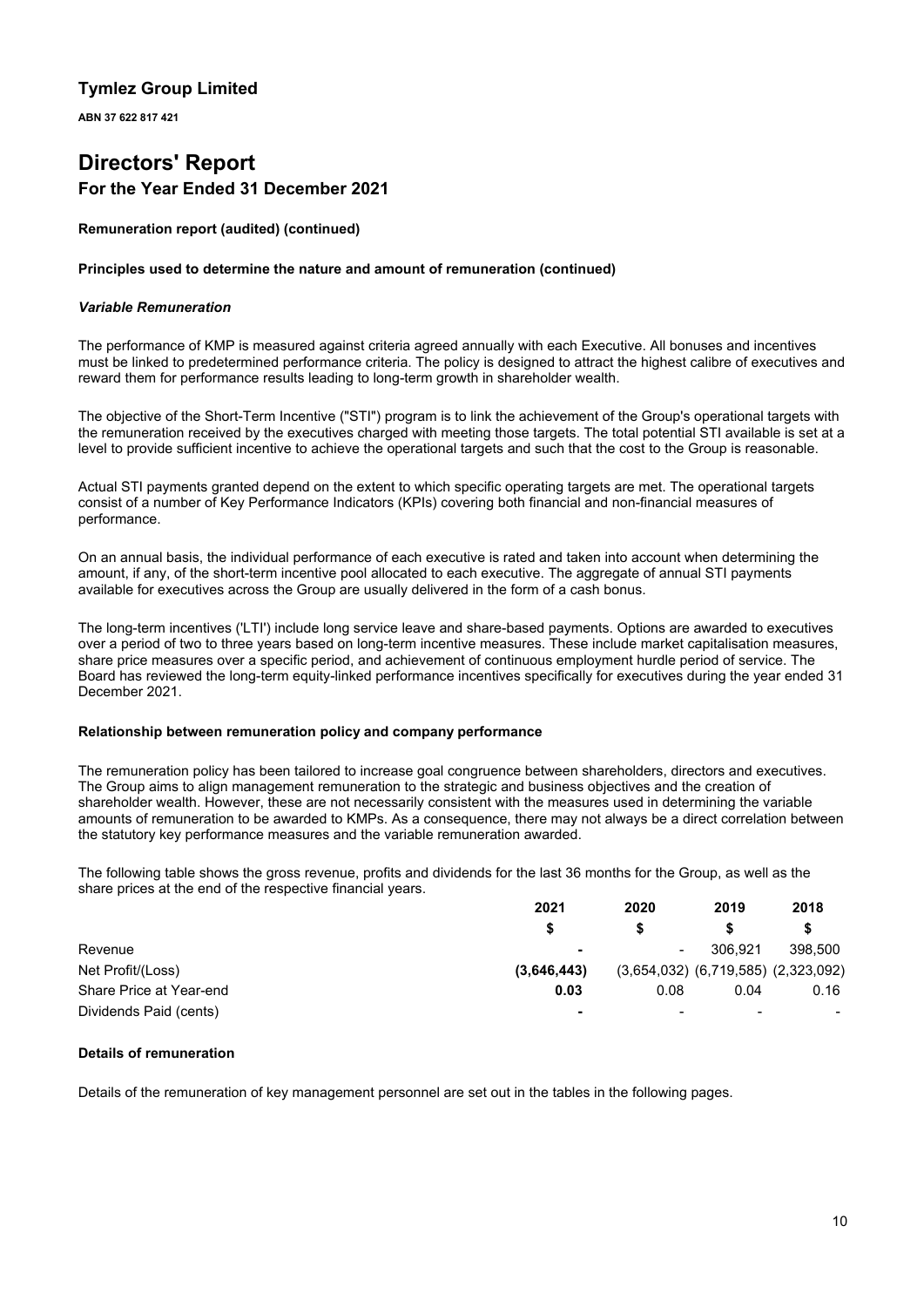**ABN 37 622 817 421**

# **Directors' Report For the Year Ended 31 December 2021**

**Remuneration report (audited) (continued)**

### **Details of remuneration (continued)**

### *Key Management Personnel - Directors and Executives*

The key management personnel ("KMP") of the Group consisted of the following Directors and executives during the year:

| <b>Non-Executive Directors</b>               | <b>Position</b>                               |
|----------------------------------------------|-----------------------------------------------|
| Jason Conroy (Appointed 1 November 2021)     | Acting Non-Executive Chairman                 |
| Luca Febbraio (Appointed 1 November 2021)    | Non-Executive Director                        |
| Wayne Clay (Resigned 30 November 2021)       | Non-Executive Chairman                        |
| Tim Ebbeck (Resigned 31 October 2021)        | Non-Executive Director                        |
| <b>Executive Directors</b>                   | <b>Position</b>                               |
| Daniel O'Halloran                            | Chief Executive Officer and Managing Director |
| Jitze Jongsma (Resigned 31 December 2021)    | Executive Director, Chief Financial Officer   |
| <b>Executives</b>                            | <b>Position</b>                               |
| Dan Voyce (Appointed 28 June 2021)           | Chief Technology Officer                      |
| Stephen Daniel Friel (Resigned 8 March 2021) | Chief Technology Officer                      |

### *Key Management Personnel - Employment and Service Agreements*

### *Employment and Service Agreements - Mr Daniel O'Halloran (CEO; Executive Director)*

The Company entered into an Employment Agreement with Mr Daniel O'Halloran on 14 December 2020 in relation to his appointment as Chief Executive Officer of the Company. Pursuant to this agreement, Mr O'Halloran shall be entitled to an annual remuneration of \$180,000 (plus superannuation at the superannuation guarantee rate).

With effect from 1 April 2021, Mr O'Halloran's remuneration was increased to A\$275,000 per year (inclusive of superannuation). In addition to his annual remuneration, Mr O'Halloran is also entitled to incentive options for NIL consideration, subject to the achievement of the following vesting conditions:

- 17,522,212 options will vest when the volume-weighted average price (VWAP) is greater than or equal to 5 cents for 30 trading days; and
- a further 17,522,212 options will vest when the VWAP greater than or equal to 10 cents for 30 trading days.

Mr O'Halloran's employment may be terminated by either party giving 6 calendar months' notice in writing to the other party.

### *Director's Service Agreement - Mr Jason Conroy (Acting Non-Executive Chairman) - Appointed 1 November 2021*

The Company entered into a Director's Service Agreement with Mr Jason Conroy on 1 November 2021 in relation to his appointment as Non-Executive Director of the Company. Pursuant to this agreement, Mr Conroy is entitled to directors' fees of \$75,000 per annum, inclusive of superannuation, in equal monthly installments, in cash.

Further, as Mr Conroy is chair of the Audit and Risk Committee, as well as the Nominations and Remuneration Committee, he is entitled to additional fees of \$10,000 per annum per committee during his term of service in these respective roles.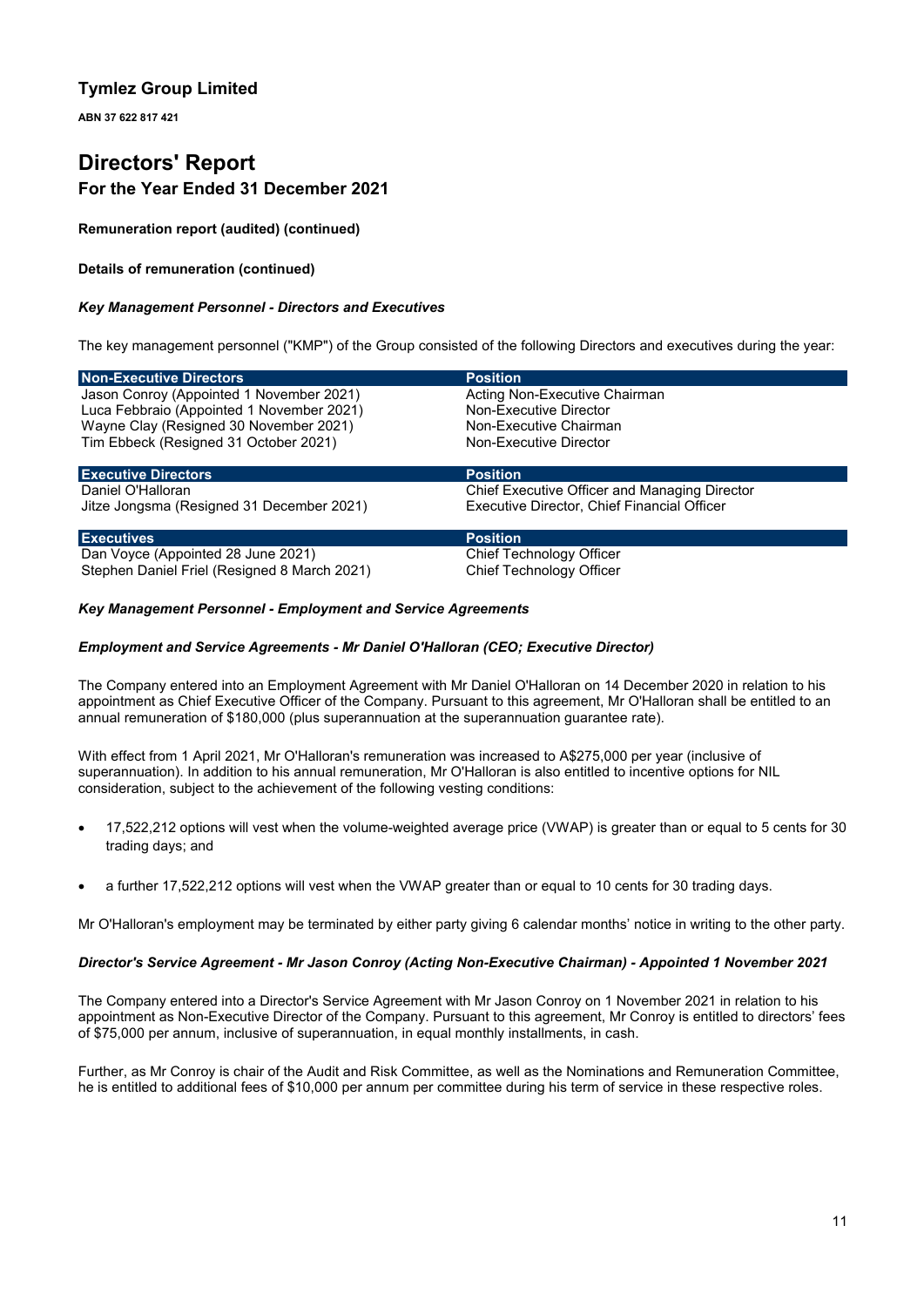**ABN 37 622 817 421**

# **Directors' Report For the Year Ended 31 December 2021**

### **Remuneration report (audited) (continued)**

### **Details of remuneration (continued)**

During the year, the Board has resolved to grant, subject to obtaining shareholders' approval at the 2021 AGM, 10,000,000 unlisted options for NIL consideration to Mr Conroy. These options are subject to the achievement of the following vesting conditions:

- 2,500,000 options will vest when the Company first achieves an average share price of at least \$0.05 over any period of 30 days during the performance period of 48 months after the commencement date;
- a further 2,500,000 options will vest when the Company first achieves an average share price of at least \$0.075 over any period of 30 days during the performance period of 48 months after the commencement date;
- another 2,500,000 options will vest when the Company first achieves an average share price of at least \$0.10 over any period of 30 days during the performance period of 48 months after the commencement date; and
- the last 2,500,000 options will vest when the Company first achieves an average share price of at least \$0.125 over any period of 30 days during the performance period of 48 months after the commencement date.

### *Director's Service Agreement - Mr Luca Febbraio (Non-Executive Director) - Appointed 1 November 2021*

The Company entered into a Director's Service Agreement with Mr Luca Febbraio on 1 November 2021 in relation to his appointment as Non-Executive Director of the Company. Pursuant to this agreement, Mr Febbraio is entitled to directors' fees of \$75,000 per annum. The fee for the first 12 months is accrued and paid, in arrears, at the end of each 6 month period, either in cash or shares. The conversion shares is subject to shareholders approval and will be calculated based on the accrued amount and the closing price of shares on Mr Febbraio's commencement date (that is, \$0.017).

During the year, the Board has resolved to grant, subject to obtaining shareholders' approval at the 2021 AGM, 10,000,000 unlisted options for NIL consideration to Mr Febbraio. These options are subject to the achievement of the following vesting conditions:

- 2,500,000 options will vest when the Company first achieves an average share price of at least \$0.05 over any period of 30 days during the performance period of 48 months after the commencement date;
- a further 2,500,000 options will vest when the Company first achieves an average share price of at least \$0.075 over any period of 30 days during the performance period of 48 months after the commencement date;
- another 2,500,000 options will vest when the Company first achieves an average share price of at least \$0.10 over any period of 30 days during the performance period of 48 months after the commencement date; and
- the last 2,500,000 options will vest when the Company first achieves an average share price of at least \$0.125 over any period of 30 days during the performance period of 48 months after the commencement date.

### *Director's Management Services Agreement - Mr Jitze Jongsma (CFO; Former Executive Director) - Resigned 31 December 2021*

Tymlez Holding B.V. entered into a Service Agreement with Lighthouse Business Improvement B.V., being an entity controlled by Mr Jitze Jongsma, for the provision of such services required for the proper management of Tymlez Holding. In connection with such agreement, Mr Jongsma has been appointed as a Managing Director of Tymlez Holding B.V. as well as Chief Financial Officer of the Company and is entitled to a fee of €12,500 per month pursuant to this agreement.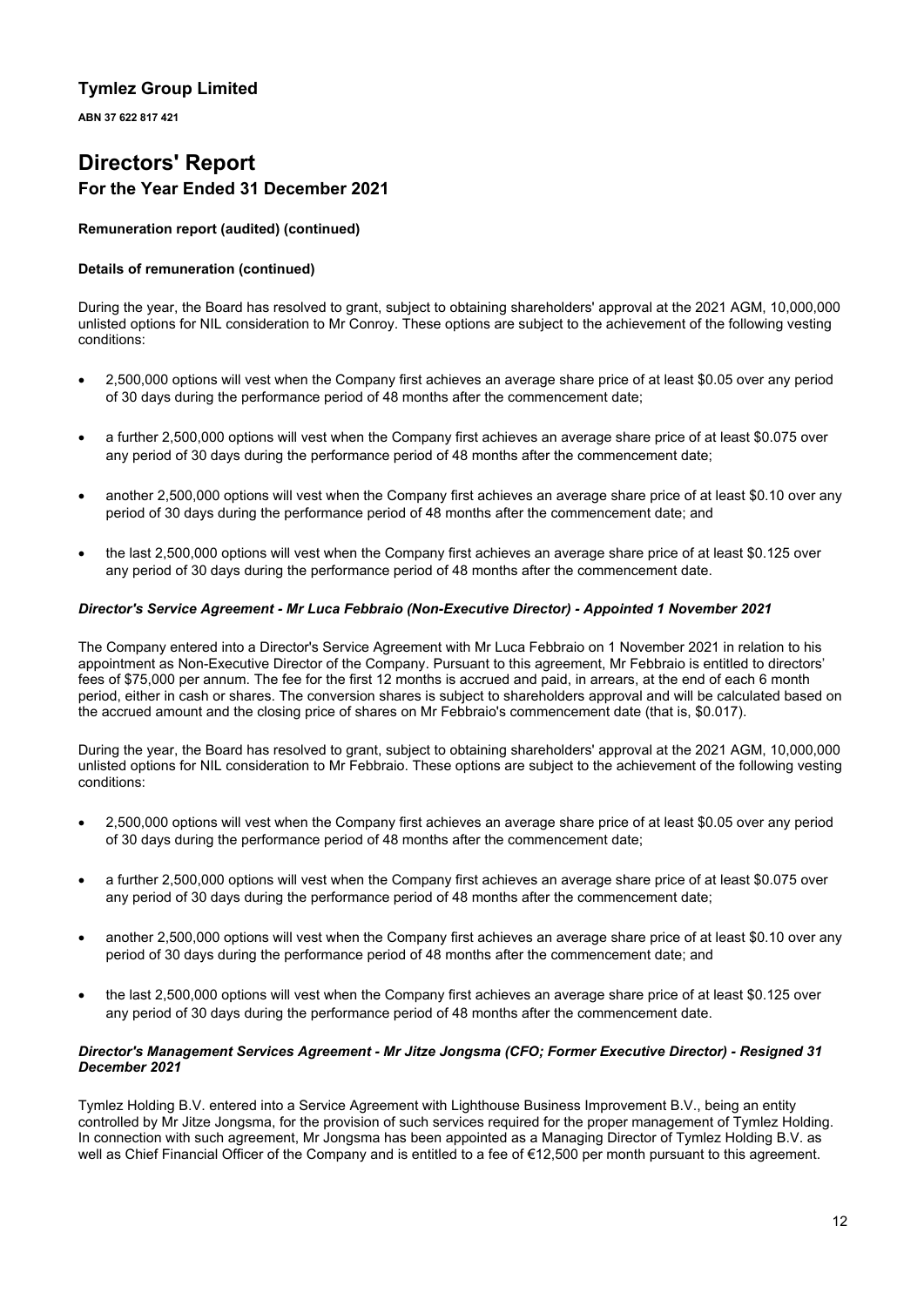**ABN 37 622 817 421**

# **Directors' Report For the Year Ended 31 December 2021**

### **Remuneration report (audited) (continued)**

### **Details of remuneration (continued)**

Mr Jongsma was appointed Managing Director of Tymlez Holding B.V. from 1 April 2019 and subsequently appointed Executive Director of the Company on 29 November 2019. There was no change to the service agreement as a result of the subsequent appointment.

At the 2020 AGM held on 30 July 2021, the shareholders' approved the issue of 8,000,000 incentive options for NIL consideration to Mr Jongsma, subject to the achievement of the following vesting conditions:

- 4,000,000 options will vest when the volume-weighted average price (VWAP) is greater than or equal to 5 cents for 30 trading days; and
- a further 4,000,000 options will vest when the VWAP greater than or equal to 10 cents for 30 trading days.

### *Director's Service Agreement - Mr Wayne Clay (Former Non-Executive Chairman) - Resigned 30 November 2021*

The Company entered into a Director's Service Agreement with Mr Wayne Clay on 17 August 2020 in relation to his appointment as Non-Executive Chairman of the Company. Pursuant to this agreement, Mr Clay shall be entitled to directors' fees of \$48,000 per annum. A total of 480,000 ordinary shares will be issued at \$0.10 per share for the first 12 months of salary, comprising 240,000 shares for the initial 6 months of salary to be issued following shareholder approval. The balance of 240,000 ordinary shares will be issued at or before the 6-month commencement date anniversary, subject to shareholder approval and continued employment with the Company. No such shares have been issued as at 31 December 2020.

In addition to the above, Mr Clay is entitled to receive listed options (TYMO) at an exercise price of \$0.065 if and when certain targets are reached. No such options have been issued as at 31 December 2020.

The share-based fee compensation arrangements with Mr Wayne Clay, as outlined above, was cancelled with effect from 1 March 2021. Further, with effect from 1 March 2021, the Board resolved that the Chairman receive a fee of A\$85,000 cash or, subject to Mr Clay's agreement and shareholder approval, may be paid in shares. The Board resolution was accepted by Mr Clay whom has also agreed to waive all director fees previously agreed to be paid in equity up to 1 March 2021.

At the 2020 AGM held on 30 July 2021, the shareholders approved the issue of 4,380,553 incentive options for NIL consideration to Mr Clay. These options were not subject to any vesting conditions and were issued on 13 August 2021.

### *Director's Service Agreement - Mr Tim Ebbeck (Former Non-Executive Director) - Resigned 31 October 2021*

The Company entered into a Director's Service Agreement with Mr Tim Ebbeck on 30 September 2020 in relation to his appointment as Non-Executive Director of the Company. Pursuant to this agreement, Mr Ebbeck is entitled to directors' fees of \$60,000 per annum of which \$50,000 is to be paid in twelve monthly installments and \$10,000 in shares. The shares will be issued after a 6-month period at a price of 11 cents.

With effect from 1 March 2021, the Board resolved that the Non-Executive Director fee for Mr Ebbeck be increased to A\$75,000 in cash per year or, subject to individual agreement and shareholder approval, may be paid in shares. The Board resolution has been accepted by Mr Ebbeck whom has also agreed to waive all director fees previously agreed to be paid in shares up to 1 March 2021.

At the 2020 AGM held on 30 July 2021, the shareholders approved the issue of 4,380,553 incentive options for NIL consideration to Mr Ebbeck. These options were not subject to any vesting conditions and were issued on 13 August 2021.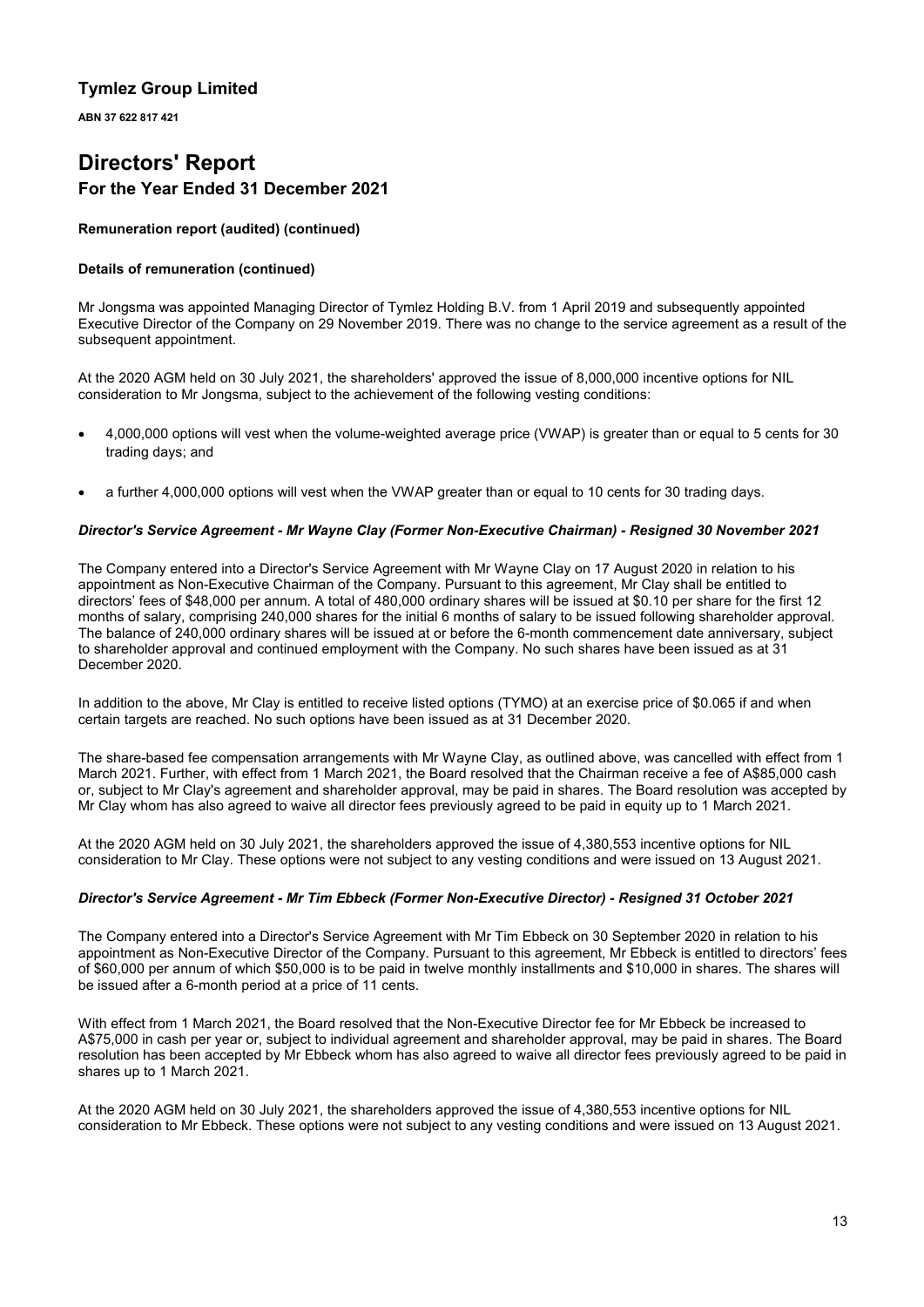**ABN 37 622 817 421**

# **Directors' Report For the Year Ended 31 December 2021**

**Remuneration report (audited) (continued)**

### **Details of remuneration (continued)**

### *Employment Agreement - Mr Dan Voyce (Chief Technology Officer) - Appointed 28 June 2021*

Tymlez Pty Ltd has entered into an Employment Contract with Mr Dan Voyce on 28 June 2021 in relation to his appointment as Chief Technology Officer of the Group. Pursuant to such agreement, Mr Voyce shall be entitled to an annual remuneration of \$280,000 (plus superannuation at the superannuation guarantee rate).

In addition to his annual remuneration, Mr Voyce is also entitled to incentive options for NIL consideration, subject to the achievement of the following vesting conditions:

- that number of incentive options equal to 50% of 1.6% of the post capital raise share capital will vest when the Company first achieves an average market capitalisation of at least A\$70 million over any period of 30 days within 36 months from the commencement date;
- that number of incentive options equal to 10% of 1.6% of the post capital raise share capital will vest if Mr Voyce remains employed by Tymlez Pty Ltd for 12 months after the commencement date;
- that number of incentive options equal to 20% of 1.6% of the post capital raise share capital will vest if Mr Voyce remains employed by Tymlez Pty Ltd for 24 months after the commencement date; and
- that number of incentive options equal to 20% of 1.6% of the post capital raise share capital will vest if Mr Voyce remains employed by Tymlez Pty Ltd for 36 months after the commencement date.

### *Employment Agreement - Mr Stephen Daniel Friel (Former Chief Technology Officer) - Resigned 8 March 2021*

Tymlez Pty Ltd has entered into a Service Agreement with Mr Stephen Friel on 29 October 2020 in relation to his appointment as Chief Technology Officer of the Group. Pursuant to such agreement, Mr Friel was entitled to an annual remuneration of \$150,000 (plus superannuation at the superannuation guarantee rate). Mr Friel resigned as Chief Technology Officer on 8 March 2021.

During the year, 1,000,000 TYMO listed options were issued to Mr Friel following the achievement of the milestone as stipulated in his employment agreement. A further 250,000 TYMO listed options were issued to Mr Friel as settlement of outstanding consultancy fees due to him.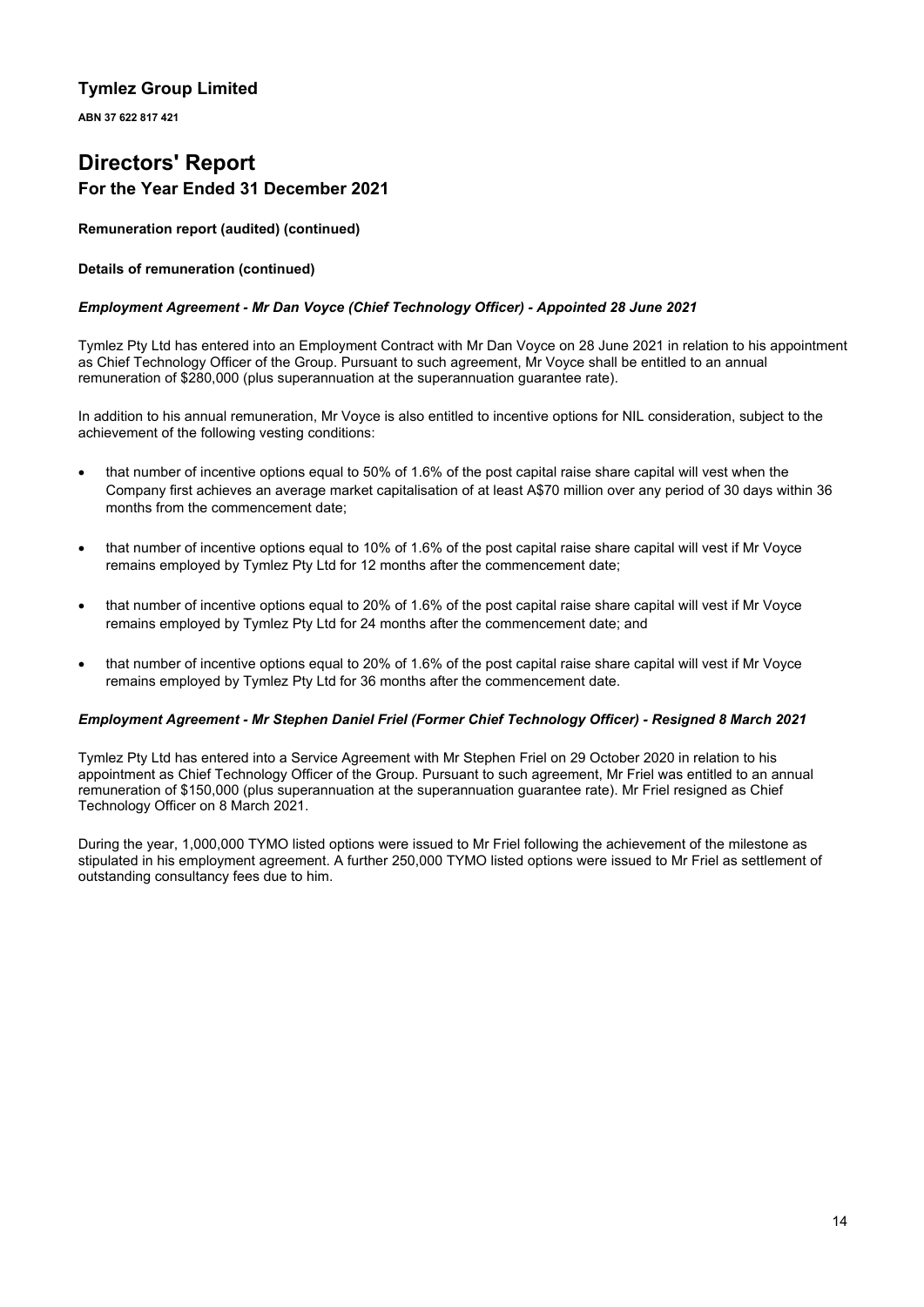**ABN 37 622 817 421**

# **Directors' Report For the Year Ended 31 December 2021**

### **Remuneration report (audited) (continued)**

### **Remuneration details for the year**

The following table of benefits and payment details, in respect to the financial year, the components of remuneration for each member of the key management personnel of the Group.

**Post-**

### **Table of benefits and payments**

|                             |                                | <b>Short Term Employment Benefits</b> |                   | <b>Employment</b><br><b>Benefits</b>                         | <b>Share Based</b><br><b>Payments</b> |              |
|-----------------------------|--------------------------------|---------------------------------------|-------------------|--------------------------------------------------------------|---------------------------------------|--------------|
|                             | <b>Cash Salary</b><br>and Fees | Leave<br><b>Provision</b>             | <b>Cash Bonus</b> | <b>Superannuation Shares/Options</b><br><b>Contributions</b> | \$                                    | <b>Total</b> |
| 2021                        | \$                             | \$                                    | \$                | \$                                                           |                                       | \$           |
| <b>Directors</b>            |                                |                                       |                   |                                                              |                                       |              |
| <b>Executive Directors:</b> |                                |                                       |                   |                                                              |                                       |              |
| Daniel O'Halloran           | 236,930                        | 13,980                                |                   | 23,248                                                       | 57,285                                | 331,443      |
| Jitze Jongsma               | 236,183                        |                                       |                   |                                                              | 11,000                                | 247,183      |
| Non-Executive<br>Directors: |                                |                                       |                   |                                                              |                                       |              |
| Jason Conroy *              | 14,394                         |                                       |                   | 1,439                                                        | 4,234                                 | 20,067       |
| Luca Febbraio*              | 11,364                         |                                       |                   |                                                              | 4,234                                 | 15,598       |
| Wayne Clay **               | 69,228                         |                                       |                   |                                                              | 48,186                                | 117,414      |
| <b>Tim Ebbeck</b>           | 62,372                         |                                       |                   |                                                              | 48,186                                | 110,558      |
| <b>Other KMP</b>            |                                |                                       |                   |                                                              |                                       |              |
| Dan Voyce ***               | 145,384                        | 6,878                                 |                   | 12,374                                                       | 37,605                                | 202,241      |
| Stephen Daniel Friel        | 31,908                         |                                       |                   | 2,854                                                        | 20,575                                | 55,337       |
| <b>Total</b>                | 807,763                        | 20,858                                | $\blacksquare$    | 39,915                                                       | 231,305                               | 1,099,841    |
| 2020                        |                                |                                       |                   |                                                              |                                       |              |
| <b>Directors</b>            |                                |                                       |                   |                                                              |                                       |              |
| <b>Executive Directors:</b> |                                |                                       |                   |                                                              |                                       |              |
| Daniel O'Halloran           | 44,734                         | 852                                   |                   | 4,250                                                        | 66,876                                | 116,712      |
| Jitze Jongsma               | 223,308                        |                                       |                   |                                                              | 28,570                                | 251,878      |
| Reinier van der Drift       | 212,969                        |                                       |                   |                                                              | 25,650                                | 238,619      |
| Non-Executive<br>Directors: |                                |                                       |                   |                                                              |                                       |              |
| Wayne Clay                  |                                |                                       |                   |                                                              | 118,934                               | 118,934      |
| <b>Tim Ebbeck</b>           | 11,166                         |                                       |                   |                                                              |                                       | 11,166       |
| Niv Dagan ****              | 22,469                         |                                       |                   | 2,232                                                        |                                       | 24,701       |
| Justyn Peter Stedwell       | 38,342                         |                                       |                   |                                                              | 535                                   | 38,877       |
| <b>Other KMP</b>            |                                |                                       |                   |                                                              |                                       |              |
| Stephen Daniel Friel        | 24,852                         | 710                                   |                   | 2,361                                                        | 104,600                               | 132,523      |
| <b>Total</b>                | 577,840                        | 1,562                                 |                   | 8,843                                                        | 345,165                               | 933,410      |

\* As these share based payments are subject to shareholders' approval, no options have been issued by the Group to Jason Conroy or Luca Febbraio.

\*\* Wayne Clay is the owner of Claytec Pty Ltd ("Claytec") which performed some consultancy work for the Group during the year. During the year (until his resignation as director of the Group on 30 November 2021), Claytec received a total of \$37,823 in consultancy fees.The consultancy fees is not included in Wayne's cash salary and fees in the table.

\*\*\* As at 31 December 2021, no options have been issued by the Group to Dan Voyce. These amounts have been accrued as at the year end date.

\*\*\*\* Niv Dagan is an executive director of Peak Asset Management Pty Ltd ("Peak") which has acted as lead manager and consultant to the Group during the year. During the year (until his resignation as director of the Group on 14 September 2020), Peak received a total of \$262,920 in capital raising fees and consultancy fees.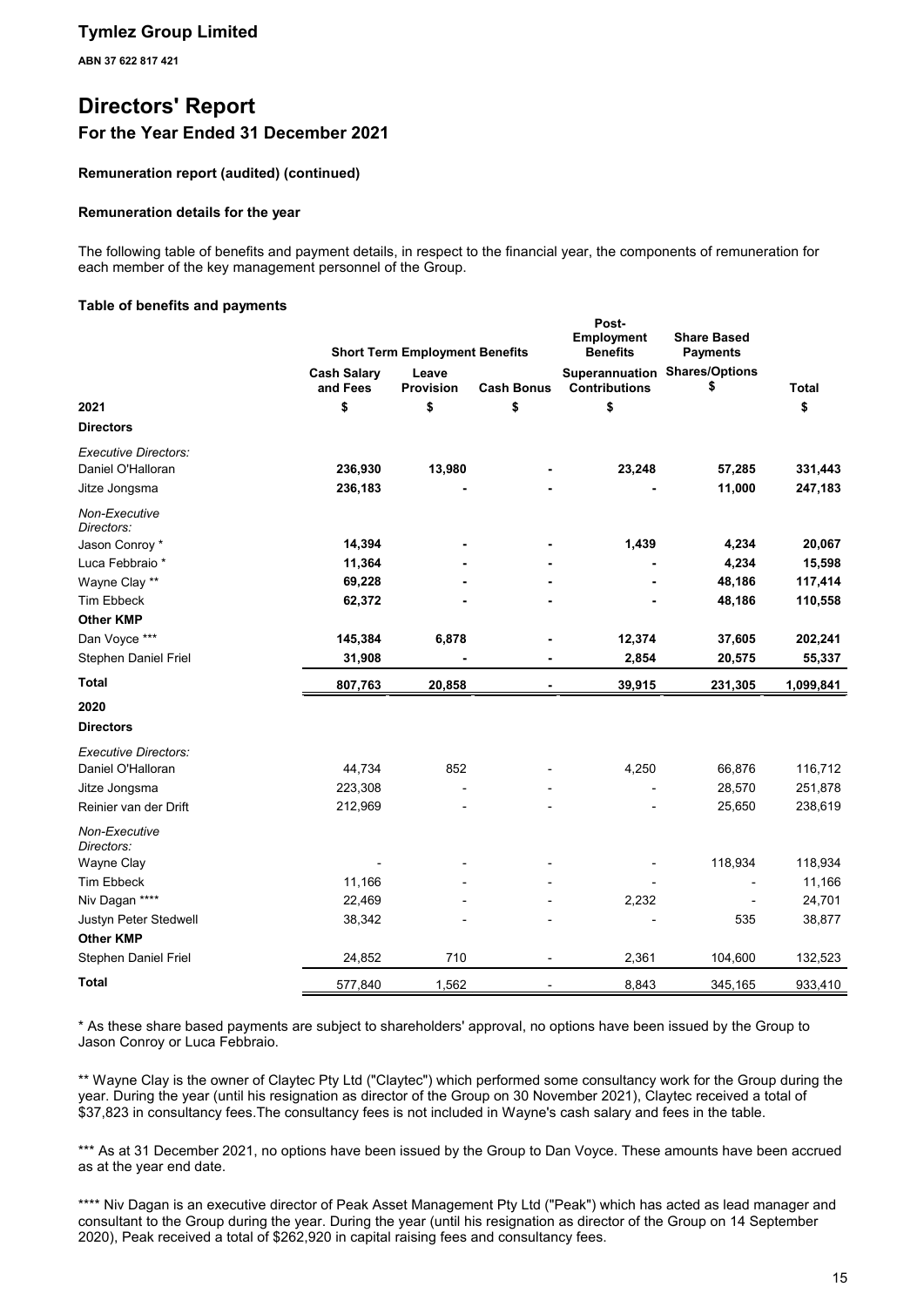**ABN 37 622 817 421**

# **Directors' Report For the Year Ended 31 December 2021**

### **Remuneration report (audited) (continued)**

### **Remuneration details for the year (continued)**

None of the remuneration paid to key management personnel for the year ended 31 December 2021 is related to the performance of the Group (31 December 2020: None).

### **Cash performance-related bonuses**

There were no cash bonuses granted as remuneration during the year that was paid or payable to key management personnel.

### **Securities received that are not performance related**

No members of key management personnel are entitled to receive securities which are performance-based as part of their remuneration package. All of the share-based payments related to directors fees taken as shares/options.

### **Options and rights granted**

|                                           |                  | <b>Grant details</b> |         | For the financial year ended 31<br>December 2021 |                          |                          | Overall                  |                 |        |
|-------------------------------------------|------------------|----------------------|---------|--------------------------------------------------|--------------------------|--------------------------|--------------------------|-----------------|--------|
|                                           |                  |                      | Value   | Lapsed                                           | <b>Vested</b>            | <b>Unvested</b>          | <b>Vested</b>            | <b>Unvested</b> | Lapsed |
|                                           |                  | No.                  | \$      | No.                                              | No.                      | No.                      | %                        | %               | %      |
|                                           | <b>Date</b>      |                      |         |                                                  |                          |                          |                          |                 |        |
| <b>Key Management</b><br><b>Personnel</b> |                  |                      |         |                                                  |                          |                          |                          |                 |        |
| <b>Directors</b>                          |                  |                      |         |                                                  |                          |                          |                          |                 |        |
| Executive<br>Directors:                   |                  |                      |         |                                                  |                          |                          |                          |                 |        |
| Daniel O'Halloran                         | 30 July 2021     | 35,044,424           | 48,186  |                                                  |                          | $-35,044,424$            | $\overline{\phantom{a}}$ | 100.00          |        |
| Jitze Jongsma                             | 30 July 2021     | 8,000,000            | 11,000  |                                                  | $\overline{\phantom{0}}$ | 8,000,000                | ٠                        | 100.00          |        |
| Non-Executive<br>Directors:               |                  |                      |         |                                                  |                          |                          |                          |                 |        |
| Jason Conroy *                            | 08 December 2021 | 10,000,000           | 4,234   |                                                  |                          | $-10,000,000$            | Ξ.                       | 100.00          |        |
| Luca Febbraio *                           | 08 December 2021 | 10,000,000           | 4,234   |                                                  |                          | $-10,000,000$            |                          | 100.00          |        |
| Wayne Clay                                | 30 July 2021     | 4,380,553            | 48,186  |                                                  | 4,380,553                | $\overline{\phantom{0}}$ | 100.00                   |                 |        |
| <b>Tim Ebbeck</b>                         | 30 July 2021     | 4,380,553            | 48,186  |                                                  | 4,380,553                | -                        | 100.00                   |                 |        |
| <b>Other KMP</b>                          |                  |                      |         |                                                  |                          |                          |                          |                 |        |
| Dan Voyce **                              | 02 July 2021     | 15,745,770           | 37,605  |                                                  |                          | $-15,745,770$            |                          | 100.00          |        |
| Stephen Daniel<br>Friel                   | 09 October 2020  | 1,000,000            | 102,900 |                                                  | 1,000,000                |                          | 100.00                   |                 |        |
| Stephen Daniel<br>Friel                   | 14 October 2020  | 250,000              | 22,275  | $\overline{\phantom{a}}$                         | 250,000                  |                          | 100.00                   |                 |        |
|                                           |                  | 88,801,300           | 326,806 | -                                                |                          | 10,011,106 78,790,194    |                          |                 |        |

\* As these share based payments are subject to shareholders' approval, no shares or options have been issued by the Group to Jason Conroy or Luca Febbraio.

\*\* As at 31 December 2021, no options have been issued by the Group to Dan Voyce. These amounts have been accrued as at the year end date.

There were no options exercised during the year ended 31 December 2021 or 31 December 2020.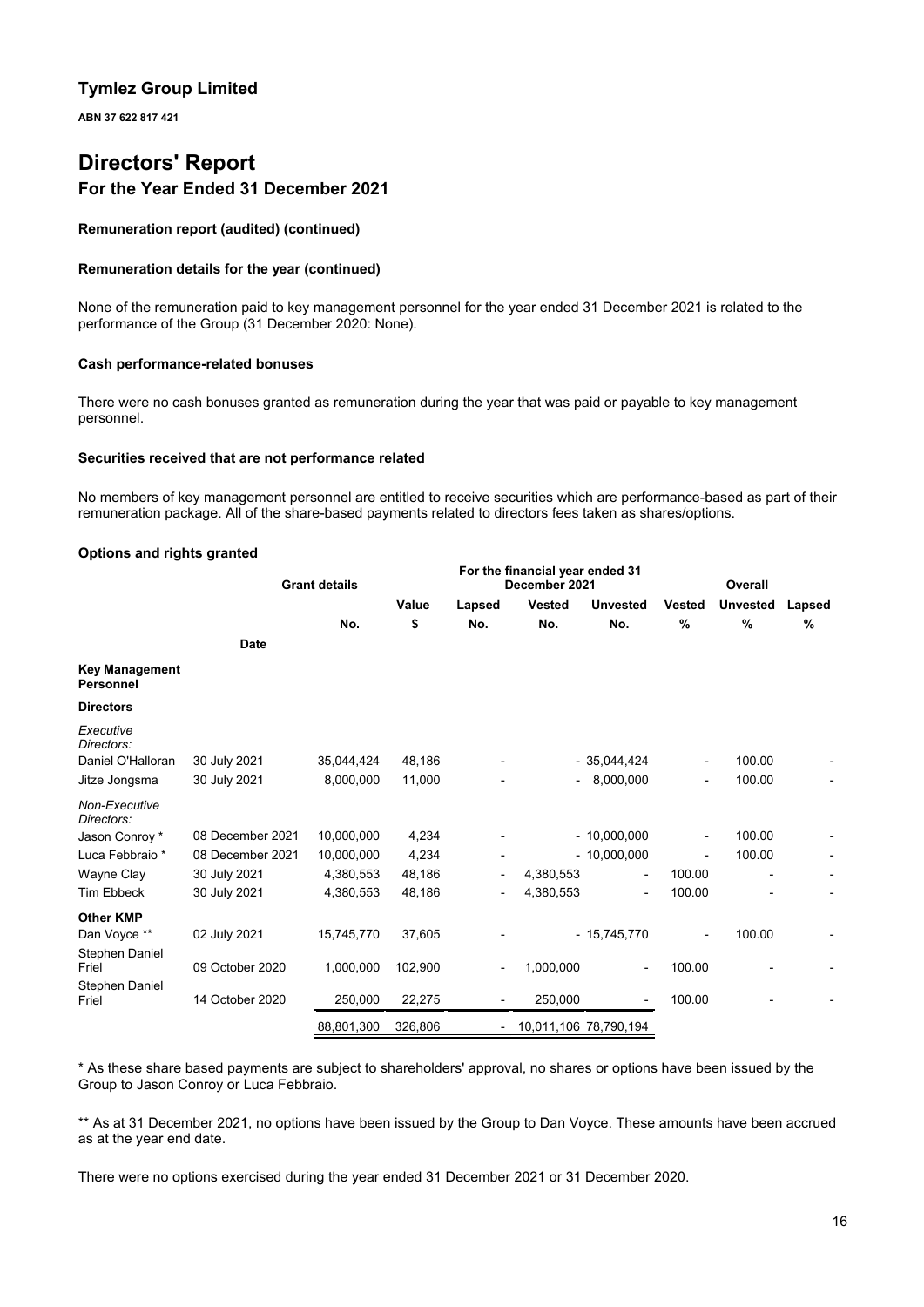**ABN 37 622 817 421**

# **Directors' Report For the Year Ended 31 December 2021**

**Remuneration report (audited) (continued)**

### **Options and rights granted (continued)**

Values of the options at grant date were determined using the Black-Scholes and Monte Carlo Simulation method. Refer to Note 20 of the financial statements for further information.

Options granted carry no dividend or voting rights.

All options/rights were issued by Tymlez Group Limited and entitle the holder to ordinary shares in Tymlez Group Limited for each option/right exercised.

There have not been any alterations to the terms or conditions of any share based payment arrangements since grant date.

### **Key management personnel options and rights holdings**

The number of options in Tymlez Group Limited held by each Key Management Personnel and their related parties up to and including the financial year end is as follows:

|                                 | <b>Balance at</b><br>beginning<br>of year | <b>Granted as</b><br>remuneration | <b>Exercised</b> | Lapsed                   | Market<br>acquisitions | Other<br>changes *              | <b>Balance at</b><br>the end of<br>year | Vested<br>during the<br>year | <b>Vested and</b><br>exercisable |
|---------------------------------|-------------------------------------------|-----------------------------------|------------------|--------------------------|------------------------|---------------------------------|-----------------------------------------|------------------------------|----------------------------------|
| 31 December 2021                | No.                                       | No.                               | No.              | No.                      | No.                    | No.                             | No.                                     | No.                          | No.                              |
| <b>Directors</b>                |                                           |                                   |                  |                          |                        |                                 |                                         |                              |                                  |
| <b>Executive Directors:</b>     |                                           |                                   |                  |                          |                        |                                 |                                         |                              |                                  |
| Daniel O'Halloran               | 1,136,363                                 | 35,044,424                        |                  | ٠                        | 125,000                | ٠                               | 36,305,787                              | 125,000                      | 1,261,363                        |
| Jitze Jongsma                   | 90,000                                    | 8,000,000                         | ۰                | (90,000)                 | 68,182                 | (8,068,182)                     |                                         | 68,182                       | 68,182                           |
| <b>Non-Executive Directors:</b> |                                           |                                   |                  |                          |                        |                                 |                                         |                              |                                  |
| Jason Conroy **                 |                                           | 10,000,000                        |                  |                          |                        |                                 | $-10,000,000$                           |                              |                                  |
| Luca Febbraio **                | ۰                                         | 10,000,000                        |                  | $\overline{\phantom{0}}$ |                        |                                 | $-10,000,000$                           |                              |                                  |
| Wayne Clay                      | ۰                                         | 4,380,553                         | ٠                | $\overline{\phantom{0}}$ | ٠                      | (4,380,553)                     | ٠                                       | 4,380,553                    | 4,380,553                        |
| <b>Tim Ebbeck</b>               | ٠                                         | 4,380,553                         | ٠                | $\overline{\phantom{0}}$ | ٠                      | (4,380,553)                     | ٠                                       | 4,380,553                    | 4,380,553                        |
| <b>Other KMP</b>                |                                           |                                   |                  |                          |                        |                                 |                                         |                              |                                  |
| Dan Voyce ***                   | ٠                                         | 15,745,770                        |                  |                          |                        |                                 | $-15,745,770$                           |                              |                                  |
| Stephen Daniel Friel            | ۰                                         | 1,250,000                         |                  |                          | ۰.                     | (1, 250, 000)                   |                                         | 1,250,000                    | 1,250,000                        |
| <b>Total</b>                    | 1,226,363                                 | 88,801,300                        |                  | (90,000)                 |                        | 193,182 (18,079,288) 72,051,557 |                                         | 10,204,288                   | 11,340,651                       |

\* These changes represent the holdings associated with the named personnel when they were appointed or on the date of resignation as key management personnel. These do not represent the disposal or purchase of options.

\*\* As these share based payments are subject to shareholders' approval, no options have been issued by the Group to Jason Conroy or Luca Febbraio.

\*\*\* As at 31 December 2021, no options have been issued by the Group to Dan Voyce. These amounts have been accrued as at the year end date.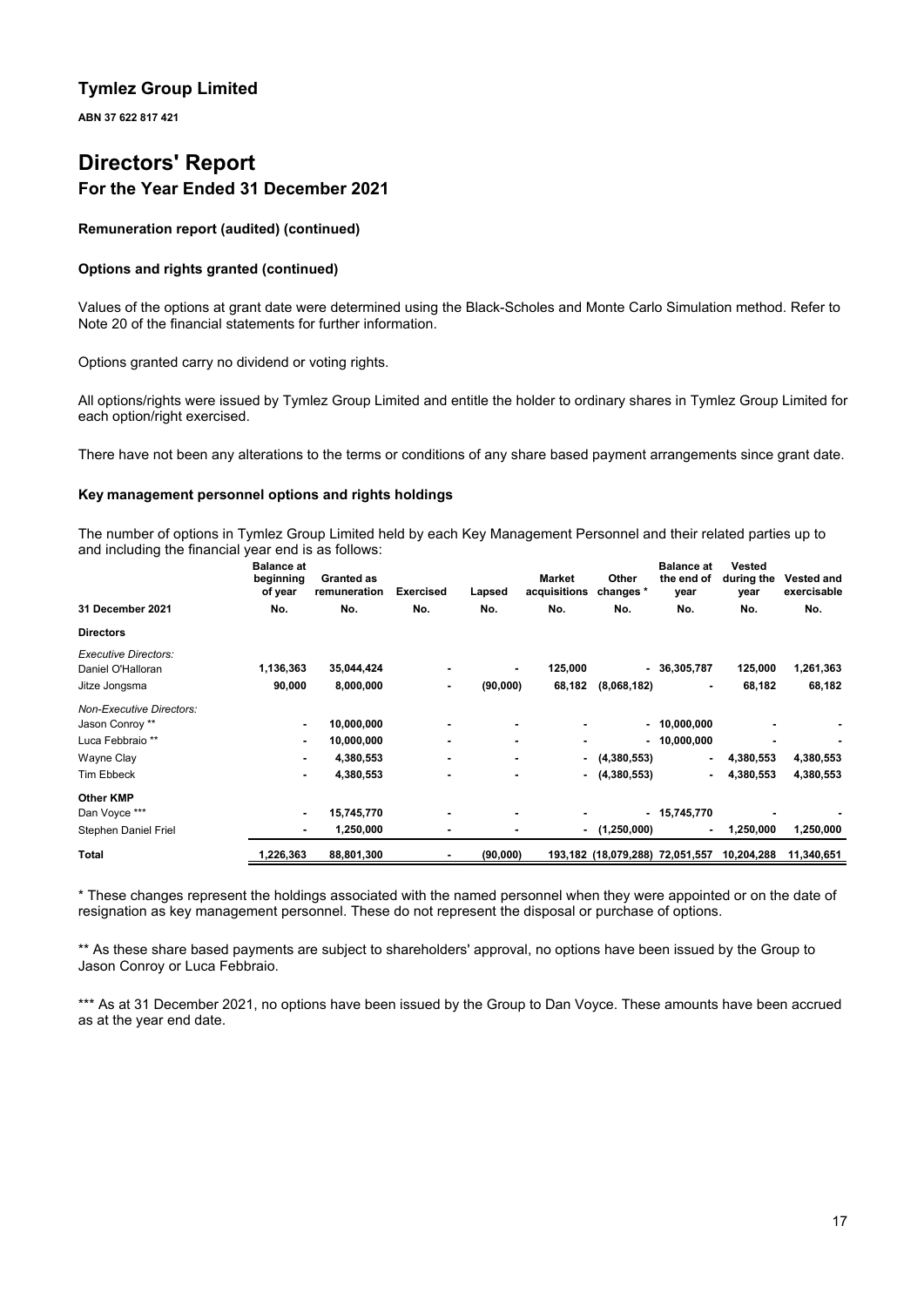**ABN 37 622 817 421**

# **Directors' Report For the Year Ended 31 December 2021**

### **Remuneration report (audited) (continued)**

### **Key management personnel shareholdings**

The number of ordinary shares in Tymlez Group Limited held by each Key Management Personnel and their related parties up to and including the financial year end is as follows: **Other**

| 31 December 2021                                                  | <b>Balance at</b><br>start of year | <b>Market</b><br>acquisitions | <b>Share based</b><br>payment | <b>Market</b><br>disposals | vuier<br>changes<br>during the<br>year * | <b>Balance at</b><br>end of year |
|-------------------------------------------------------------------|------------------------------------|-------------------------------|-------------------------------|----------------------------|------------------------------------------|----------------------------------|
| <b>Directors</b>                                                  |                                    |                               |                               |                            |                                          |                                  |
| <b>Executive Directors:</b><br>Daniel O'Halloran<br>Jitze Jongsma | 11,300,321<br>5,456,250            | 22,850,642<br>2,635,664       | 2,000,000                     | $\blacksquare$             | $\blacksquare$<br>(8,091,914)            | 36,150,963                       |
| <b>Non-Executive Directors:</b>                                   |                                    |                               |                               |                            |                                          |                                  |
| Jason Conroy                                                      |                                    |                               |                               |                            |                                          |                                  |
| Luca Febbraio                                                     |                                    | ۰                             |                               |                            | ۰                                        |                                  |
| Wayne Clay                                                        |                                    |                               |                               |                            |                                          |                                  |
| <b>Tim Ebbeck</b>                                                 | 45,500                             | 91,000                        |                               | ٠                          | (136, 500)                               |                                  |
| <b>Other KMP</b>                                                  |                                    |                               |                               |                            |                                          |                                  |
| Dan Voyce                                                         |                                    |                               |                               |                            |                                          |                                  |
| Stephen Daniel Friel                                              |                                    |                               |                               |                            |                                          |                                  |
| Total                                                             | 16,802,071                         | 25,577,306                    | 2,000,000                     |                            | (8, 228, 414)                            | 36,150,963                       |

\* These changes represent the holdings associated with the named personnel when they were appointed or on the date of resignation as key management personnel. These do not represent the disposal or purchase of shares.

### **KMP related party transactions**

The Group did not undertake any transactions during the year with:

- Key management personnel (KMP), except for those stated below;
- A close member of the family of that person; or
- An entity over which the key management person or family member has, directly or indirectly, control, joint control or significant influence.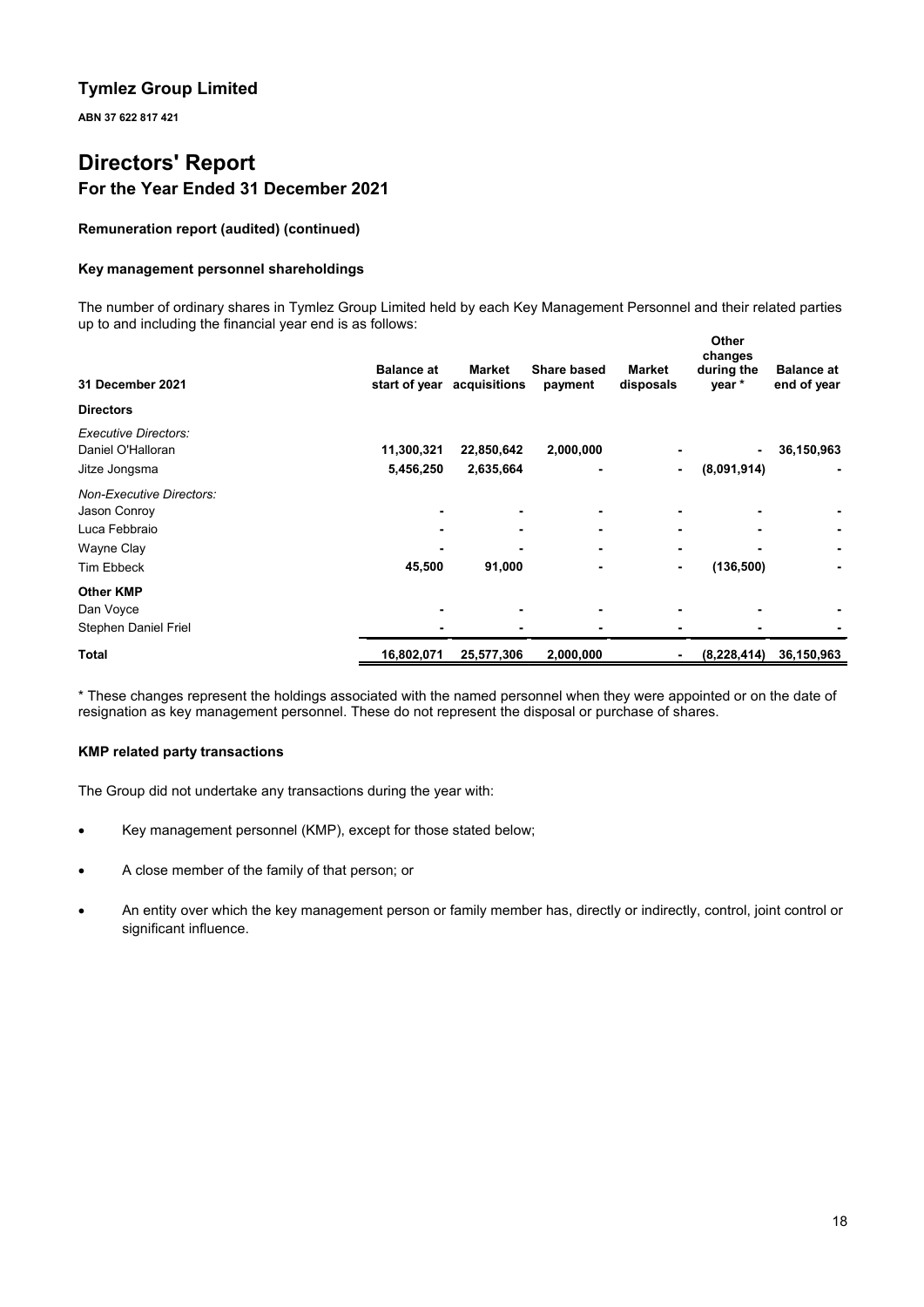**ABN 37 622 817 421**

# **Directors' Report For the Year Ended 31 December 2021**

### **Remuneration report (audited) (continued)**

| <b>Transactions (excluding loans)</b>                                                                                                                                                                                                                                                                           |                       |             |              |
|-----------------------------------------------------------------------------------------------------------------------------------------------------------------------------------------------------------------------------------------------------------------------------------------------------------------|-----------------------|-------------|--------------|
| <b>Transaction type</b>                                                                                                                                                                                                                                                                                         | Terms and conditions* | Name of KMP | Amount<br>\$ |
| Wayne Clay is the owner of Claytec<br>Pty Ltd ("Claytec") which performed<br>some consultancy work for the Group<br>during the year until his resignation<br>as director of the Group on 30<br>November 2021. Claytec received the<br>following fees, both before and after<br>Wayne's resignation as director: |                       |             |              |
| Consultancy fees                                                                                                                                                                                                                                                                                                | N/A                   | Wayne Clay  | 37.823       |

\* The transactions are on normal commercial terms and conditions no more favourable than those available to other parties.

*Income and expenses related to KMP transactions*

| <b>Transaction type</b> | <b>Expense</b><br>recognised |
|-------------------------|------------------------------|
|                         |                              |
| Consultancy fees        | 37,823                       |

### *End of Audited Remuneration Report*

### **Auditor's independence declaration**

The lead auditor's independence declaration in accordance with section 307C of the *Corporations Act 2001*, for the year ended 31 December 2021 has been received and can be found on page 20 of the consolidated financial report.

### **Non-audit services**

No non-audit services were provided by the auditor during the year.

### **Auditor**

HLB Mann Judd continues in office in accordance with section 327 of the *Corporations Act 2001*.

This director's report, incorporating the remuneration report, is signed in accordance with a resolution of the Board of Directors.

Executive Director & CEO: ................................................................................................................................................

Daniel O'Halloran

Acting Non-Executive Chairman: ..............................

Jason Conroy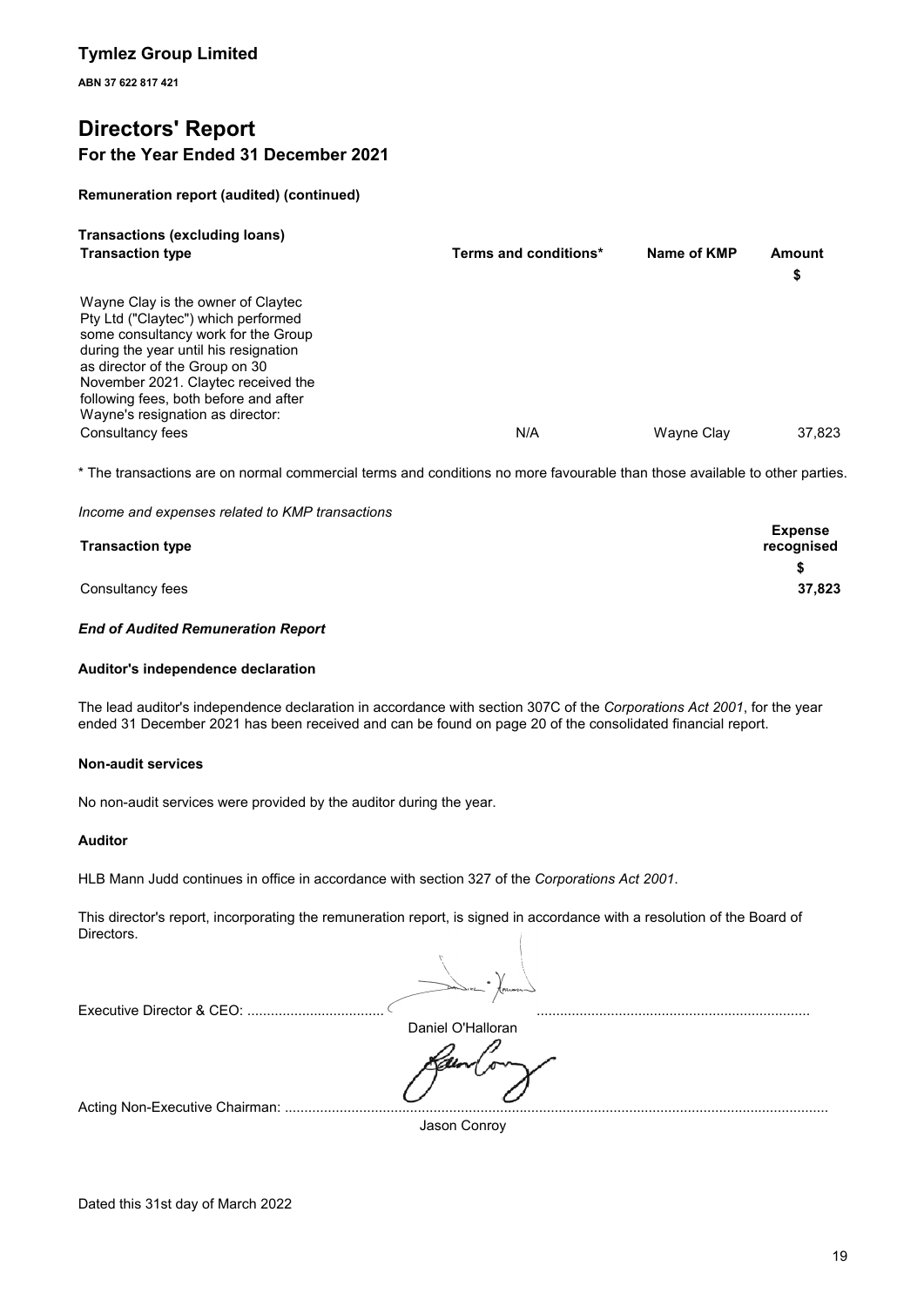

### **Auditor's Independence declaration**

As lead auditor for the audit of the consolidated financial report of Tymlez Group Limited for the year ended 31 December 2021, I declare that, to the best of my knowledge and belief, there have been no contraventions of:

- (a) the auditor independence requirements as set out in the *Corporations Act 2001* in relation to the audit; and
- (b) any applicable code of professional conduct in relation to the audit.

This declaration is in relation to the Tymlez Group Limited and the entities it controlled during the period.

HUB Henry full

**HLB Mann Judd Jude Lau Chartered Accountants Partner**

Melbourne 31 March 2022

#### hlb.com.au

HLB Mann Judd (VIC Partnership) ABN 20 696 861 713 Level 9, 575 Bourke Street, Melbourne VIC 3000 | GPO Box 2850, Melbourne VIC 3001 T: +61 (0) 3 9606 3888 F: +61 (0) 3 9606 3800 E: mailbox@hlbvic.com.au Liability limited by a scheme approved under Professional Standards Legislation.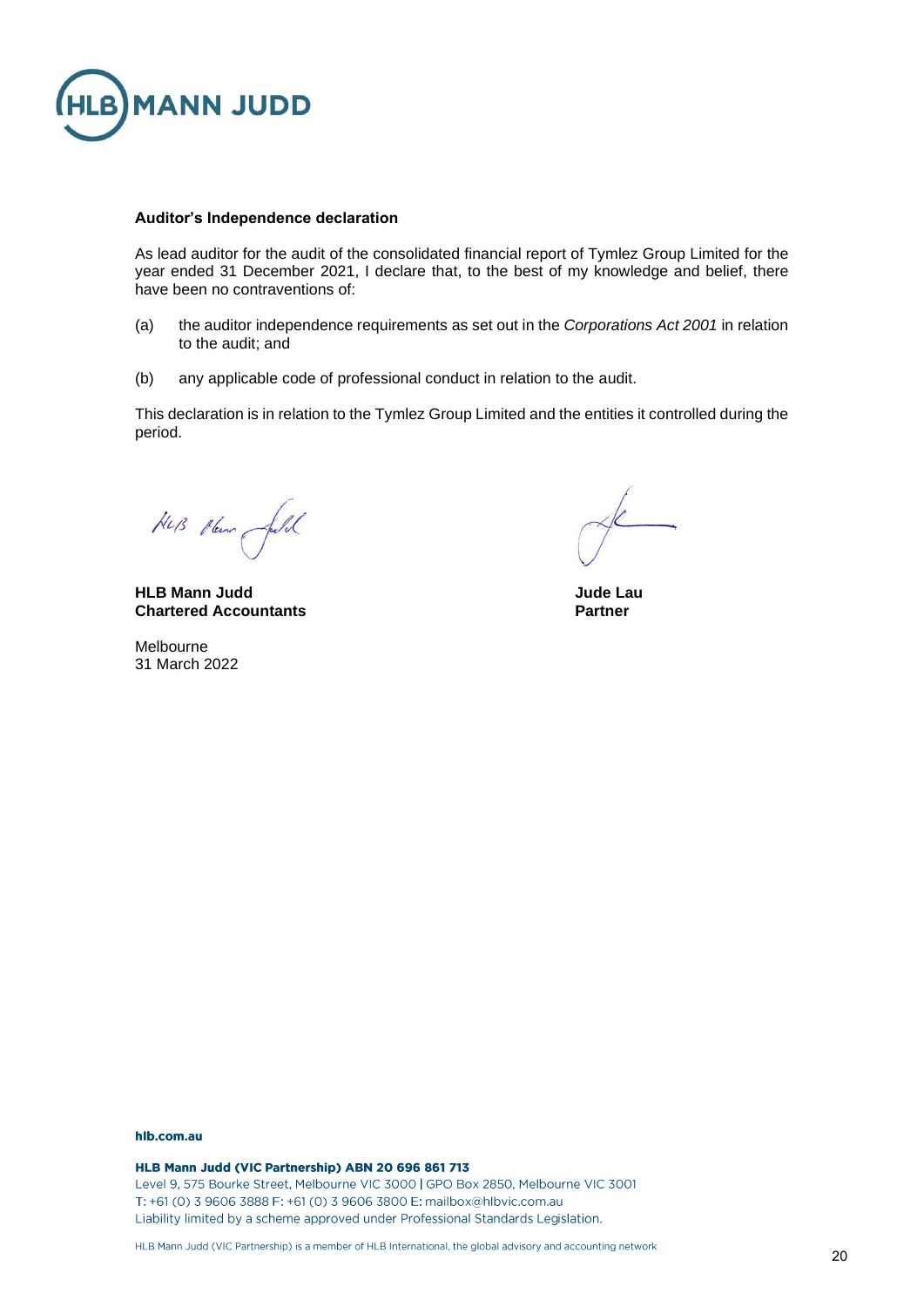# **Consolidated Statement of Profit or Loss and Other Comprehensive Income**

# **For the Year Ended 31 December 2021**

|                                                                                                                     |             | 2021        | 2020        |
|---------------------------------------------------------------------------------------------------------------------|-------------|-------------|-------------|
|                                                                                                                     | <b>Note</b> | \$          | \$          |
| <b>Continuing Operations</b>                                                                                        |             |             |             |
| Other income                                                                                                        | 5           | 373,779     | 193,152     |
| Employee benefits expense                                                                                           |             | (2,010,059) | (1,755,002) |
| Directors' fees and wages                                                                                           |             | (841, 942)  | (764, 852)  |
| Occupancy expenses                                                                                                  |             | (136,008)   | (82, 446)   |
| Office expenses                                                                                                     |             | (98, 108)   | (96, 507)   |
| Professional fees                                                                                                   |             | (461, 480)  | (626, 273)  |
| Selling and distribution expenses                                                                                   |             | (97, 126)   | (155, 724)  |
| Other expenses                                                                                                      |             | (349, 560)  | (324, 525)  |
| Finance costs                                                                                                       | 6           | (26, 161)   | (40, 583)   |
| Loss before income tax                                                                                              |             | (3,646,665) | (3,652,760) |
| Income tax (expense)/benefit                                                                                        | 7           | 222         | (1,272)     |
| Loss for the year                                                                                                   | 18          | (3,646,443) | (3,654,032) |
| Other comprehensive income, net of income tax<br>Items that will not be reclassified subsequently to profit or loss |             |             |             |
| Items that will be reclassified to profit or loss when specific conditions are<br>met                               |             |             |             |
| Exchange differences on translating foreign controlled entities                                                     | 17          | 903         | (3,780)     |
| Other comprehensive income/(loss) for the year, net of tax                                                          |             | 903         | (3,780)     |
| Total comprehensive income/(loss) for the year                                                                      |             | (3,645,540) | (3,657,812) |
| Profit/(loss) attributable to:                                                                                      |             |             |             |
| Members of the parent entity                                                                                        |             | (3,646,443) | (3,654,032) |
|                                                                                                                     |             | (3,646,443) | (3,654,032) |
| Total comprehensive income attributable to:                                                                         |             |             |             |
| Members of the parent entity                                                                                        |             | (3,645,540) | (3,657,812) |
|                                                                                                                     |             | (3,645,540) | (3,657,812) |
| Earnings per share:                                                                                                 |             |             |             |
| Basic, loss for the year attributable to ordinary equity holders of the parent<br>(cents)                           | 8           | (0.56)      | (1.63)      |
| Diluted, loss for the year attributable to ordinary equity holders of the parent<br>(cents)                         | 8           | (0.56)      | (1.63)      |
| Earnings per share for continuing operations:                                                                       |             |             |             |
| Basic, loss from continuing operations attributable to ordinary equity holders of                                   |             |             |             |
| the parent (cents)                                                                                                  | 8           | (0.56)      | (1.63)      |
| Diluted, loss from continuing operations attributable to ordinary equity holders<br>of the parent (cents)           | 8           | (0.56)      | (1.63)      |
|                                                                                                                     |             |             |             |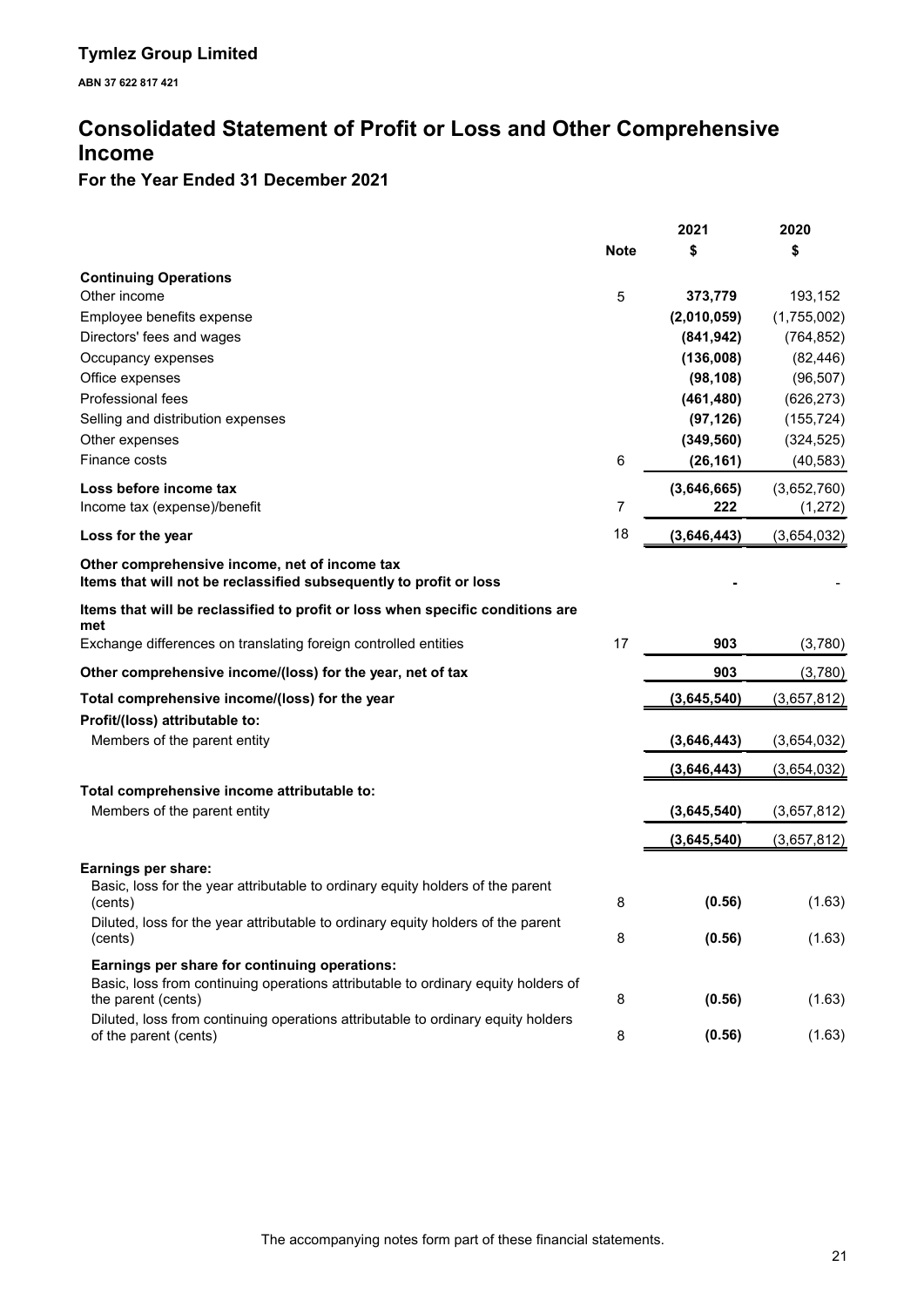**ABN 37 622 817 421**

# **Consolidated Statement of Financial Position**

**As At 31 December 2021**

|                                                  | 2021           | 2020           |
|--------------------------------------------------|----------------|----------------|
| <b>Note</b>                                      | \$             | \$             |
| <b>ASSETS</b>                                    |                |                |
| <b>CURRENT ASSETS</b>                            |                |                |
| Cash and cash equivalents<br>9                   | 4,960,227      | 1,841,170      |
| Trade and other receivables<br>10                | 218,063        | 96,470         |
| 11<br>Other assets                               | 219,281        | 188,336        |
| <b>TOTAL CURRENT ASSETS</b>                      | 5,397,571      | 2,125,976      |
| <b>TOTAL ASSETS</b>                              | 5,397,571      | 2,125,976      |
| <b>LIABILITIES</b><br><b>CURRENT LIABILITIES</b> |                |                |
| 12<br>Trade and other payables                   | 746,267        | 685,508        |
| <b>Borrowings</b><br>13                          | 319,397        | 422,154        |
| Employee benefits<br>15                          | 52,473         | 586            |
| <b>Contract liabilities</b><br>14                | 138,411        |                |
| <b>TOTAL CURRENT LIABILITIES</b>                 | 1,256,548      | 1,108,248      |
| <b>NON-CURRENT LIABILITIES</b>                   |                |                |
| 13<br><b>Borrowings</b>                          | 150,620        | 458,280        |
| <b>TOTAL NON-CURRENT LIABILITIES</b>             | 150,620        | 458,280        |
| <b>TOTAL LIABILITIES</b>                         | 1,407,168      | 1,566,528      |
| <b>NET ASSETS</b>                                | 3,990,403      | 559,448        |
| <b>EQUITY</b>                                    |                |                |
| 16<br>Issued capital                             | 23,218,766     | 16,657,725     |
| 17<br>Reserves                                   | (3,677,178)    | (3,361,926)    |
| 18<br><b>Accumulated losses</b>                  | (15, 551, 185) | (12, 736, 351) |
| <b>TOTAL EQUITY</b>                              | 3,990,403      | 559,448        |

The accompanying notes form part of these financial statements.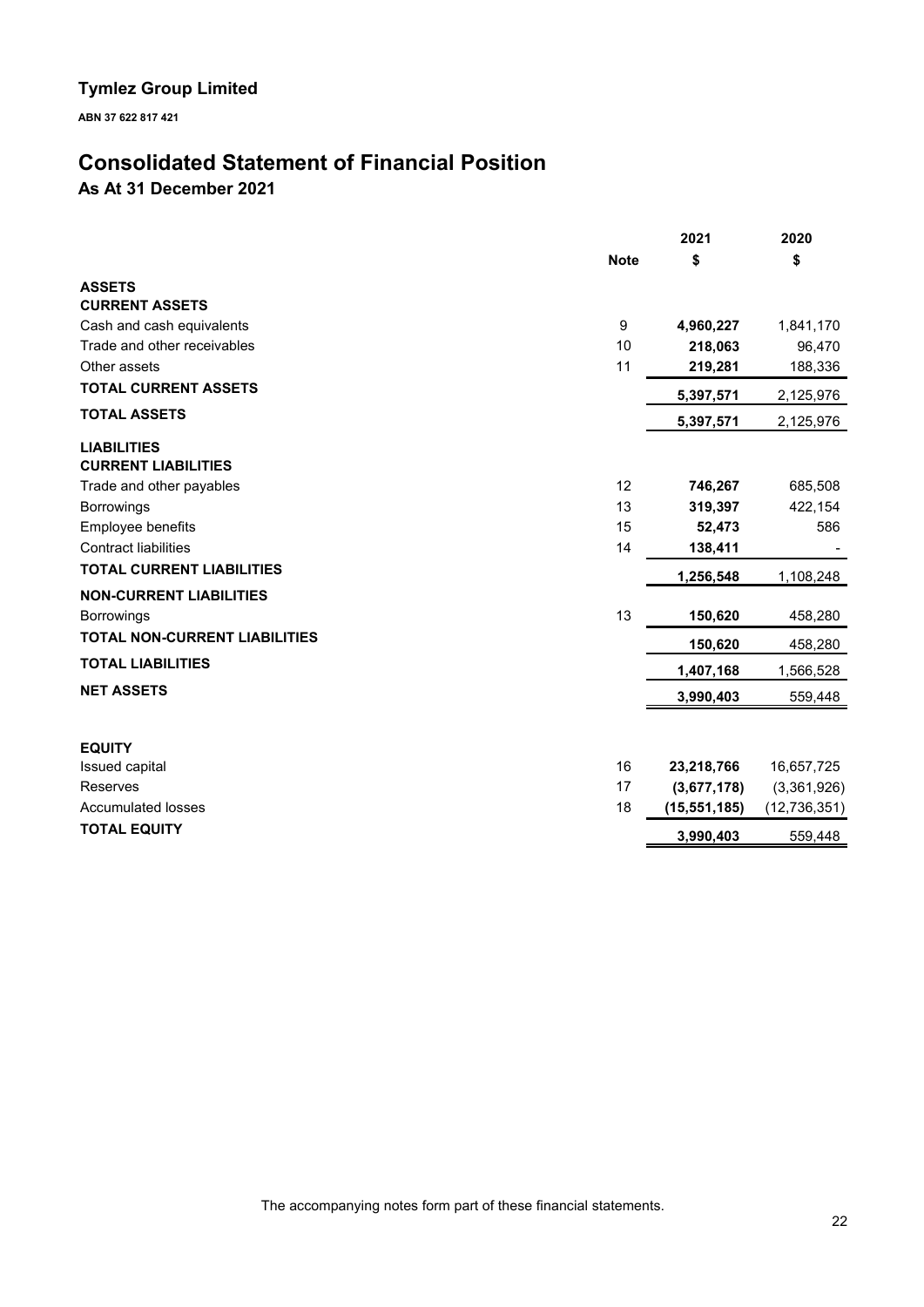**ABN 37 622 817 421**

# **Consolidated Statement of Changes in Equity**

**For the Year Ended 31 December 2021**

|                                                                                                       |             | <b>Issued</b><br>Capital | <b>Accumulated</b><br><b>Losses</b> | Foreign<br><b>Currency</b><br><b>Translation</b><br><b>Reserve</b> | Option<br><b>Reserve</b> | <b>Deferred</b><br>Consideration<br><b>Shares</b><br><b>Reserve</b> | Common<br><b>Control</b><br><b>Reserve</b> | <b>Total</b> |
|-------------------------------------------------------------------------------------------------------|-------------|--------------------------|-------------------------------------|--------------------------------------------------------------------|--------------------------|---------------------------------------------------------------------|--------------------------------------------|--------------|
|                                                                                                       | <b>Note</b> |                          | \$                                  | \$                                                                 | \$                       | \$                                                                  | \$                                         | \$           |
| <b>Balance at 1 January 2021</b>                                                                      |             | 16,657,725               | (12, 736, 351)                      | 148,919                                                            | 2,819,160                | 602,019                                                             | (6,932,024)                                | 559,448      |
| Net profit/(loss) for the year                                                                        | 18          |                          | (3,646,443)                         |                                                                    |                          |                                                                     |                                            | (3,646,443)  |
| Total other comprehensive income for the<br>year                                                      | 17          |                          |                                     | 903                                                                |                          |                                                                     |                                            | 903          |
|                                                                                                       |             | $\sim$                   | (3,646,443)                         | 903                                                                |                          |                                                                     |                                            | (3,645,540)  |
| Transactions with owners in their<br>capacity as owners<br>Contribution of equity, net of transaction |             |                          |                                     |                                                                    |                          |                                                                     |                                            |              |
| costs                                                                                                 | 16          | 6,561,041                |                                     |                                                                    |                          |                                                                     |                                            | 6,561,041    |
| Issue of options                                                                                      | 17          |                          |                                     |                                                                    | 515,454                  |                                                                     |                                            | 515,454      |
| Lapsed/forfeited options                                                                              | 17          |                          | 229,590                             |                                                                    | (229, 590)               |                                                                     |                                            |              |
| Write-off deferred consideration shares                                                               | 17          |                          | 602,019                             |                                                                    |                          | (602, 019)                                                          |                                            |              |
| Balance at 31 December 2021                                                                           |             | 23,218,766               | (15, 551, 185)                      | 149,822                                                            | 3,105,024                | $\overline{\phantom{0}}$                                            | (6,932,024)                                | 3,990,403    |
| <b>Balance at 1 January 2020</b>                                                                      |             | 14,614,311               | (9,082,319)                         | 152,699                                                            | 885,644                  | 602,019                                                             | (6,932,024)                                | 240,330      |
| Net profit/(loss) for the year                                                                        | 18          | $\overline{\phantom{a}}$ | (3,654,032)                         |                                                                    |                          |                                                                     |                                            | (3,654,032)  |
| Total other comprehensive income for the<br>year                                                      | 17          |                          |                                     | (3,780)                                                            |                          |                                                                     |                                            | (3,780)      |
|                                                                                                       |             | $\blacksquare$           | (3,654,032)                         | (3,780)                                                            |                          |                                                                     |                                            | (3,657,812)  |
| Transactions with owners in their<br>capacity as owners<br>Contribution of equity, net of transaction |             |                          |                                     |                                                                    |                          |                                                                     |                                            |              |
| costs                                                                                                 | 16          | 2,043,414                |                                     |                                                                    |                          |                                                                     |                                            | 2,043,414    |
| Issue of options                                                                                      | 17          |                          |                                     |                                                                    | 1,933,516                |                                                                     |                                            | 1,933,516    |
| <b>Balance at 31 December 2020</b>                                                                    |             | 16,657,725               | (12, 736, 351)                      | 148,919                                                            | 2,819,160                | 602,019                                                             | (6,932,024)                                | 559,448      |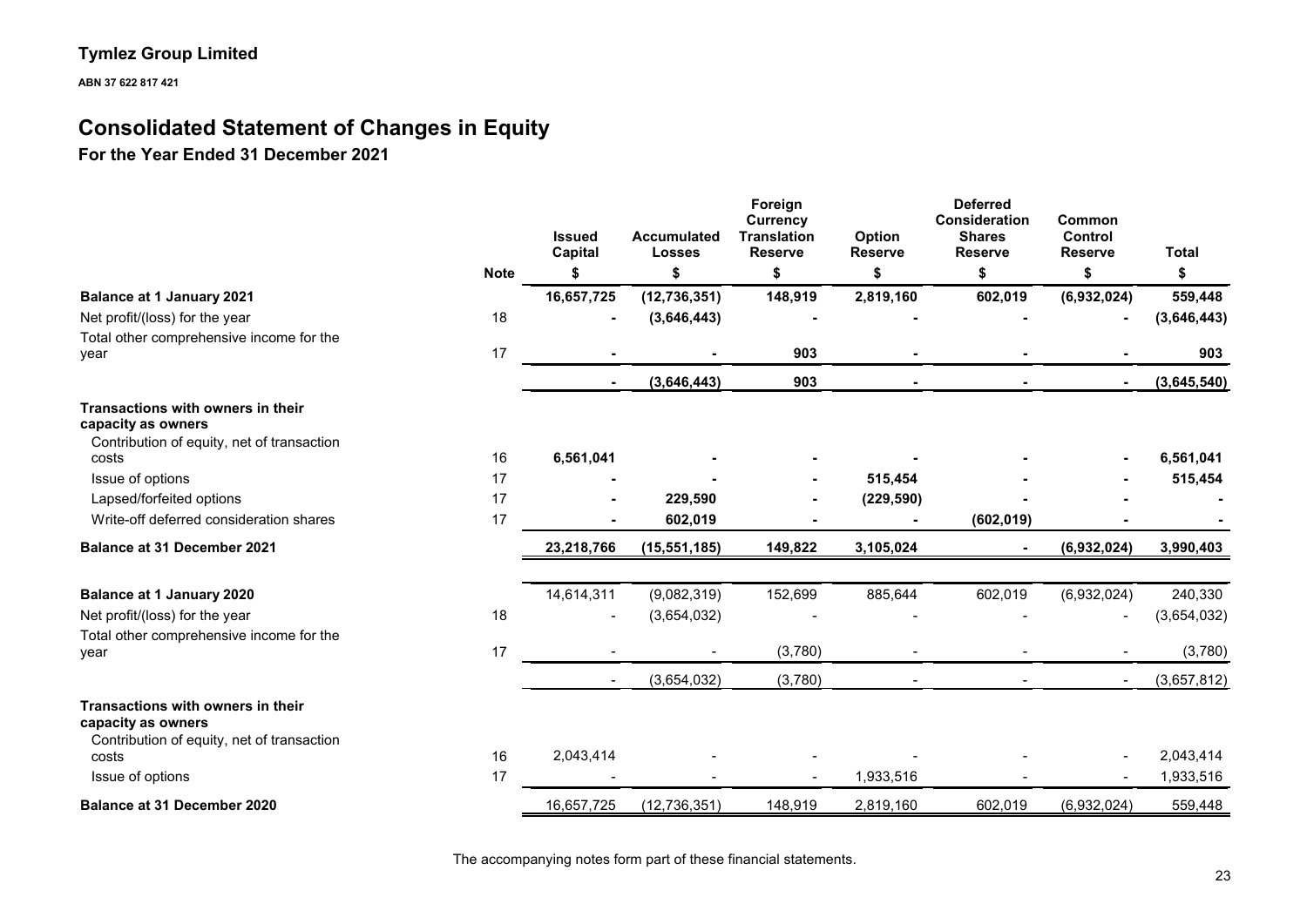**ABN 37 622 817 421**

# **Consolidated Statement of Cash Flows**

**For the Year Ended 31 December 2021**

|                                                               |             | 2021        | 2020        |
|---------------------------------------------------------------|-------------|-------------|-------------|
|                                                               | <b>Note</b> | \$          | \$          |
| <b>CASH FLOWS FROM OPERATING ACTIVITIES:</b>                  |             |             |             |
| Receipts from customers                                       |             | 284,743     | 221,951     |
| Payments to suppliers and employees                           |             | (3,394,776) | (3,025,016) |
| Interest received                                             |             | 349         | 368         |
| VAT and GST received/(paid)                                   |             | 61,344      | 61.420      |
| Finance costs                                                 |             | (2,665)     | (20, 698)   |
| Income taxes received/(paid)                                  |             | 222         | (1, 272)    |
| Net cash provided by/(used in) operating activities           | 19          | (3,050,783) | (2,763,247) |
| <b>CASH FLOWS FROM FINANCING ACTIVITIES:</b>                  |             |             |             |
| Proceeds from issue of shares                                 |             | 6,920,738   | 2,908,061   |
| Proceeds from the issue of convertible notes                  |             |             | 812.618     |
| Net proceeds from/(repayment of) borrowings                   |             | (294, 920)  | 453,123     |
| Payment of lease liabilities                                  |             | (55, 763)   | (70, 905)   |
| Payment of share issue costs                                  |             | (423,790)   | (195, 942)  |
| Net cash provided by/(used in) financing activities           |             | 6,146,265   | 3,906,955   |
| Effects of exchange rate changes on cash and cash equivalents |             | 23,575      | (16,968)    |
| Net increase/(decrease) in cash and cash equivalents held     |             | 3,119,057   | 1,126,740   |
| Cash and cash equivalents at beginning of year                |             | 1,841,170   | 714,430     |
| Cash and cash equivalents at end of financial year            | 9(a)        | 4,960,227   | 1,841,170   |

The accompanying notes form part of these financial statements.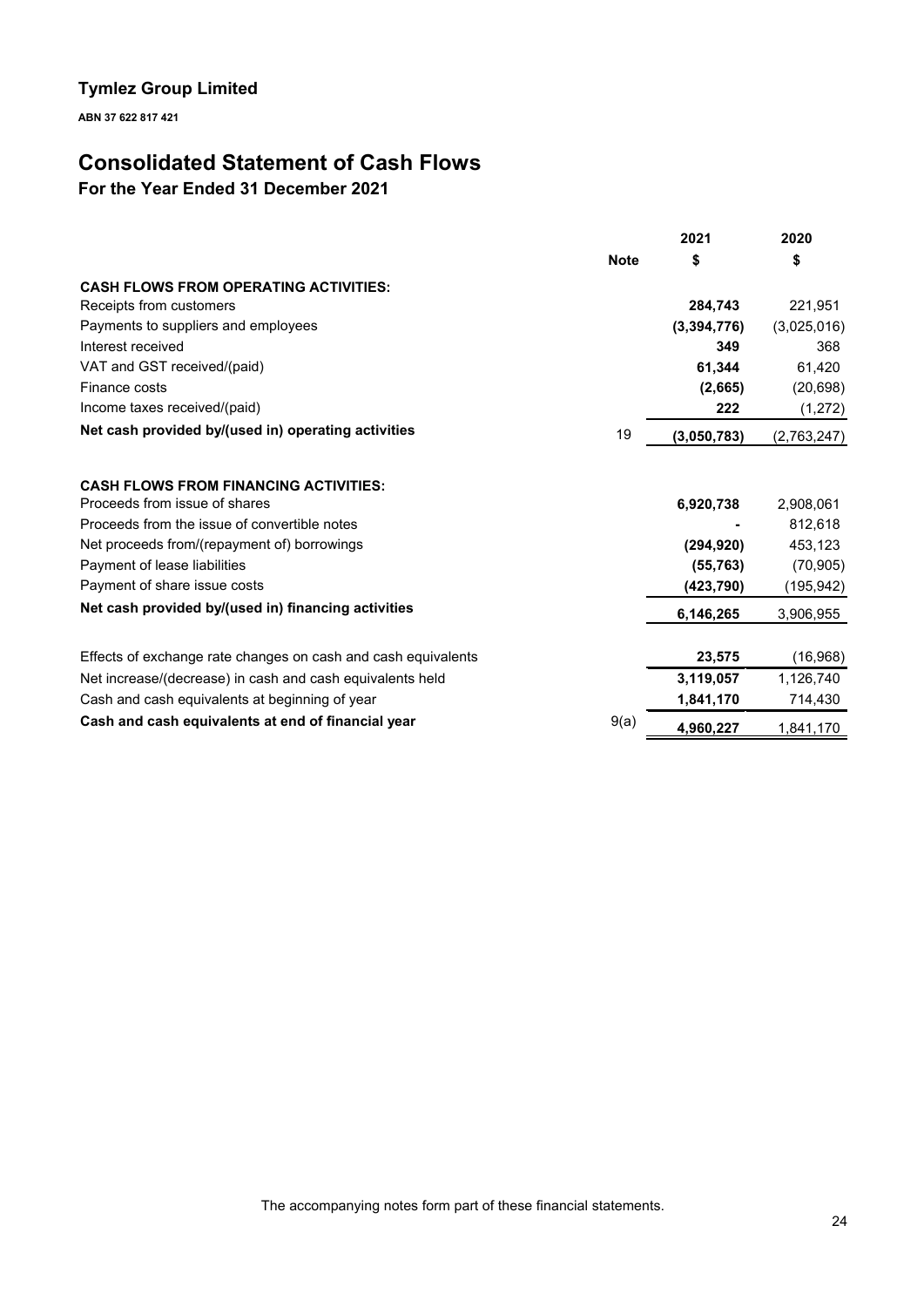# **Notes to the Consolidated Financial Statements**

## **For the Year Ended 31 December 2021**

The consolidated financial report covers Tymlez Group Limited and its controlled entities ('the Group'). Tymlez Group Limited is a for-profit Company limited by shares, incorporated and domiciled in Australia.

Each of the entities within the Group prepare their financial statements based on the currency of the primary economic environment in which the entity operates (functional currency). The consolidated financial statements are presented in Australian dollars which is the parent entity's functional and presentation currency.

The financial report was authorised for issue by the Directors on 30 April 2022.

Comparatives are consistent with prior years, unless otherwise stated.

### **1 Basis of Preparation**

The financial statements are general purpose financial statements that have been prepared in accordance with the Australian Accounting Standards and the *Corporations Act 2001.*

These financial statements comply with International Financial Reporting Standards as issued by the International Accounting Standards Board.

The financial statements, except for the cash flow information, have been prepared on an accruals basis and are based on historical costs modified, where applicable, by the measurement at fair value of selected non-current assets, financial assets and financial liabilities.

Significant accounting policies adopted in the preparation of these financial statements are presented below and are consistent with prior reporting periods unless otherwise stated.

### **Going concern**

The financial statements have been prepared on the going concern basis, which contemplates continuity of normal business activities and the realisation of assets and settlement of liabilities in the ordinary course of business, for a period of at least 12 months from the date the financial report is authorised for issue.

As at 31 December 2021, the Group has a net asset position of \$3,990,403 (2020: \$559,448) and its current assets exceed its current liabilities by \$4,141,023 (2020: \$1,017,728). During the financial year, the Group had cash outflows from operating activities of \$3,050,783 (2020: \$2,763,247) and a net loss from operating activities of \$3,646,443 (2020: \$3,654,032).

The Group has prepared a cash flow forecast for the period ending 30 June 2023, which indicates that, without further fundraising, the Group may have insufficient funds to meet its expenditure commitments and to support its current level of corporate overheads. It therefore would need to raise additional funds in order to fund its growth and to continue as a going concern.

To address the future additional funding requirements of the Group, since 31 December 2021, the directors have undertaken the following initiatives:

- Driving revenue growth;
- Continue to monitor and control the Group's ongoing working capital requirements and expenditure commitments;
- Consider appropriate action to raise further capital; and
- Continue management's focus on maintaining an appropriate level of corporate overheads in line with the Group's available cash resources.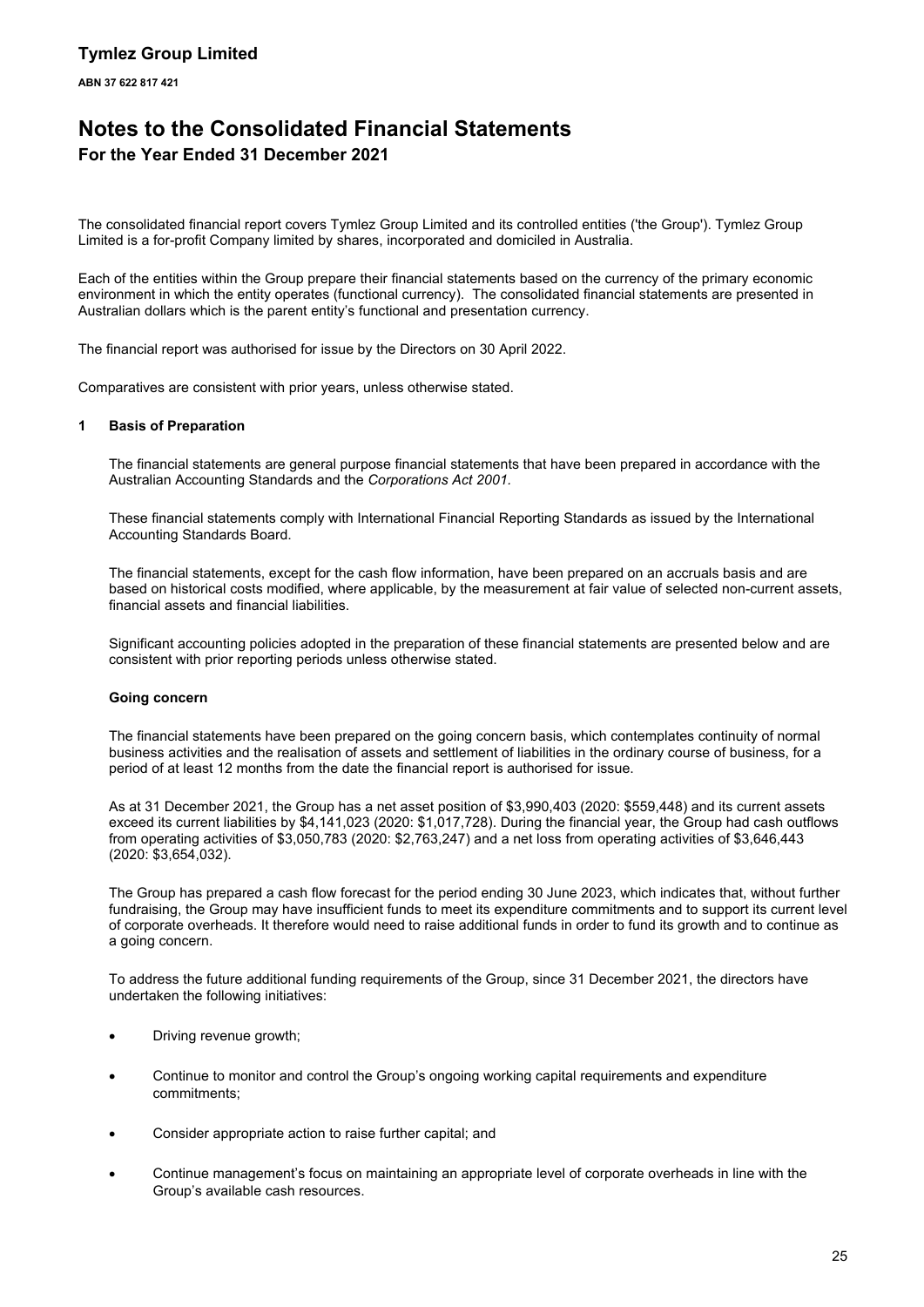**ABN 37 622 817 421**

# **Notes to the Consolidated Financial Statements**

## **For the Year Ended 31 December 2021**

### **1 Basis of Preparation (continued)**

### **Going concern (continued)**

Based on past experience, the directors are confident that they will be able to complete the capital raising initiatives that will provide the Group with sufficient funding to meet its minimum expenditure commitments and support the planned level of overhead expenditures, and therefore, determine that it is appropriate to prepared the financial statements on the going concern basis.

In the event that the Group is unable to successfully complete the fundraising referred to above and implement the stated strategies, a material uncertainty exists that may cast significant doubt on the Group's ability to continue as a going concern and therefore whether it will realise assets and discharge liabilities in the normal course of business and at the amounts shown in the financial report.

The financial report does not include any adjustments relating to the recoverability and classification of recorded asset amounts or to the amounts and classification of liabilities that might be necessary should the Group not continue as a going concern.

### **2 Summary of Significant Accounting Policies**

### **(a) Basis for consolidation**

The consolidated financial statements include the financial position and performance of controlled entities from the date on which control is obtained until the date that control is lost.

Intragroup assets, liabilities, equity, income, expenses and cashflows relating to transactions between entities in the Group have been eliminated in full for the purpose of these financial statements.

Appropriate adjustments have been made to a controlled entity's financial position, performance and cash flows where the accounting policies used by that entity were different from those adopted by the consolidated entity. All controlled entities have a December financial year end.

A list of controlled entities is contained in Note 22 to the financial statements.

### **Subsidiaries**

Subsidiaries are all entities (including structured entities) over which the parent has control. Control is established when the parent is exposed to, or has rights to variable returns from its involvement with the entity and has the ability to affect those returns through its power to direct the relevant activities of the entity.

### **(b) Business combinations**

Business combinations are accounted for by applying the acquisition method which requires an acquiring entity to be identified in all cases, unless it is a combination involving entities or businesses under common control. The acquisition date under this method is the date that the acquiring entity obtains control over the acquired entity.

For transactions meeting the definition of "transactions between entities under common control", the Group accounts for the assets and liabilities of the entities acquired at their pre-combination carrying amount without fair value uplift. The accounting is applied on the basis that there has been no substantive economic change. No goodwill is recognised as part of the transaction, instead, any difference between the cost of transaction and the carrying value of the net asset acquired has been recorded in equity. The acquisition of Tymlez Holding B.V. in the 2017 financial period met the definition of a transaction between entities under common control as per AASB 3 and no fair value uplift was applied.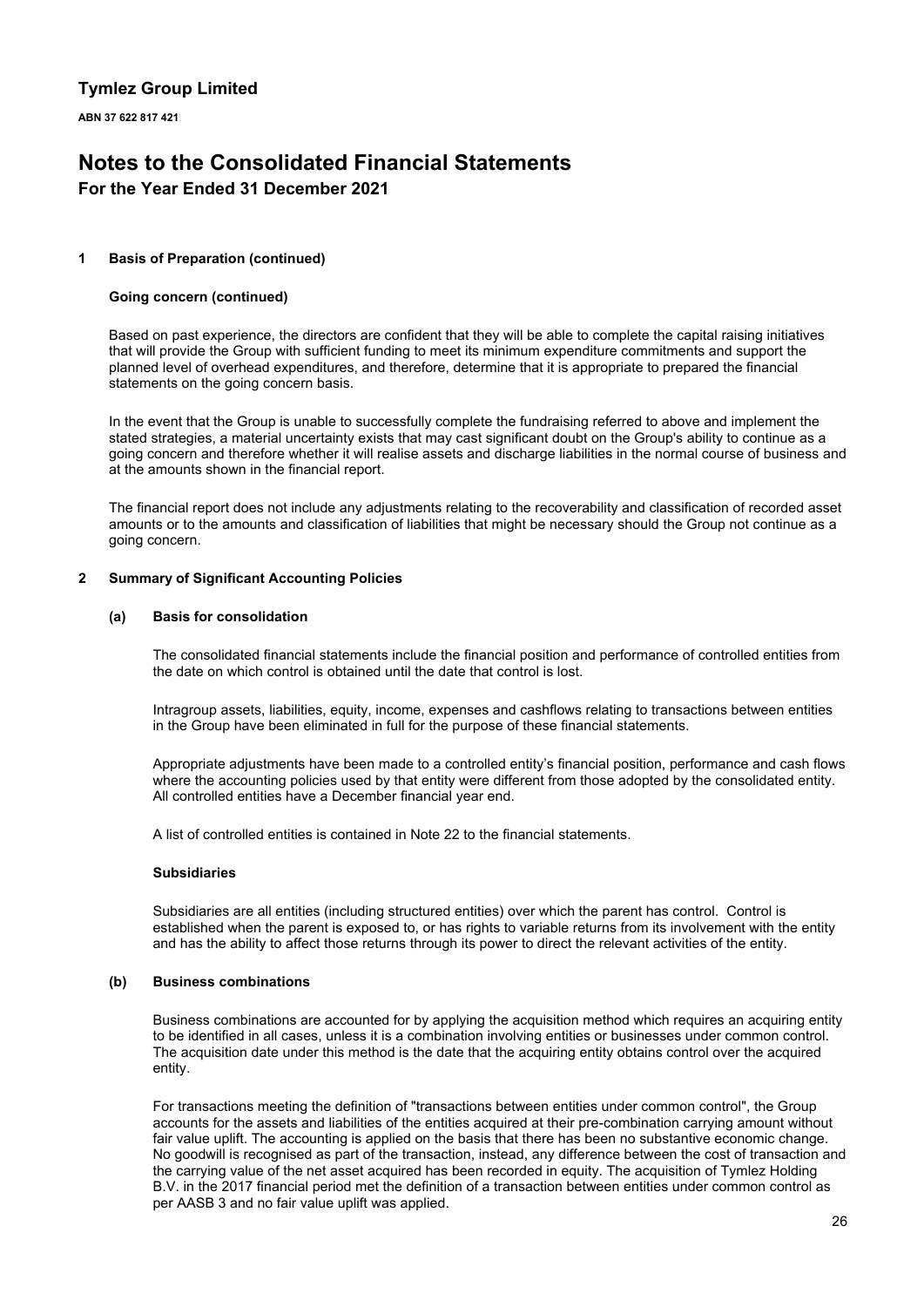**ABN 37 622 817 421**

# **Notes to the Consolidated Financial Statements**

## **For the Year Ended 31 December 2021**

### **2 Summary of Significant Accounting Policies (continued)**

### **(b) Business combinations (continued)**

The fair value of identifiable assets and liabilities acquired are recognised in the consolidated financial statements at the acquisition date.

Goodwill or a gain on bargain purchase may arise on the acquisition date, this is calculated by comparing the consideration transferred and the amount of non-controlling interest in the acquiree with the fair value of the net identifiable assets acquired. Where consideration is greater than the net assets acquired, the excess is recorded as goodwill. Where the net assets acquired are greater than the consideration, the measurement basis of the net assets are reassessed and then a gain from bargain purchase recognised in profit or loss.

All acquisition-related costs are recognised as expenses in the periods in which the costs are incurred except for costs to issue debt or equity securities.

Any contingent consideration which forms part of the combination is recognised at fair value at the acquisition date. If the contingent consideration is classified as equity then it is not remeasured unless it forms part of provisional accounting adjustment and the settlement is accounted for within equity. Otherwise subsequent changes in the value of the contingent consideration liability are measured through profit or loss.

### **(c) Income Tax**

The tax expense/benefit recognised in the consolidated statement of profit or loss and other comprehensive income comprises of current income tax expense plus deferred tax expense.

Current tax is the amount of income taxes payable (recoverable) in respect of the taxable profit (loss) for the year and is measured at the amount expected to be paid to (recovered from) the taxation authorities, using the tax rates and laws that have been enacted or substantively enacted by the end of the reporting period. Current tax liabilities (assets) are measured at the amounts expected to be paid to (recovered from) the relevant taxation authority.

Deferred tax is provided on temporary differences which are determined by comparing the carrying amounts of tax bases of assets and liabilities to the carrying amounts in the consolidated financial statements.

Deferred tax is not provided for the following:

- The initial recognition of an asset or liability in a transaction that is not a business combination and at the time of the transaction, affects neither accounting profit nor taxable profit (tax loss).
- Taxable temporary differences arising on the initial recognition of goodwill.
- Temporary differences related to investment in subsidiaries, associates and jointly controlled entities to the extent that the Group is able to control the timing of the reversal of the temporary differences and it is probable that they will not reverse in the foreseeable future.

Deferred tax assets and liabilities are measured at the tax rates that are expected to apply to the period when the asset is realised or the liability is settled, based on tax rates (and tax laws) that have been enacted or substantively enacted by the end of the reporting period.

Deferred tax assets are recognised for all deductible temporary differences and unused tax losses to the extent that it is probable that taxable profit will be available against which the deductible temporary differences and losses can be utilised.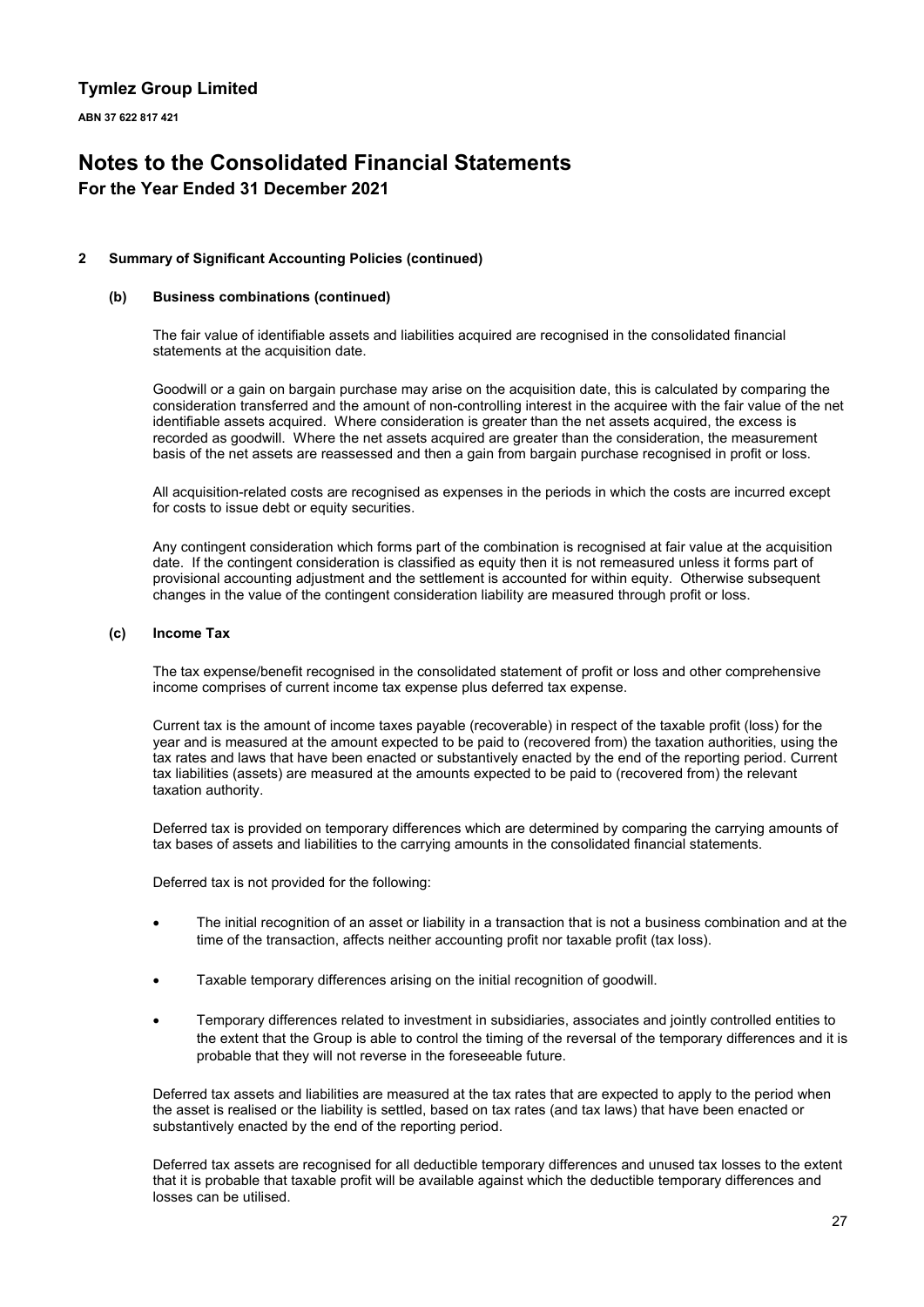**ABN 37 622 817 421**

# **Notes to the Consolidated Financial Statements**

## **For the Year Ended 31 December 2021**

### **2 Summary of Significant Accounting Policies (continued)**

### **(c) Income Tax (continued)**

Current and deferred tax is recognised as income or an expense and included in profit or loss for the period except where the tax arises from a transaction which is recognised in other comprehensive income or equity, in which case the tax is recognised in other comprehensive income or equity respectively.

### **(d) Leases**

At inception of a contract, the Group assesses whether a lease exists - i.e. does the contract convey the right to control the use of an identified asset for a period of time in exchange for consideration.

This involves an assessment of whether:

- The contract involves the use of an identified asset this may be explicitly or implicitly identified within the agreement. If the supplier has a substantive substitution right then there is no identified asset.
- The Group has the right to obtain substantially all of the economic benefits from the use of the asset throughout the period of use.
- The Group has the right to direct the use of the asset i.e. decision making rights in relation to changing how and for what purpose the asset is used.

### **Lessee accounting**

The non-lease components included in the lease agreement have been separated and are recognised as an expense as incurred.

### **Right-of-use asset**

At the lease commencement, the Group recognises a right-of-use asset and associated lease liability for the lease term. The lease term includes extension periods where the Group believes it is reasonably certain that the option will be exercised.

The right-of-use asset is measured using the cost model where cost on initial recognition comprises of the lease liability, initial direct costs, prepaid lease payments, estimated cost of removal and restoration less any lease incentives received.

The right-of-use asset is depreciated over the lease term on a straight line basis and assessed for impairment in accordance with the impairment of assets accounting policy.

### **Lease liability**

The lease liability is initially measured at the present value of the remaining lease payments at the commencement of the lease. The discount rate is the rate implicit in the lease, however where this cannot be readily determined then the Group's incremental borrowing rate is used.

Subsequent to initial recognition, the lease liability is measured at amortised cost using the effective interest rate method. The lease liability is remeasured whether there is a lease modification, change in estimate of the lease term or index upon which the lease payments are based (e.g. CPI) or a change in the Group's assessment of lease term.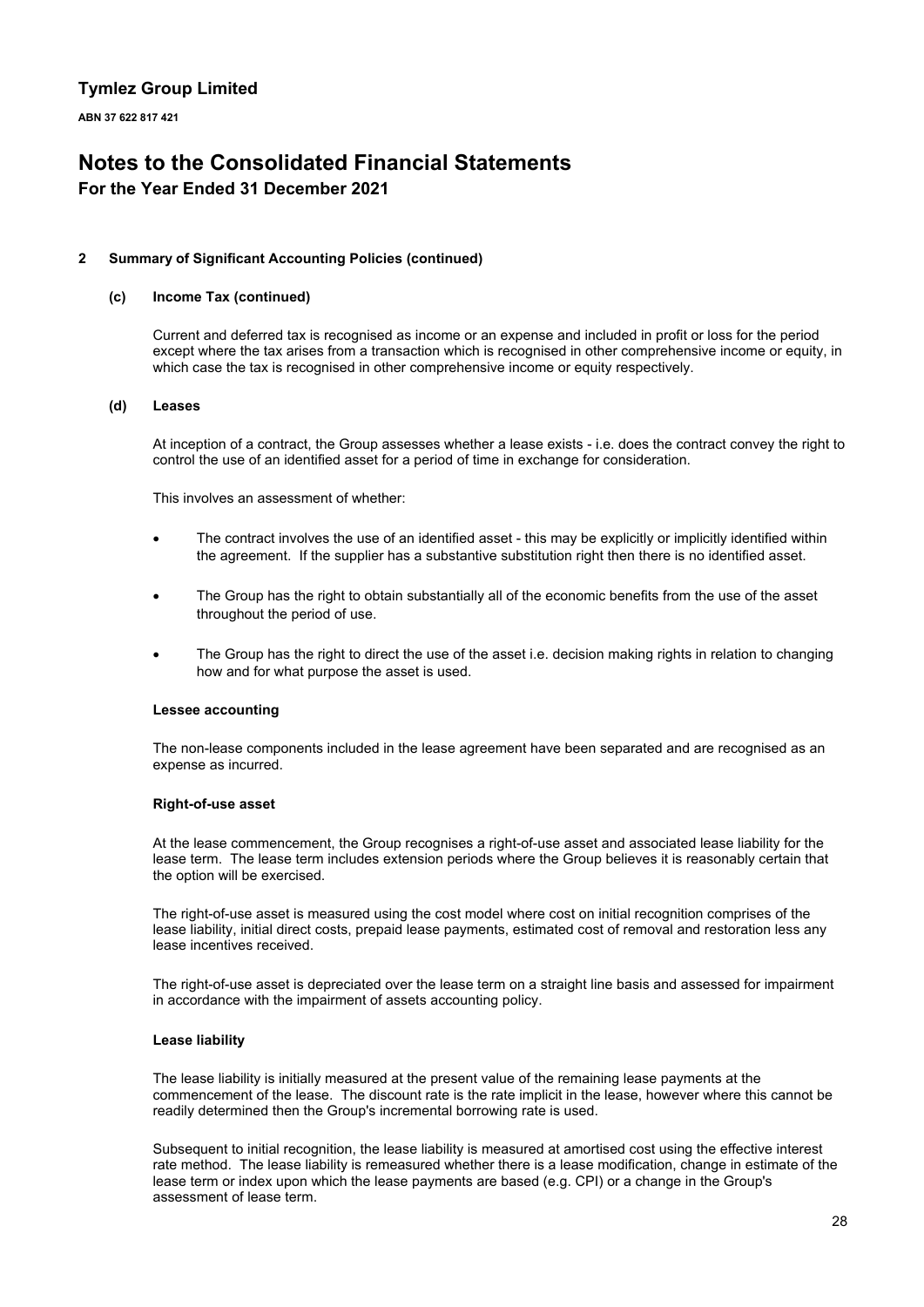**ABN 37 622 817 421**

# **Notes to the Consolidated Financial Statements**

## **For the Year Ended 31 December 2021**

### **2 Summary of Significant Accounting Policies (continued)**

### **(d) Leases (continued)**

### **Lease liability (continued)**

Where the lease liability is remeasured, the right-of-use asset is adjusted to reflect the remeasurement or is recorded in profit or loss if the carrying amount of the right-of-use asset has been reduced to zero.

### **Adoption of short term leases or low value asset exception**

### *Exceptions to lease accounting*

The Group has elected to apply the exceptions to lease accounting for both short-term leases (i.e. leases with a term of less than or equal to 12 months) and leases of low-value assets. The Group recognises the payments associated with these leases as an expense on a straight-line basis over the lease term.

### **(e) Revenue and other income**

### **Revenue from contracts with customers**

The core principle of AASB 15 is that revenue is recognised on a basis that reflects the transfer of promised goods or services to customers at an amount that reflects the consideration the Group expects to receive in exchange for those goods or services. Revenue is recognised by applying a five-step model as follows:

- 1. Identify the contract with the customer;
- 2. Identify the performance obligations;
- 3. Determine the transaction price;
- 4. Allocate the transaction price to the performance obligations;
- 5. Recognise revenue as and when control of the performance obligations is transferred.

Generally the timing of the payment for sale of goods and rendering of services corresponds closely to the timing of satisfaction of the performance obligations, however where there is a difference, it will result in the recognition of a receivable, contract asset or contract liability.

None of the revenue streams of the Group have any significant financing terms as there is less than 12 months between receipt of funds and satisfaction of performance obligations.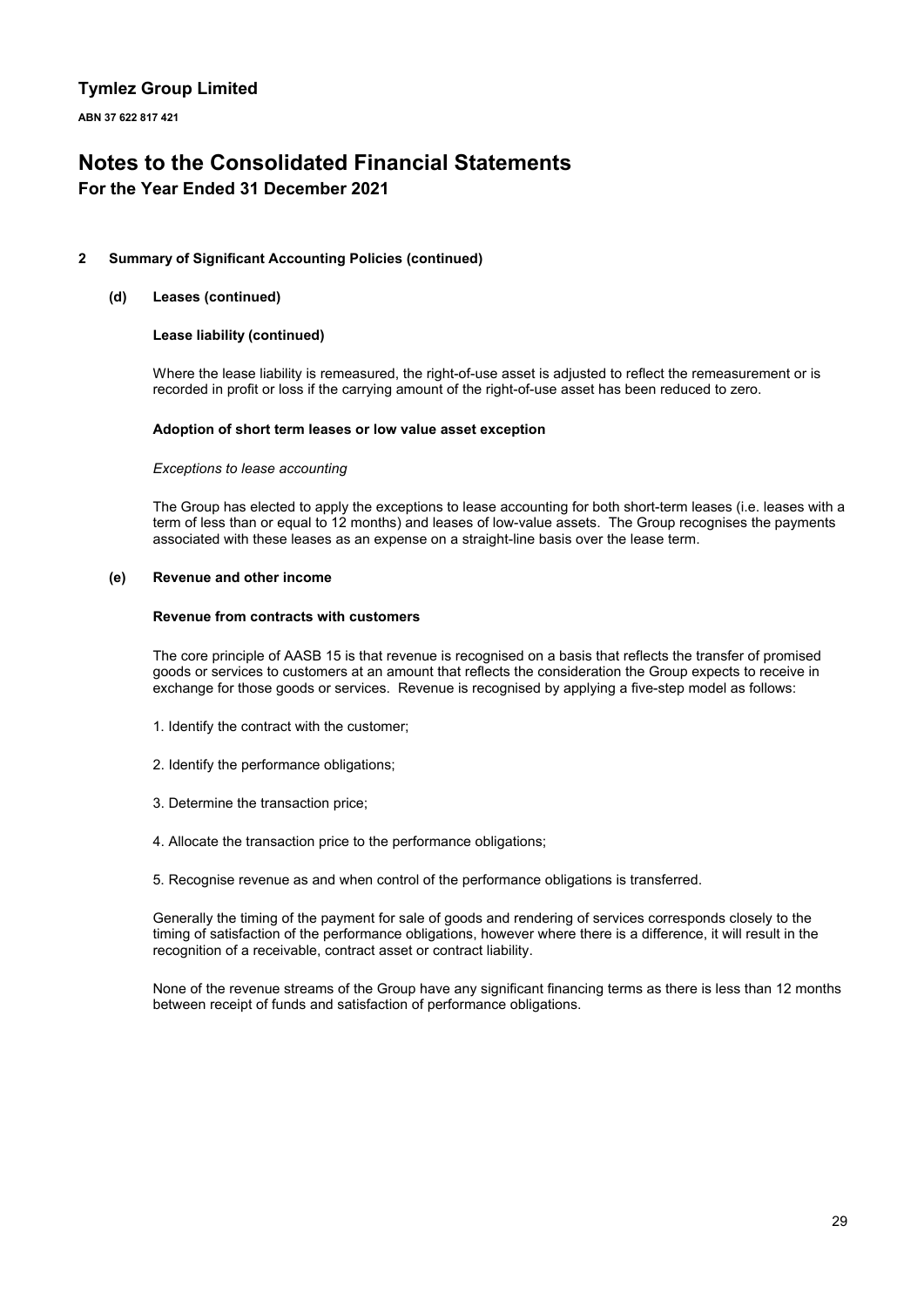**ABN 37 622 817 421**

# **Notes to the Consolidated Financial Statements**

## **For the Year Ended 31 December 2021**

### **2 Summary of Significant Accounting Policies (continued)**

### **(e) Revenue and other income (continued)**

### **Specific revenue streams**

The revenue recognition policies for the principal revenue streams of the Group are:

### **Licence fees**

Revenue from this stream is recognised in the accounting period in which the licences are issued. Licences sold on a subscription basis is earned over the subscription period as performance obligations are satisfied over time. Revenue from selling perpetual licences where the Group receives an upfront fee is apportioned between sale of licence income which recognised upfront and software upgrade over a period of time. The transaction price allocated to these software upgrades is recognised as a contract liability at the time of the initial sale transaction is released on a straight-line basis.

### **Rendering of services**

Revenue from providing such services is recognised in the accounting period in which the services are rendered.

### **Grant revenue**

Government grants are recognised at fair value where there is reasonable assurance that the grant will be received and all grant conditions will be met. Grants relating to expense items are recognised as income over the periods necessary to match the grant to the costs they are compensating. Grants relating to assets are credited to deferred income at fair value and are credited to income over the expected useful life of the asset on a straight-line basis.

### **Interest revenue**

Interest revenue is recognised as interest accrues using the effective interest method. This is a method of calculating the amortised cost of a financial asset and allocating the interest income over the relevant period using the effective interest rate, which is the rate that exactly discounts estimated future cash receipts through the expected life of the financial asset to the net carrying amount of the financial asset.

### **Other income**

Other income is recognised when it is received or when the right to receive payment is established.

### **(f) Borrowing costs**

Borrowing costs that are directly attributable to the acquisition, construction or production of a qualifying asset are capitalised as part of the cost of that asset.

All other borrowing costs are recognised as an expense in the period in which they are incurred.

### **(g) Goods and services tax (GST)**

Revenue, expenses and assets are recognised net of the amount of goods and services tax (GST), except where the amount of GST incurred is not recoverable from the Australian Taxation Office (ATO).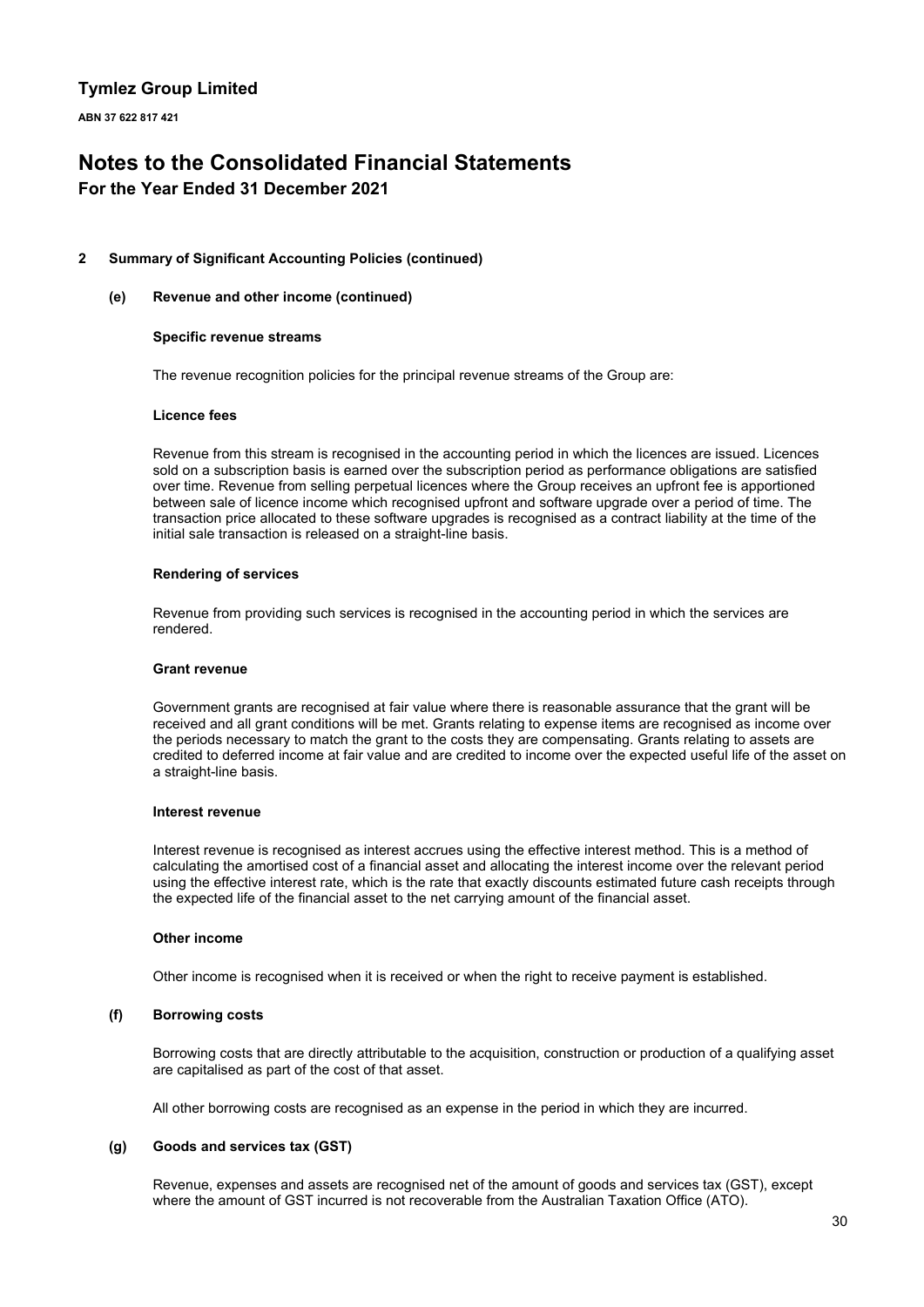**ABN 37 622 817 421**

# **Notes to the Consolidated Financial Statements**

## **For the Year Ended 31 December 2021**

### **2 Summary of Significant Accounting Policies (continued)**

### **(g) Goods and services tax (GST) (continued)**

Receivables and payables are stated inclusive of GST.

Cash flows in the consolidated statement of cash flows are included on a gross basis and the GST component of cash flows arising from investing and financing activities which is recoverable from, or payable to, the taxation authority is classified as operating cash flows.

### **(h) Cash and cash equivalents**

Cash and cash equivalents comprises cash on hand, demand deposits and short-term investments with original maturities of 3 months or less, which are readily convertible to known amounts of cash and which are subject to an insignificant risk of change in value.

Bank overdrafts also form part of cash equivalents for the purpose of the consolidated statement of cash flows and are presented within current liabilities on the consolidated statement of financial position.

### **(i) Financial instruments**

Financial instruments are recognised initially on the date that the Group becomes party to the contractual provisions of the instrument.

On initial recognition, all financial instruments are measured at fair value plus transaction costs (except for instruments measured at fair value through profit or loss where transaction costs are expensed as incurred).

### **Financial assets**

All recognised financial assets are subsequently measured in their entirety at either amortised cost or fair value, depending on the classification of the financial assets.

### *Classification*

On initial recognition, the Group classifies its financial assets into the following category, those measured at:

amortised cost

Financial assets are not reclassified subsequent to their initial recognition unless the Group changes its business model for managing financial assets.

### *Amortised cost*

Assets measured at amortised cost are financial assets where:

- the business model is to hold assets to collect contractual cash flows; and
- the contractual terms give rise on specified dates to cash flows are solely payments of principal and interest on the principal amount outstanding.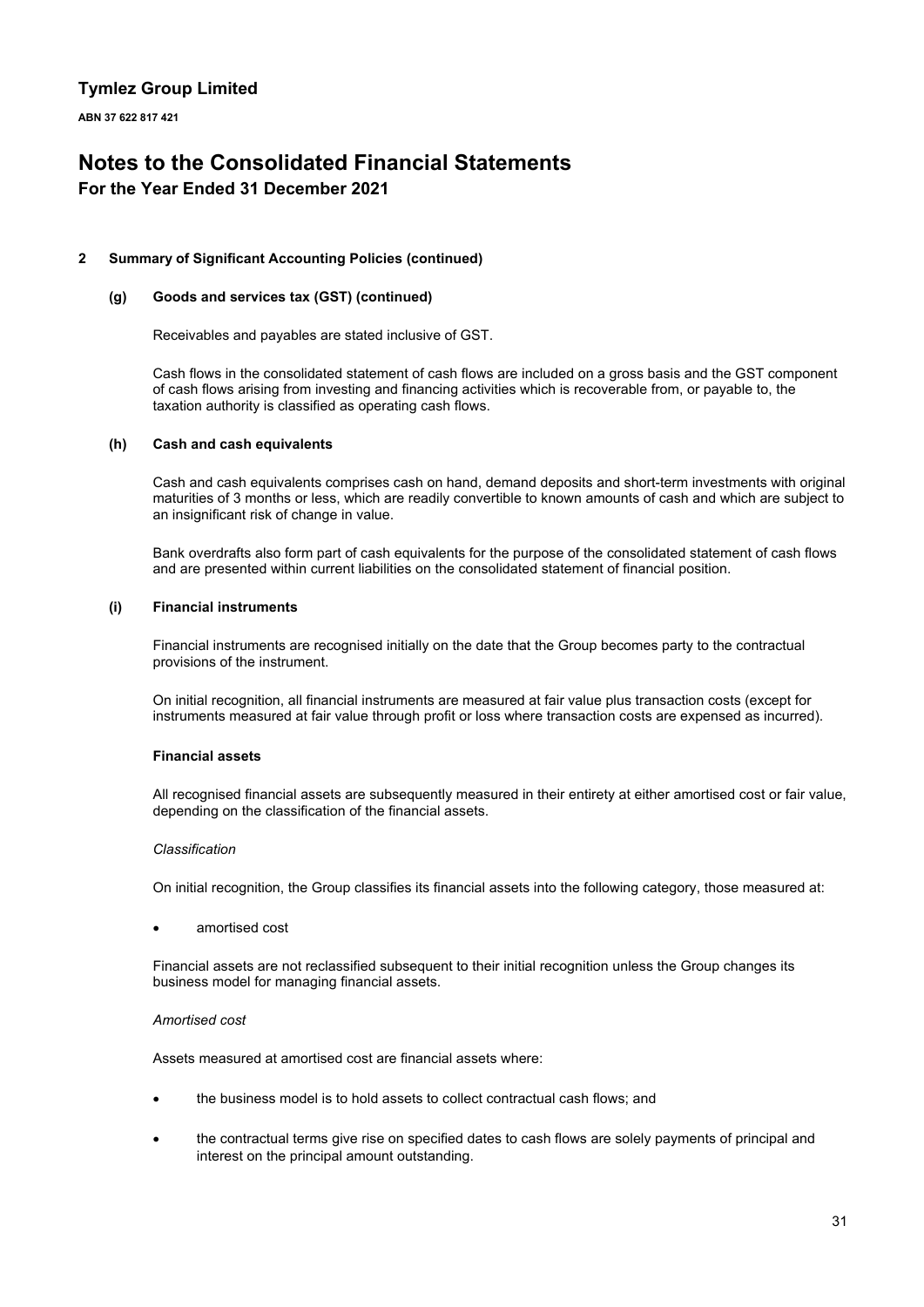**ABN 37 622 817 421**

# **Notes to the Consolidated Financial Statements**

## **For the Year Ended 31 December 2021**

### **2 Summary of Significant Accounting Policies (continued)**

### **(i) Financial instruments (continued)**

### **Financial assets (continued)**

The Group's financial assets measured at amortised cost comprise trade and other receivables and cash and cash equivalents in the consolidated statement of financial position.

Subsequent to initial recognition, these assets are carried at amortised cost using the effective interest rate method less provision for impairment.

Interest income, foreign exchange gains or losses and impairment are recognised in profit or loss. Gain or loss on derecognition is recognised in profit or loss.

### *Impairment of financial assets*

Impairment of financial assets is recognised on an expected credit loss (ECL) basis for the following assets:

financial assets measured at amortised cost

When determining whether the credit risk of a financial assets has increased significantly since initial recognition and when estimating ECL, the Group considers reasonable and supportable information that is relevant and available without undue cost or effort. This includes both quantitative and qualitative information and analysis based on the Group's historical experience and informed credit assessment and including forward looking information.

The Group uses the presumption that an asset which is more than 30 days past due has seen a significant increase in credit risk.

The Group uses the presumption that a financial asset is in default when:

- the other party is unlikely to pay its credit obligations to the Group in full, without recourse to the Group to actions such as realising security (if any is held); or
- the financial assets is more than 90 days past due.

Credit losses are measured as the present value of the difference between the cash flows due to the Group in accordance with the contract and the cash flows expected to be received. This is applied using a probability weighted approach.

### *Trade receivables*

Impairment of trade receivables has been determined using the simplified approach in AASB 9 which uses an estimation of lifetime expected credit losses. The Group has determined the probability of non-payment of the receivable and multiplied this by the amount of the expected loss arising from default.

The amount of the impairment is recorded in a separate allowance account with the loss being recognised in finance expense. Once the receivable is determined to be uncollectible then the gross carrying amount is written off against the associated allowance.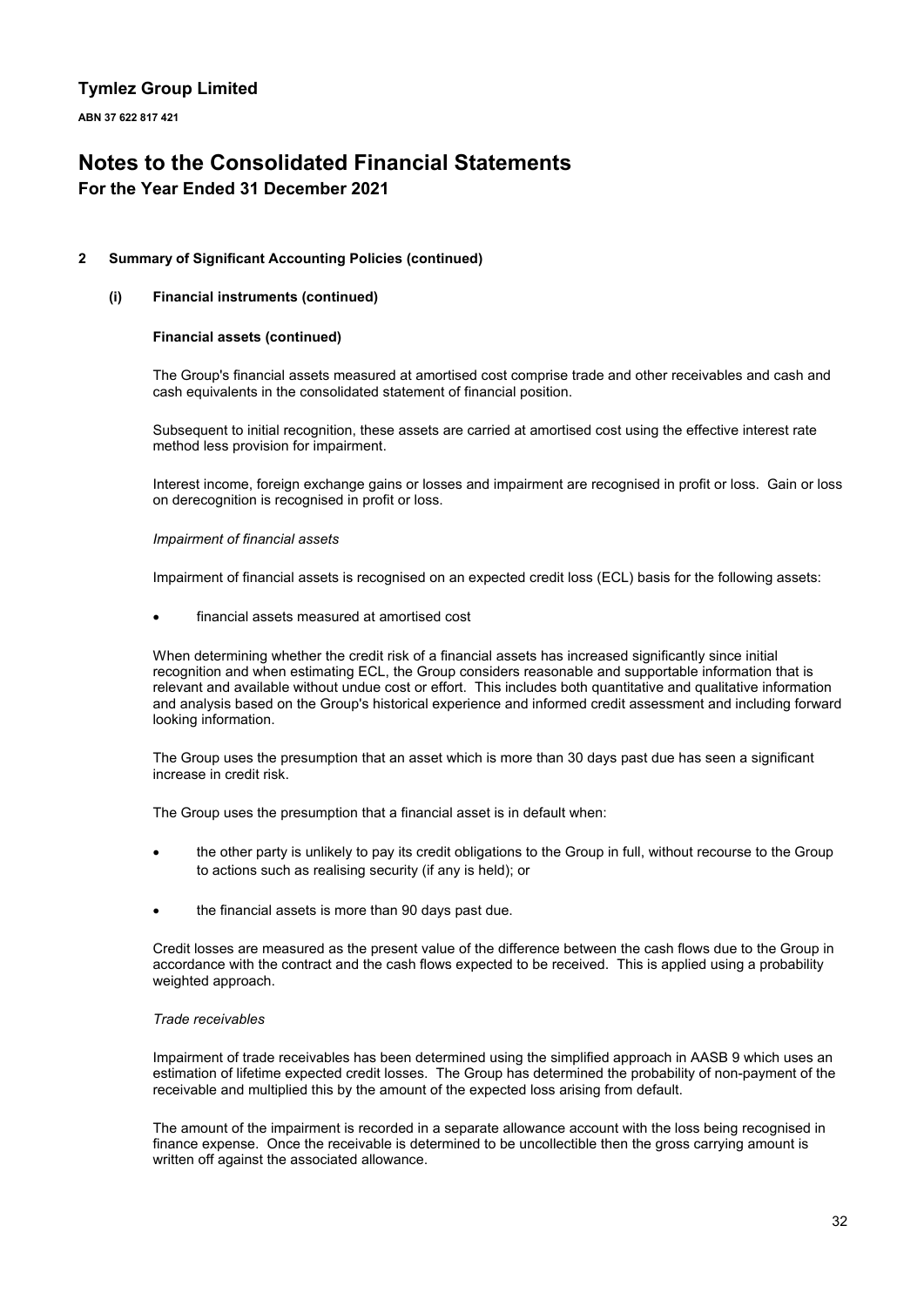**ABN 37 622 817 421**

# **Notes to the Consolidated Financial Statements**

## **For the Year Ended 31 December 2021**

### **2 Summary of Significant Accounting Policies (continued)**

### **(i) Financial instruments (continued)**

### **Financial assets (continued)**

Where the Group renegotiates the terms of trade receivables due from certain customers, the new expected cash flows are discounted at the original effective interest rate and any resulting difference to the carrying value is recognised in profit or loss.

### **Financial liabilities**

The Group measures all financial liabilities initially at fair value less transaction costs, subsequently financial liabilities are measured at amortised cost using the effective interest rate method.

The financial liabilities of the Group comprise trade payables and borrowings.

The component of the convertible notes that exhibits characteristics of a liability is recognised as a liability in the consolidated statement of financial position, net of transaction costs.

### **(j) Employee benefits**

### **Short-term employee benefits**

Provision is made for the Group's obligation for short-term employee benefits. Short-term employee benefits are benefits (other than termination benefits) that are expected to be settled wholly before 12 months after the end of the annual reporting period in which the employees render the related service, including wages and salaries. Short-term employee benefits are measured at the (undiscounted) amounts expected to be paid when the obligation is settled, inclusive of on-costs.

The Group's obligations for short-term employee benefits such as wages and salaries are recognised as a part of current employee benefits in the consolidated statement of financial position.

### **Defined contribution schemes**

Obligations for contributions to defined contribution superannuation plans are recognised as an employee benefit expense in profit or loss in the periods in which services are provided by employees.

### **(k) Earnings per share**

Basic earnings per share is calculated by dividing the profit/(loss) attributable to owners of the company by the weighted average number of ordinary shares outstanding during the year.

Diluted earnings per share adjusts the basic earnings per share to take into account the after income tax effect of interest and other financing costs associated with dilutive potential ordinary shares and the weighted average number of additional ordinary shares that would have been outstanding assuming the conversion of all dilutive potential ordinary shares.

### **(l) Share capital**

Ordinary shares are classified as equity. Incremental costs directly attributable to the issue of ordinary shares and share options which vest immediately are recognised as a deduction from equity, net of any tax effects.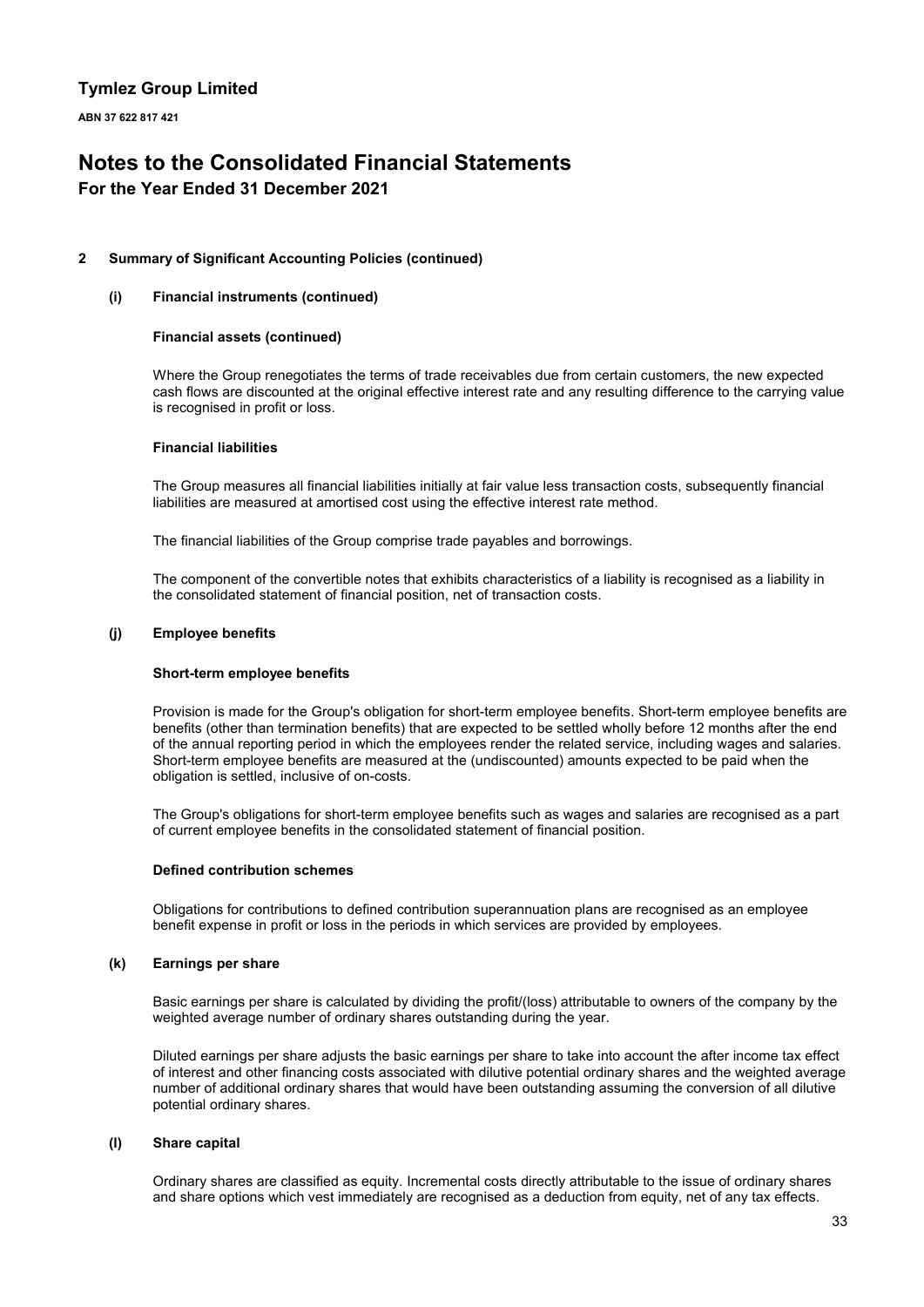**ABN 37 622 817 421**

# **Notes to the Consolidated Financial Statements**

## **For the Year Ended 31 December 2021**

### **2 Summary of Significant Accounting Policies (continued)**

### **(m) Equity-settled compensation**

### *Employee options*

Equity-settled compensation benefits are provided to employees via the Employee Share Option Plan. Information relating to this plan is set out in Note 20.

The fair value of the equity to which employees become entitled is measured at grant date and recognised as an expense over the vesting period, with a corresponding increase to an equity account. The fair value of shares is ascertained as the market bid price. The fair value of options is ascertained using the Black-Scholes pricing model which incorporates all market vesting conditions. The amount to be expensed is determined by reference to the fair value of the options or shares granted, this expense takes in account any market performance conditions and the impact of any non-vesting conditions but ignores the effect of any service and non-market performance vesting conditions.

Market conditions are taken into consideration in determining fair value. Therefore any awards subject to market conditions are considered to vest irrespective of whether or not that market condition has been met, provided all other conditions are satisfied.

Non-market vesting conditions are taken into account when considering the number of options expected to vest. At the end of each reporting period, the Group revises its estimate of the number of options which are expected to vest based on the non-market vesting conditions. Revisions to the prior period estimate are recognised in profit or loss and equity.

### *Share-based payments to non-employees*

Share-based payments to non-employees are measured at the fair value of goods or services received or the fair value of the equity instruments issued, if it is determined the fair value of goods or services cannot be reliably measured, and are recorded at the date the goods or services are received. The corresponding amounts are recognised in the option reserve and consolidated statement of profit or loss and other comprehensive income respectively. The fair value of options is determined using the Black-Scholes pricing model. The number of shares and options expected to vest is reviewed and adjusted at the end of each reporting period such that the amount recognised for services received as consideration for the equity instruments granted is based on the number of equity instruments that eventually vest.

### **(n) Foreign currency transactions and balances**

### **Transaction and balances**

Foreign currency transactions are recorded at the spot rate on the date of the transaction.

At the end of the reporting period:

- Foreign currency monetary items are translated using the closing rate;
- Non-monetary items that are measured at historical cost are translated using the exchange rate at the date of the transaction; and
- Non-monetary items that are measured at fair value are translated using the rate at the date when fair value was determined.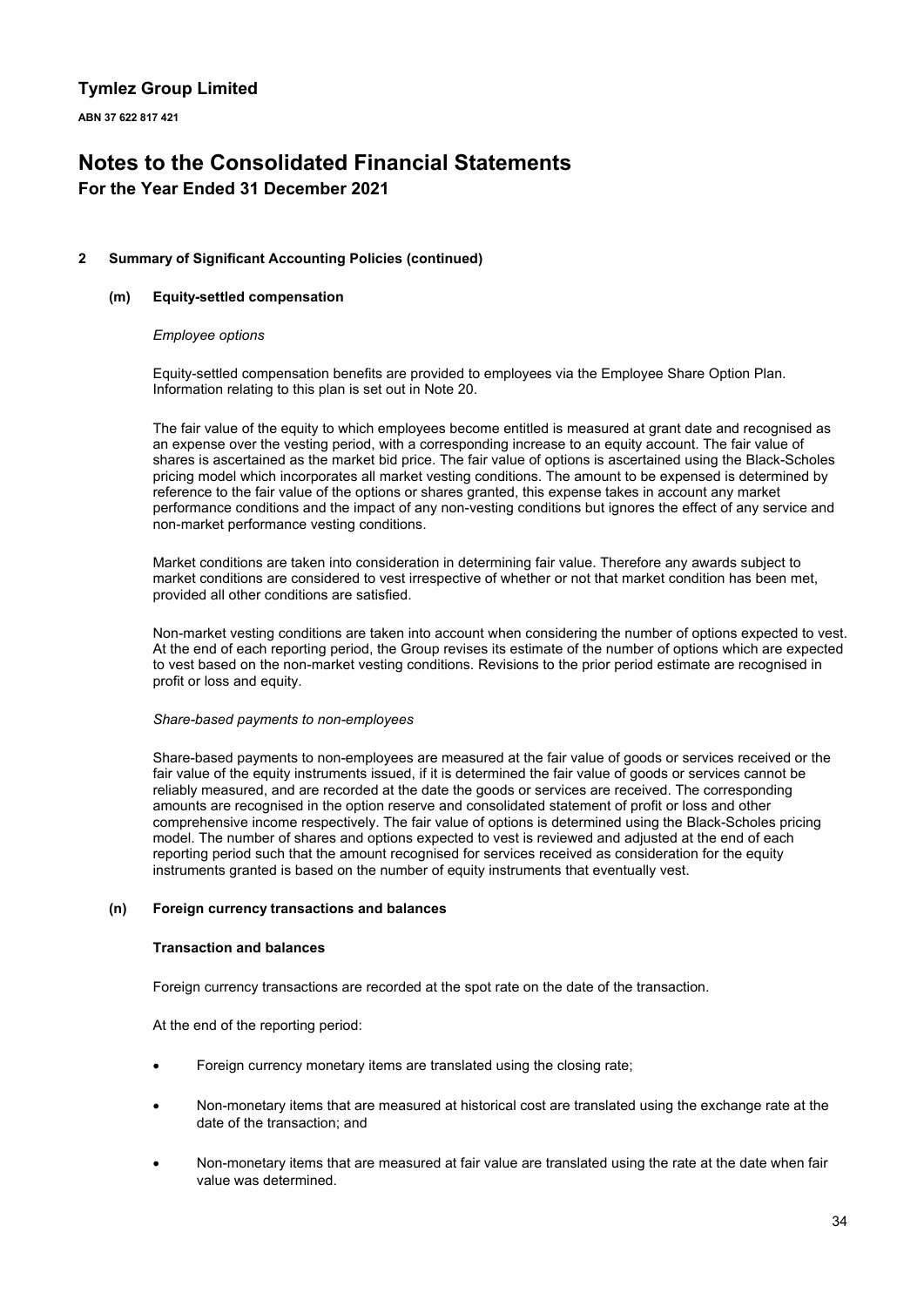**ABN 37 622 817 421**

# **Notes to the Consolidated Financial Statements**

## **For the Year Ended 31 December 2021**

### **2 Summary of Significant Accounting Policies (continued)**

### **(n) Foreign currency transactions and balances (continued)**

### **Transaction and balances (continued)**

Exchange differences arising on the settlement of monetary items or on translating monetary items at rates different from those at which they were translated on initial recognition or in prior reporting periods are recognised through profit or loss, except where they relate to an item of other comprehensive income or whether they are deferred in equity as qualifying hedges.

### **Group companies**

The financial results and position of foreign operations whose functional currency is different from the Group's presentation currency are translated as follows:

- assets and liabilities are translated at year-end exchange rates prevailing at that reporting date;
- income and expenses are translated at average exchange rates for the period where the average rate approximates the rate at the date of the transaction; and
- retained earnings are translated at the exchange rates prevailing at the date of the transaction.

Exchange differences arising on translation of any net investment in foreign entities are transferred directly to the Group's foreign currency translation reserve in the consolidated statement of financial position. These differences are recognised in the consolidated statement of profit or loss and other comprehensive income in the period in which the operation is disposed.

### **(o) Adoption of new and revised accounting standards**

The Group has adopted all standards which became effective for the first time at 1 January 2021, the adoption of these standards has not caused any material adjustments to the reported financial position, performance or cash flow of the Group.

### **(p) New Accounting Standards and Interpretations for application in future periods**

The AASB has issued new and amended Accounting Standards and Interpretations that have mandatory application dates for future reporting periods. The directors have decided against early adoption of these Standards, but does not expect the adoption of these standards to have any impact on the reported position or performance of the Group.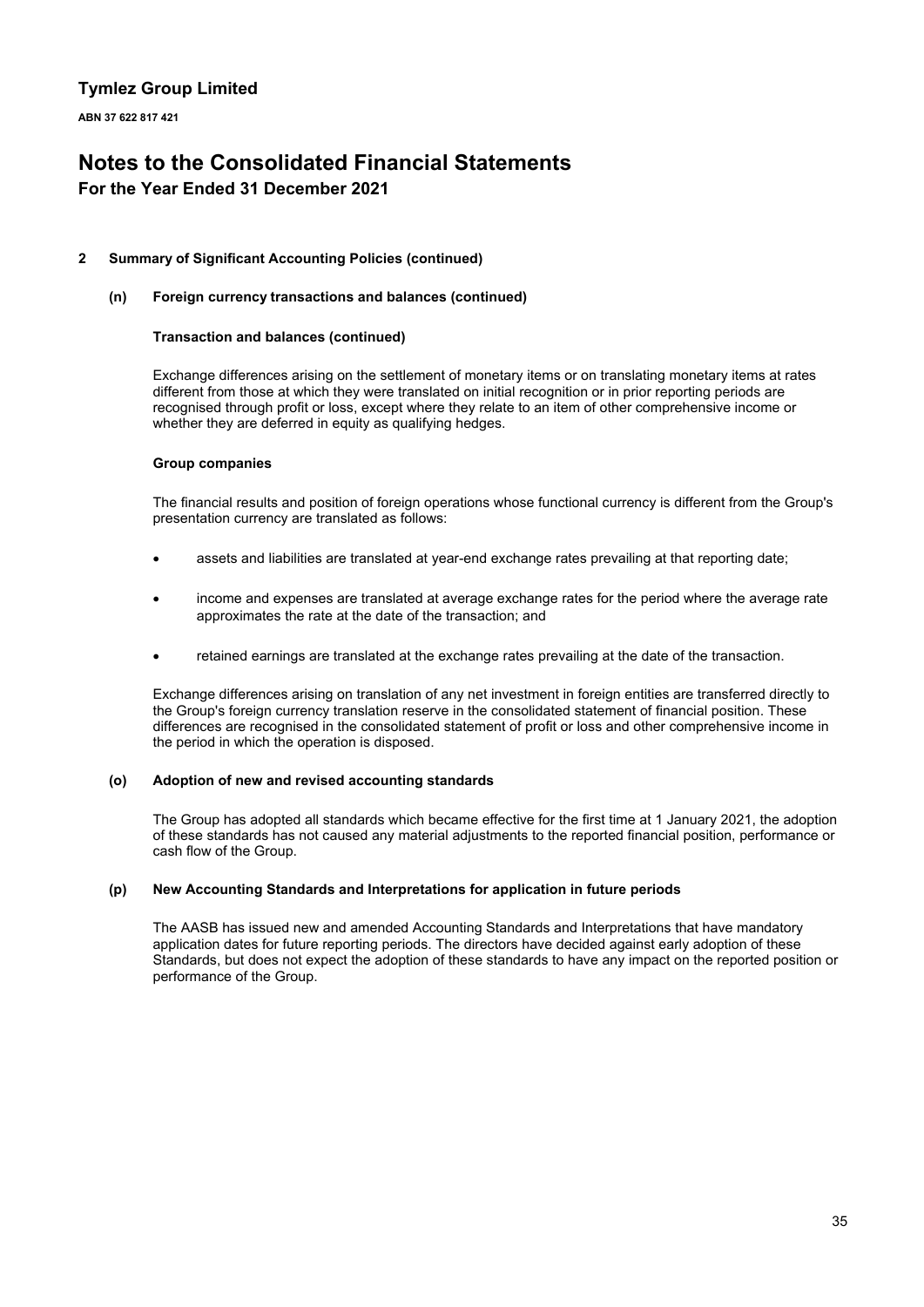**ABN 37 622 817 421**

# **Notes to the Consolidated Financial Statements**

# **For the Year Ended 31 December 2021**

### **3 Critical Accounting Estimates and Judgements**

The directors make estimates and judgements during the preparation of these consolidated financial statements regarding assumptions about current and future events affecting transactions and balances.

These estimates and judgements are based on the best information available at the time of preparing the financial statements, however as additional information is known then the actual results may differ from the estimates.

The significant estimates and judgements made have been described below.

### **Key estimates - share based payments**

Equity-settled share awards are recognised as an expense based on their fair value at date of grant. The fair value of equity-settled share options is estimated through the use of option valuation models – which require inputs such as the risk-free interest rate, expected dividends, expected volatility and the expected option life – and is expensed over the vesting period.

Some of the inputs used, such as the expected option life, are not market observable and are based on estimates derived from available data, such as employee exercise behaviour. The models utilised, such as the Black-Scholes option pricing model and the Monte-Carlo Simulation, are intended to value options traded in active markets. The share options issued by the Group, however, have a number of features that make them incomparable to such traded options. Using different input estimates or models could produce different option values, which would result in the recognition of a higher or lower expense. Refer to Note 20 for further details.

### **4 Differences Between the Preliminary and Final Report**

Subsequent to the announcement of its preliminary results on 28 February 2022, the Group made a material change in the results disclosed in the preliminary report and this annual report. A reversal of options to be issued, previously accrued in the 2020 financial year, was recognised in the consolidated statement of profit or loss and other comprehensive income in the preliminary report. It was determined that this should have been processed as an adjustment to reserves instead. This has been corrected in this annual report and the impact on net assets was NIL as the increase in the loss for the year of \$118,934 was offset by the transfer for the same amount from the options reserve.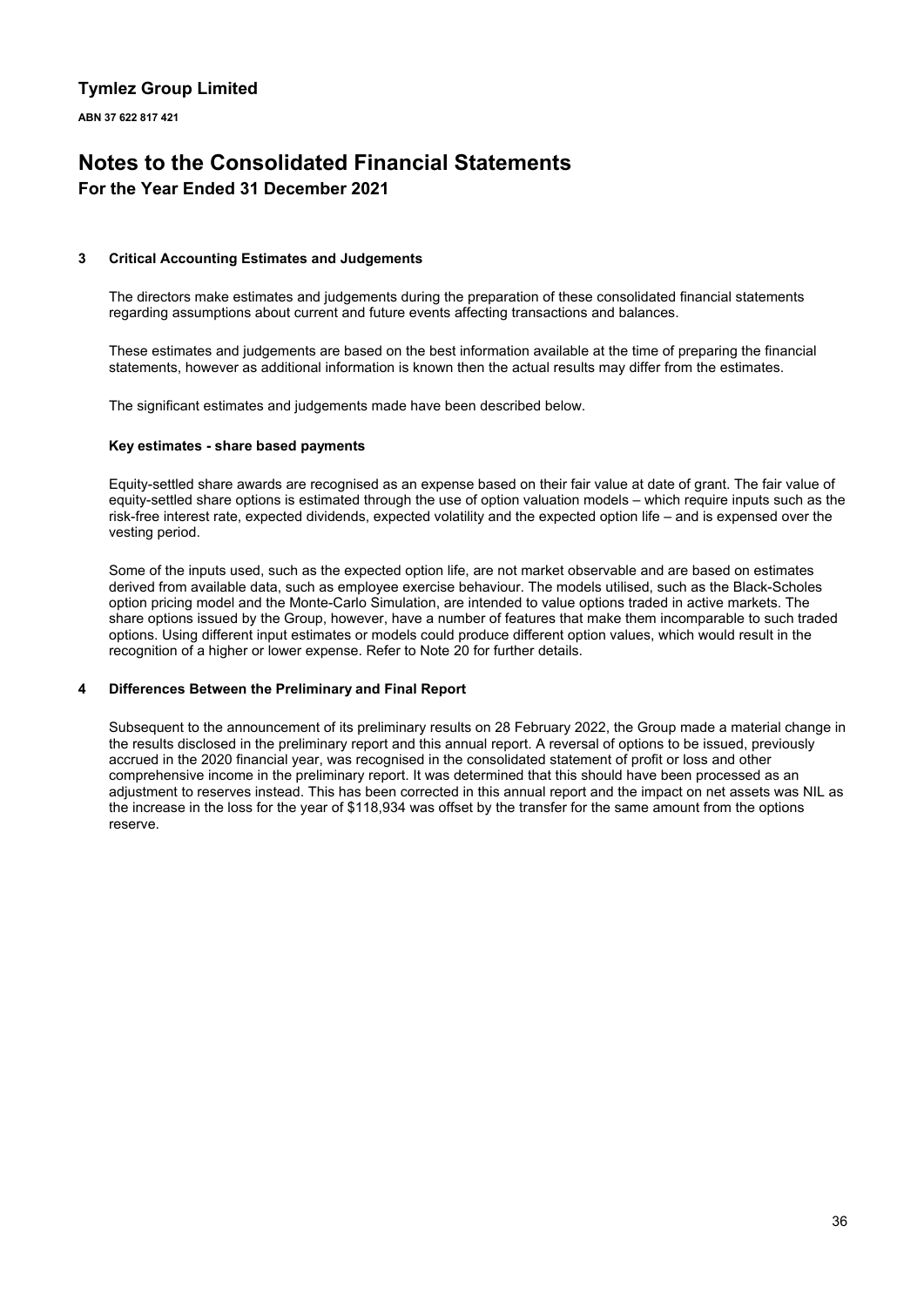**ABN 37 622 817 421**

# **Notes to the Consolidated Financial Statements**

**For the Year Ended 31 December 2021**

### **5 Other Income**

|   |                                                                   | 2021        | 2020        |
|---|-------------------------------------------------------------------|-------------|-------------|
|   |                                                                   | \$          | \$          |
|   | - Income from government funding                                  | 279,153     | 192,784     |
|   | - Net gain on early termination of lease                          | 86,877      |             |
|   | - Interest income                                                 | 349         | 368         |
|   | - Other income                                                    | 7,400       |             |
|   | <b>Total other income</b>                                         | 373,779     | 193,152     |
| 6 | <b>Result for the Year</b>                                        |             |             |
|   | The result for the year includes the following specific expenses: |             |             |
|   | <b>Finance costs:</b>                                             |             |             |
|   | - Banks and other third parties                                   | 25,243      | 33,481      |
|   | - Lease liability                                                 | 918         | 7,102       |
|   | <b>Total finance costs</b>                                        | 26,161      | 40,583      |
| 7 | <b>Income Tax Expense</b>                                         |             |             |
|   | Reconciliation of income tax to accounting profit/(loss):         |             |             |
|   | Profit/(loss) before income tax                                   | (3,646,665) | (3,652,760) |
|   | Tax at Australian tax rate of 30%                                 | (701, 190)  | (404, 012)  |
|   | Tax at Overseas tax rates                                         | (195, 537)  | (333, 859)  |
|   |                                                                   | (896, 727)  | (737, 871)  |
|   | Add tax effect of:                                                |             |             |
|   | - other deductible items                                          | (136, 506)  | (72, 361)   |
|   | - other non-deductible expenses                                   | 145,228     | 26,026      |
|   | - tax losses not brought to account                               | 887,783     | 785,478     |
|   | Income tax expense/(benefit)                                      | (222)       | 1,272       |

Refer to Note 21 for tax losses not recognised.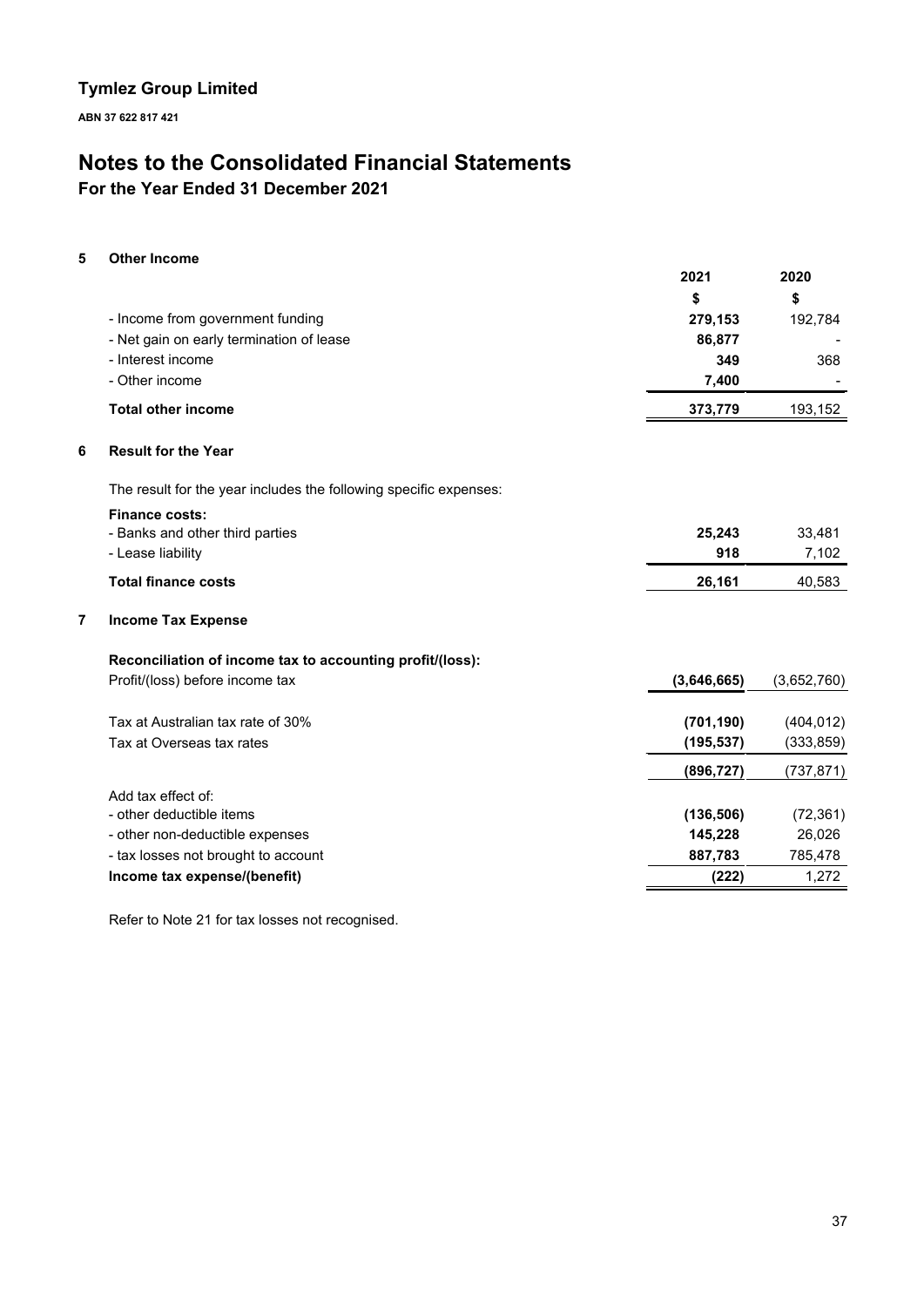**ABN 37 622 817 421**

# **Notes to the Consolidated Financial Statements**

**For the Year Ended 31 December 2021**

### **8 Earnings per Share**

### **(a) Reconciliation of earnings to profit or loss from continuing operations**

|                                                                                                                                                                    | 2021        | 2020        |
|--------------------------------------------------------------------------------------------------------------------------------------------------------------------|-------------|-------------|
|                                                                                                                                                                    | \$          | \$          |
| Loss from continuing operations                                                                                                                                    | (3,646,443) | (3,654,032) |
| Earnings used to calculate basic EPS from continuing operations                                                                                                    | (3,646,443) | (3,654,032) |
| Earnings used in the calculation of dilutive EPS from<br>continuing operations                                                                                     | (3,646,443) | (3,654,032) |
| (b) Earnings used to calculate overall earnings per share                                                                                                          |             |             |
| Earnings used to calculate overall earnings per share                                                                                                              | (3,646,443) | (3,654,032) |
| (c) Weighted average number of ordinary shares outstanding during the year used in calculating basic EPS                                                           | 2021        | 2020        |
|                                                                                                                                                                    | No.         | No.         |
| Weighted average number of ordinary shares outstanding during<br>the year used in calculating basic EPS<br>Weighted average number of dilutive options outstanding | 653,058,418 | 224,638,943 |
| Weighted average number of ordinary shares outstanding<br>during the year used in calculating dilutive EPS                                                         | 653,058,418 | 224,638,943 |
| (d) Earnings per share                                                                                                                                             | 2021        | 2020        |

|                                                                                                   | Cents  | Cents  |
|---------------------------------------------------------------------------------------------------|--------|--------|
| Earnings per share:                                                                               |        |        |
| Basic, loss for the year attributable to ordinary equity holders of<br>the parent                 | (0.56) | (1.63) |
| Diluted, loss for the year attributable to ordinary equity holders of<br>the parent               | (0.56) | (1.63) |
| Earnings per share for continuing operations:                                                     |        |        |
| Basic, loss from continuing operations attributable to ordinary<br>equity holders of the parent   | (0.56) | (1.63) |
| Diluted, loss from continuing operations attributable to ordinary<br>equity holders of the parent | (0.56) | (1.63) |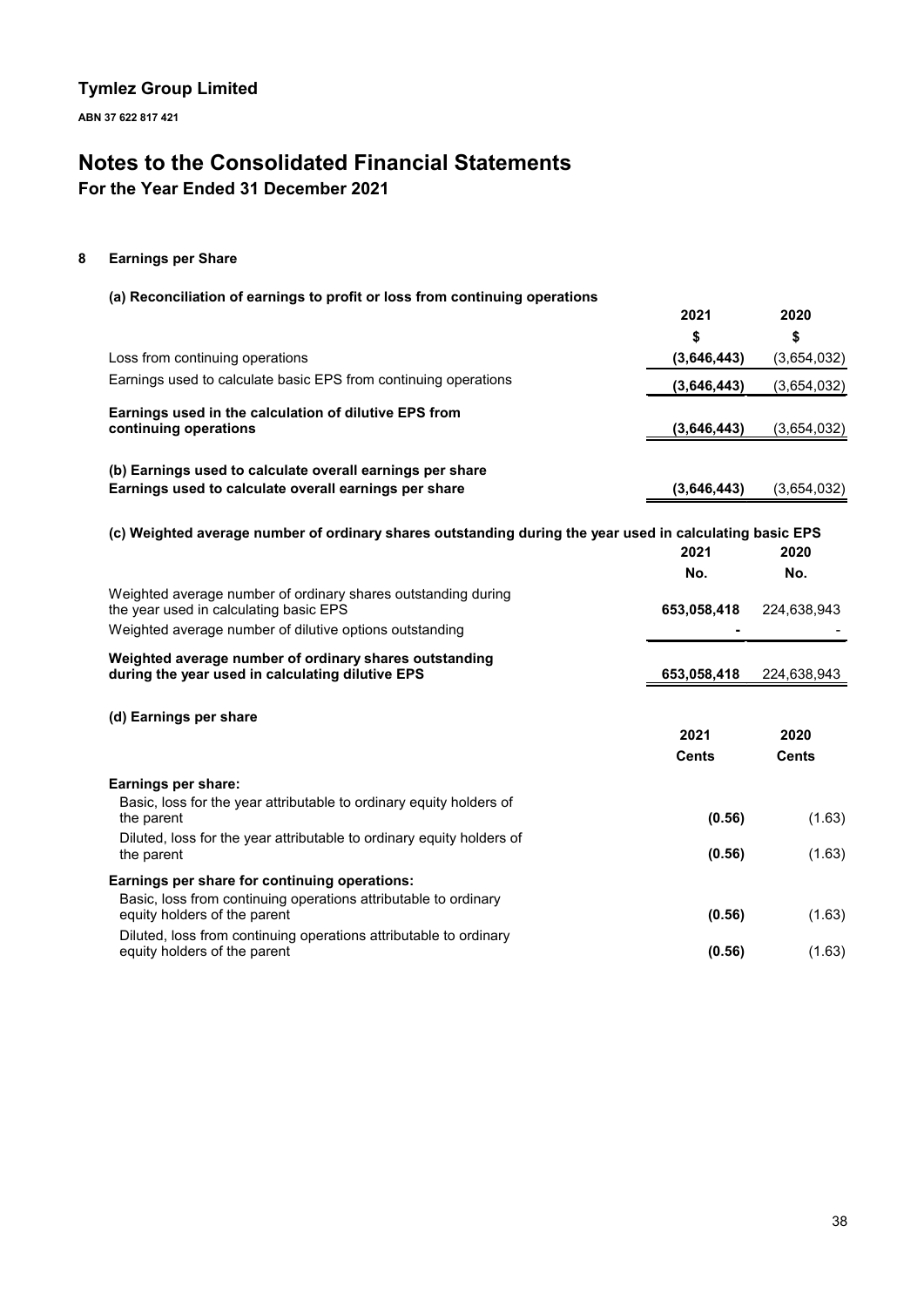**ABN 37 622 817 421**

# **Notes to the Consolidated Financial Statements**

**For the Year Ended 31 December 2021**

### **9 Cash and Cash Equivalents**

|                                 |             | 2021      | 2020      |
|---------------------------------|-------------|-----------|-----------|
|                                 | <b>Note</b> |           |           |
| Cash at bank                    |             | 4,960,227 | 1,841,170 |
| Total cash and cash equivalents | 9(a)        | 4,960,227 | 1.841.170 |

### **(a) Reconciliation of cash**

Cash and cash equivalents reported in the consolidated statement of cash flows are reconciled to the equivalent items in the consolidated statement of financial position as follows: Cash and cash equivalents 9 **4,960,227** 1,841,170

|    | Balance as per consolidated statement of cash flows | 4,960,227 | 1,841,170 |
|----|-----------------------------------------------------|-----------|-----------|
|    |                                                     |           |           |
| 10 | <b>Trade and Other Receivables</b>                  |           |           |
|    | <b>CURRENT</b>                                      |           |           |
|    | Deposits                                            | 25,750    | 27.124    |
|    | Taxes and social security                           | 36,323    | 55,635    |
|    | Grant receivable                                    | 72,917    |           |
|    | Other receivables                                   | 83.073    | 13,711    |
|    | Total current trade and other receivables           | 218.063   | 96,470    |

The maximum exposure to credit risk at the reporting date is the fair value of each class of receivable in the financial statements. See Note 24 for details on the Group's trade and other receivables exposed to credit risk (prior to collateral and other credit enhancements) with ageing analysis and impairment provided for thereon.

### **11 Other Assets**

| <b>CURRENT</b><br>Prepayments                           | 219,281 | 188,336 |
|---------------------------------------------------------|---------|---------|
| <b>Total current other assets</b>                       | 219,281 | 188,336 |
| <b>Trade and Other Payables</b><br>12<br><b>CURRENT</b> |         |         |
| Unsecured liabilities:                                  |         |         |
| Trade payables                                          | 261,612 | 97,575  |
| Taxes and social security                               | 7,404   | 33,546  |
| Sundry payables and accrued expenses                    | 271,007 | 466,640 |
| Share subscription account                              |         | 59,500  |
| Other payables                                          | 206,244 | 28,247  |
| Total current trade and other payables                  | 746,267 | 685,508 |

Trade and other payables are unsecured, non-interest bearing and are normally settled within 30 days. The carrying value of trade and other payables is considered a reasonable approximation of fair value due to the short-term nature of the balances.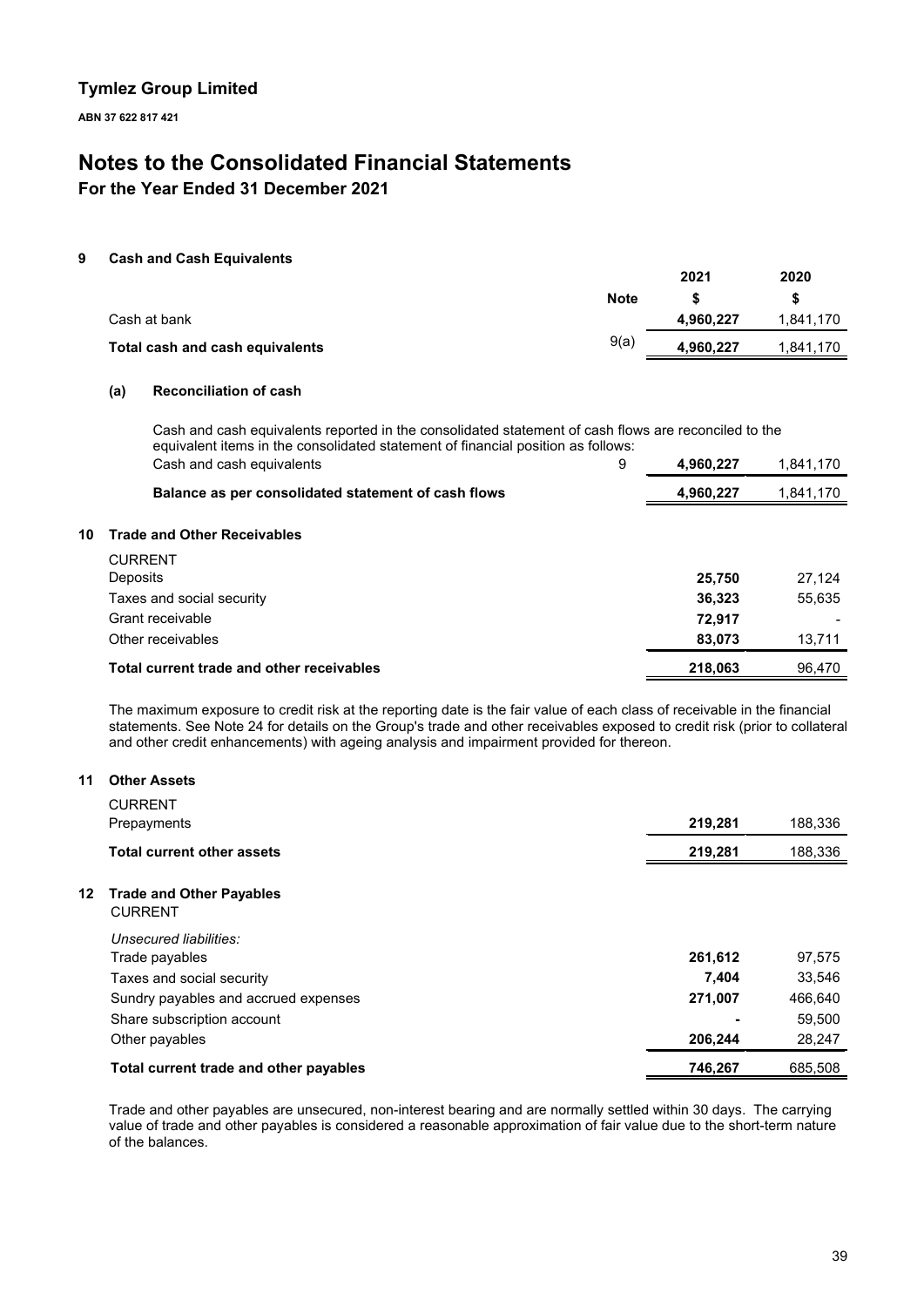**ABN 37 622 817 421**

# **Notes to the Consolidated Financial Statements**

**For the Year Ended 31 December 2021**

### **13 Borrowings**

|                                     |             | 2021    | 2020    |
|-------------------------------------|-------------|---------|---------|
|                                     | <b>Note</b> | \$      | \$      |
| <b>CURRENT</b>                      |             |         |         |
| Unsecured liabilities:              |             |         |         |
| Loan from Netherlands government    | 13(a)       | 301,241 | 227,435 |
| Insurance premium funding           | 13(b)       | 18,156  | 130,120 |
| Lease liability                     |             |         | 64,599  |
| <b>Total current borrowings</b>     |             | 319,397 | 422,154 |
| NON-CURRENT                         |             |         |         |
| Unsecured liabilities:              |             |         |         |
| Loan from Netherlands government    | 13(a)       | 150,620 | 379,057 |
| Lease liability                     |             |         | 79,223  |
| <b>Total non-current borrowings</b> |             | 150,620 | 458,280 |
|                                     |             |         |         |

### **(a) Loan from Netherlands government**

The terms and conditions of the loan from the Netherlands government is as follows:

- The Netherlands government has provided 75% (€375,000) of the bridging credit in the form of a loan to Tymlez Holding B.V. on the basis that Tymlez Group Limited is willing to provide the remaining 25%;
- The loan will only be used to finance the capital expenditures and working capital needs of the Group;
- Interest is calculated at 3% per annum on the outstanding part of the principal, accruing on a daily basis;
- Repayment of the principal and interest commences on 1 July 2021 and thereafter, on the last day of each calendar quarter;
- Extensions for repayment may be granted at the request of the Group to a period equal to no more than 16 quarterly installments.

### **(b) Insurance premium funding**

Insurance premium funding has a fixed interest rate of 7.33% per annum (2020: 5.29% per annum).

### **14 Contract Liabilities**

CURRENT

| CURRENT                                   |         |  |
|-------------------------------------------|---------|--|
| Contract liabilities - grant income       | 138.411 |  |
| <b>Total current contract liabilities</b> | 138.411 |  |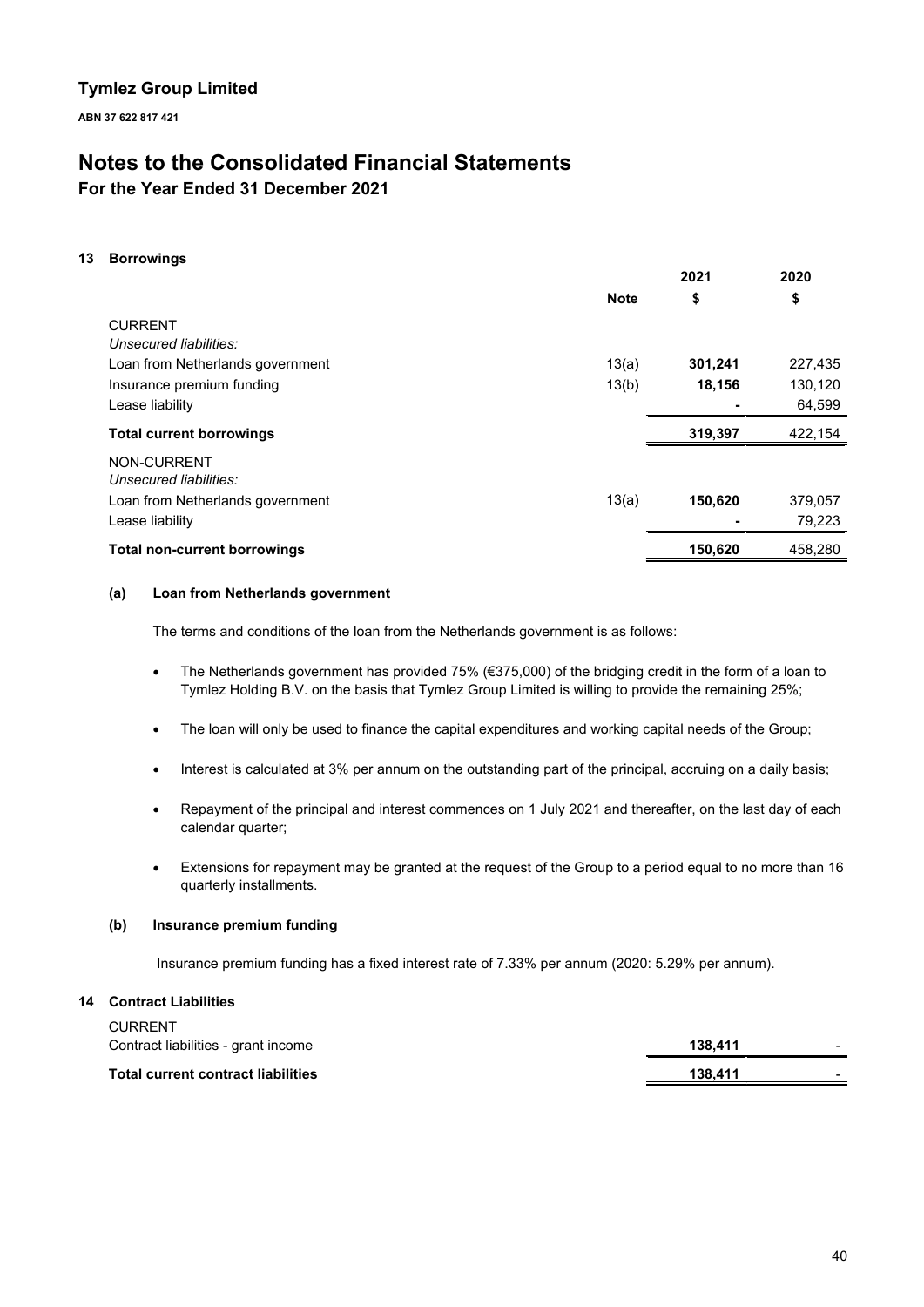# **Notes to the Consolidated Financial Statements**

**For the Year Ended 31 December 2021**

### **15 Employee Benefits**

**16 Issued Capital**

|     |                                                            | 2021        | 2020        |
|-----|------------------------------------------------------------|-------------|-------------|
|     |                                                            | \$          | \$          |
|     | <b>CURRENT</b>                                             |             |             |
|     | Annual leave                                               | 52,473      | 586         |
|     | <b>Total current employee benefits</b>                     | 52,473      | 586         |
|     |                                                            |             |             |
|     | <b>Issued Capital</b>                                      |             |             |
|     | 986,851,523 (2020: 292,036,871) fully paid ordinary shares | 26,037,049  | 19,058,280  |
|     | Share issue costs                                          | (2,818,283) | (2,400,555) |
|     | <b>Total issued capital</b>                                | 23,218,766  | 16,657,725  |
|     |                                                            |             |             |
| (a) | <b>Ordinary shares</b>                                     |             |             |
|     |                                                            | 2021        | 2020        |
|     |                                                            | No.         | No.         |
|     | At the beginning of the reporting year                     | 292,036,871 | 145,873,153 |
|     | Shares issued during the year:                             |             |             |
|     | - Shares issued on private placement                       | 108,540,910 | 25,495,489  |
|     | - Conversion of convertible note                           |             | 102,125,126 |
|     | - Shares issued to Lead Manager                            | 200,000     | 7,220,098   |
|     | - Shares issued on rights issue                            | 584,073,742 | 1,910,505   |
|     | - Shares issued to consultant                              |             | 1,000,000   |
|     | - Shares issued to directors in lieu of remuneration       | 2,000,000   | 8,412,500   |
|     | At the end of the reporting period                         | 986,851,523 | 292,036,871 |

The holders of ordinary shares are entitled to participate in dividends and the proceeds on winding up of the Company. On a show of hands at meetings of the Company, each holder of ordinary shares has one vote in person or by proxy, and upon a poll each share is entitled to one vote.

The Company does not have authorised capital or par value in respect of its shares.

### **(b) Capital Management**

The key objectives of the Group when managing capital is to safeguard its ability to continue as a going concern and maintain optimal benefits to stakeholders. The Group defines capital as its equity and net debt.

There has been no change to capital risk management policies during the year.

The Group manages its capital structure and makes funding decisions based on the prevailing economic environment and has a number of tools available to manage capital risk. These include maintaining a diversified debt portfolio, the ability to adjust the size and timing of dividends paid to shareholders and the issue of new shares.

The Board monitors a range of financial metrics including return on capital employed and gearing ratios. A key objective of the Group's capital risk management is to maintain compliance with the covenants, if any, attached to the Group's debts. During the financial years ended 31 December 2021 and 2020, there were no covenants attached to the Group's borrowings.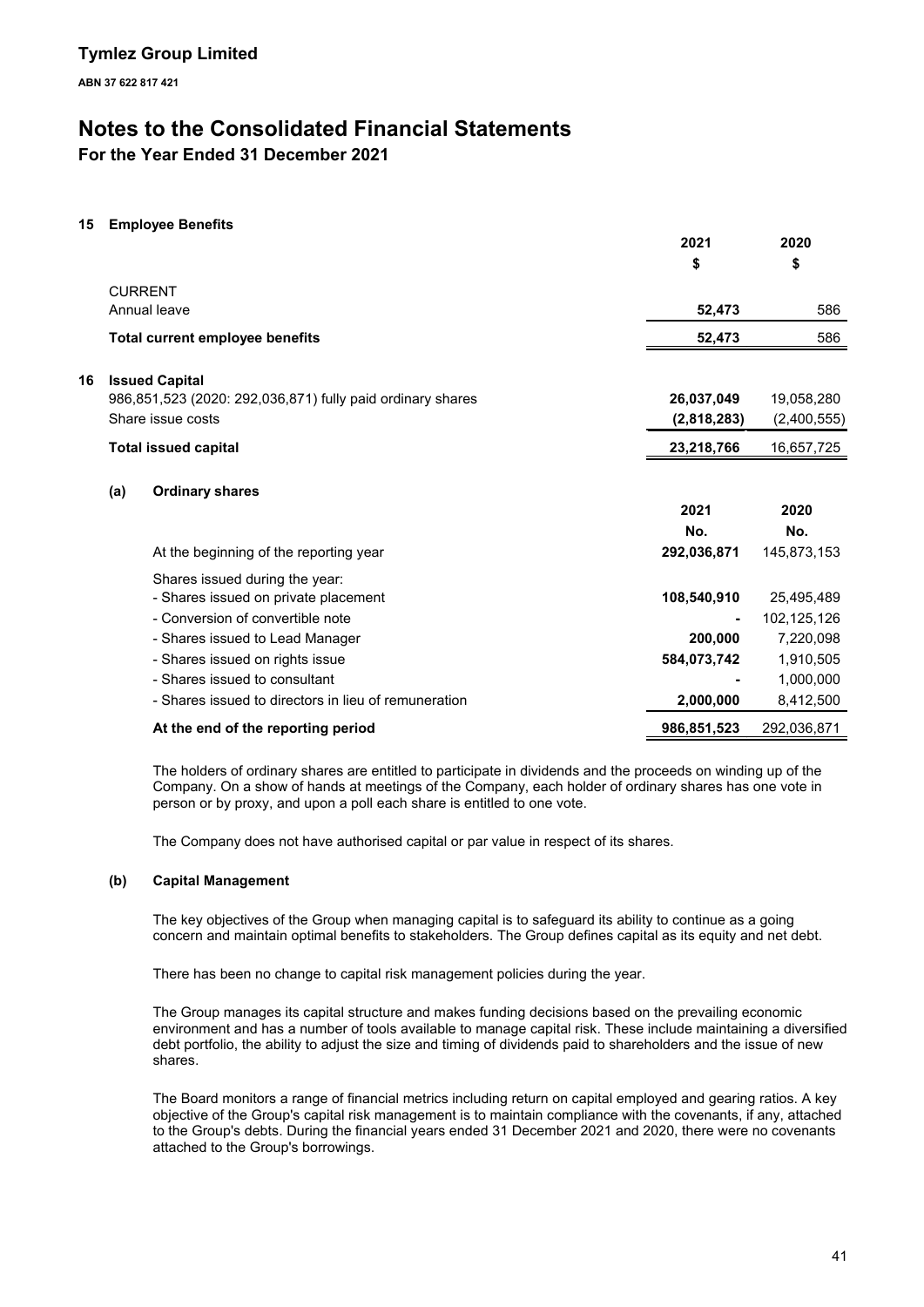**ABN 37 622 817 421**

# **Notes to the Consolidated Financial Statements**

**For the Year Ended 31 December 2021**

### **17 Reserves**

|                                                                 | ZUZT        | ZUZU        |
|-----------------------------------------------------------------|-------------|-------------|
|                                                                 | \$          | \$          |
| Foreign currency translation reserve                            |             |             |
| Opening balance                                                 | 148,919     | 152,699     |
| Exchange differences on translating foreign controlled entities | 903         | (3,780)     |
| <b>Closing balance</b>                                          | 149,822     | 148,919     |
| <b>Option reserve</b>                                           |             |             |
| Opening balance                                                 | 2,819,160   | 885,644     |
| Issue of options                                                | 515,454     | 1,933,516   |
| Lapsed/forfeited options                                        | (229, 590)  |             |
| <b>Closing balance</b>                                          | 3,105,024   | 2,819,160   |
| Deferred consideration shares reserve                           |             |             |
| Opening balance                                                 | 602,019     | 602,019     |
| Write-off deferred consideration shares                         | (602, 019)  |             |
| <b>Closing balance</b>                                          |             | 602,019     |
| <b>Common control reserve</b>                                   |             |             |
| Opening balance                                                 | (6,932,024) | (6,932,024) |
| <b>Closing balance</b>                                          | (6,932,024) | (6,932,024) |
| <b>Total reserves</b>                                           | (3,677,178) | (3,361,926) |

**2021**

**2020**

### **(a) Foreign currency translation reserve**

Exchange differences arising on translation of the foreign controlled entity are recognised in other comprehensive income - foreign currency translation reserve. The cumulative amount is reclassified to profit or loss when the net investment is disposed of.

### **(b) Option reserve**

This reserve records the cumulative value of employee service received for the issue of share options. When the option is exercised the amount in the share option reserve is transferred to share capital.

### **(c) Deferred consideration shares reserve**

The deferred consideration shares reserve records the equity contingent consideration that forms part of the purchase consideration of a business combination or common control transaction. This amount is not remeasured and the settlement is accounted for within equity. During the year ended 31 December 2021, the deferred consideration shares reserve was transferred to accumulated losses as the period for the achievement of the respective milestones had expired and none of the performance milestones had been met to warrant the issue of the deferred consideration shares.

### **(d) Common control reserve**

The common control reserve records any difference between the cost of the transaction and the carrying value of the net assets acquired in a transaction between entities under common control.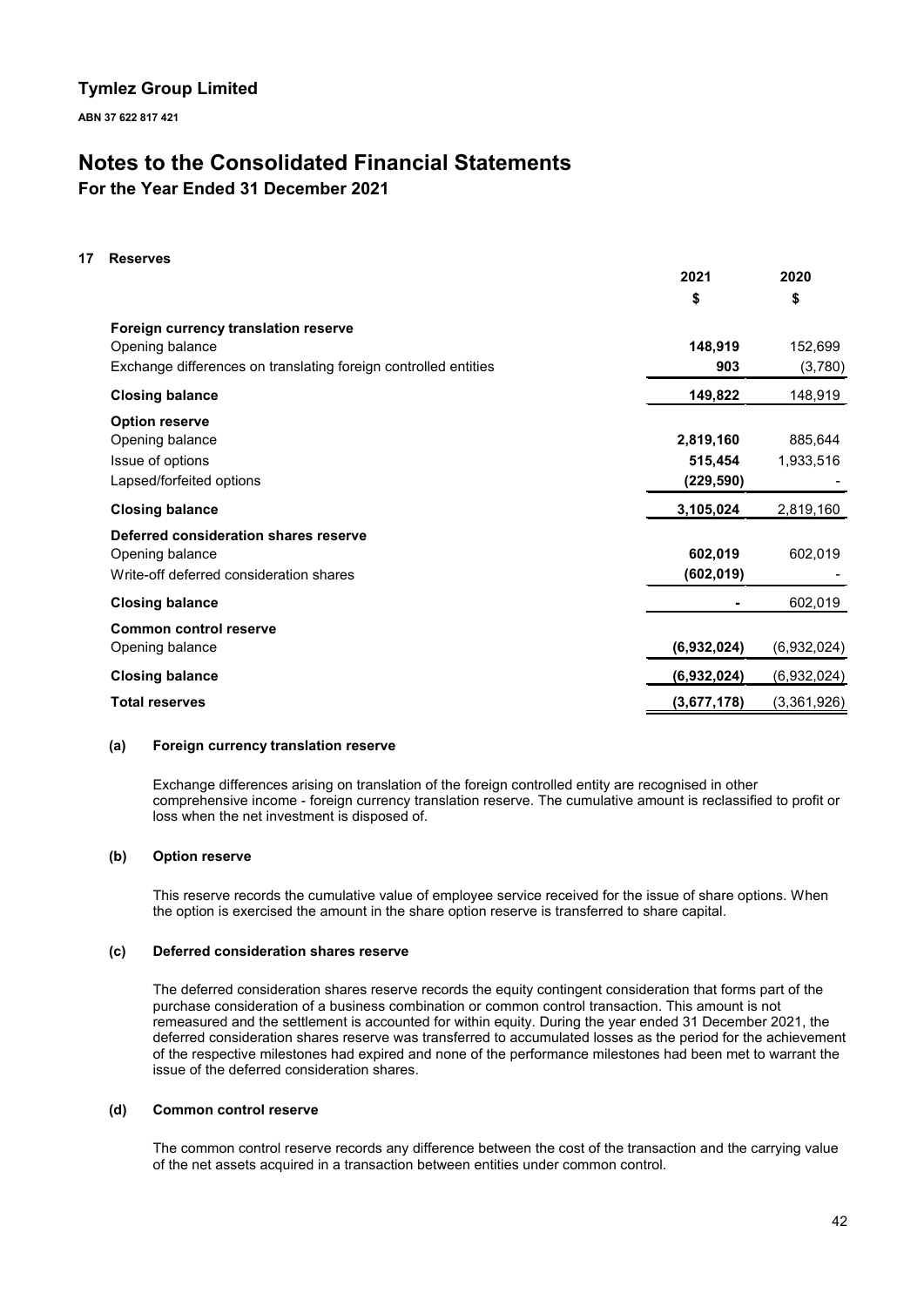# **Notes to the Consolidated Financial Statements**

**For the Year Ended 31 December 2021**

## **18 Accumulated Losses**

|                                                           | 2021           | 2020         |
|-----------------------------------------------------------|----------------|--------------|
|                                                           | S              | S            |
| Accumulated losses at the beginning of the financial year | (12, 736, 351) | (9,082,319)  |
| Net profit/(loss) for the year                            | (3,646,443)    | (3,654,032)  |
| Lapsed/forfeited options                                  | 229.590        |              |
| Transfer from deferred consideration shares reserve       | 602.019        |              |
| Accumulated losses at end of the financial year           | (15, 551, 185) | (12,736,351) |

### **19 Cash Flow Information**

| (a) | Reconciliation of result for the year to cashflows from operating activities |             |             |
|-----|------------------------------------------------------------------------------|-------------|-------------|
|     | Net profit/(loss) for the year                                               | (3,646,443) | (3,654,032) |
|     | Non-cash flows in profit/(loss):                                             |             |             |
|     | - expenses paid via issue of shares/options                                  | 44.175      | 302,058     |
|     | - share based payment to directors and employees                             | 440.444     | 382,842     |
|     | - interest expense included financing activities                             | 23,496      | 15,502      |
|     | - GST claim on capital raising costs                                         | 27,962      | 17,676      |
|     | - insurance expense paid via insurance premium funding                       | 20,040      | 161,162     |
|     | - (gain)/loss on early termination of lease                                  | (86, 193)   |             |
|     | Changes in assets and liabilities:                                           |             |             |
|     | - (increase)/decrease in trade and other receivables                         | (121, 593)  | 19,147      |
|     | - (increase)/decrease in other assets                                        | (30, 945)   | 40,761      |
|     | - increase/(decrease) in other liabilities                                   | 138,411     |             |
|     | - increase/(decrease) in trade and other payables                            | 87,976      | (48, 949)   |
|     | - increase/(decrease) in employee benefits                                   | 51,887      | 586         |
|     | Net cash provided by/(used in) operating activities                          | (3,050,783) | (2,763,247) |
| (b) | Non-cash financing and investing activities                                  |             |             |
|     | Payment of outstanding debts via the issue of shares                         | 14,500      | 106,675     |
|     | Payment of outstanding debts via the issue of TYMO options                   | 132,675     | 213,262     |
|     | Issue of options under employee share scheme                                 | 132,000     | 90,008      |
|     | Insurance premium funding                                                    | 21,450      | 169,561     |
|     | Total non-cash financing and investing activities                            | 300,625     | 579,506     |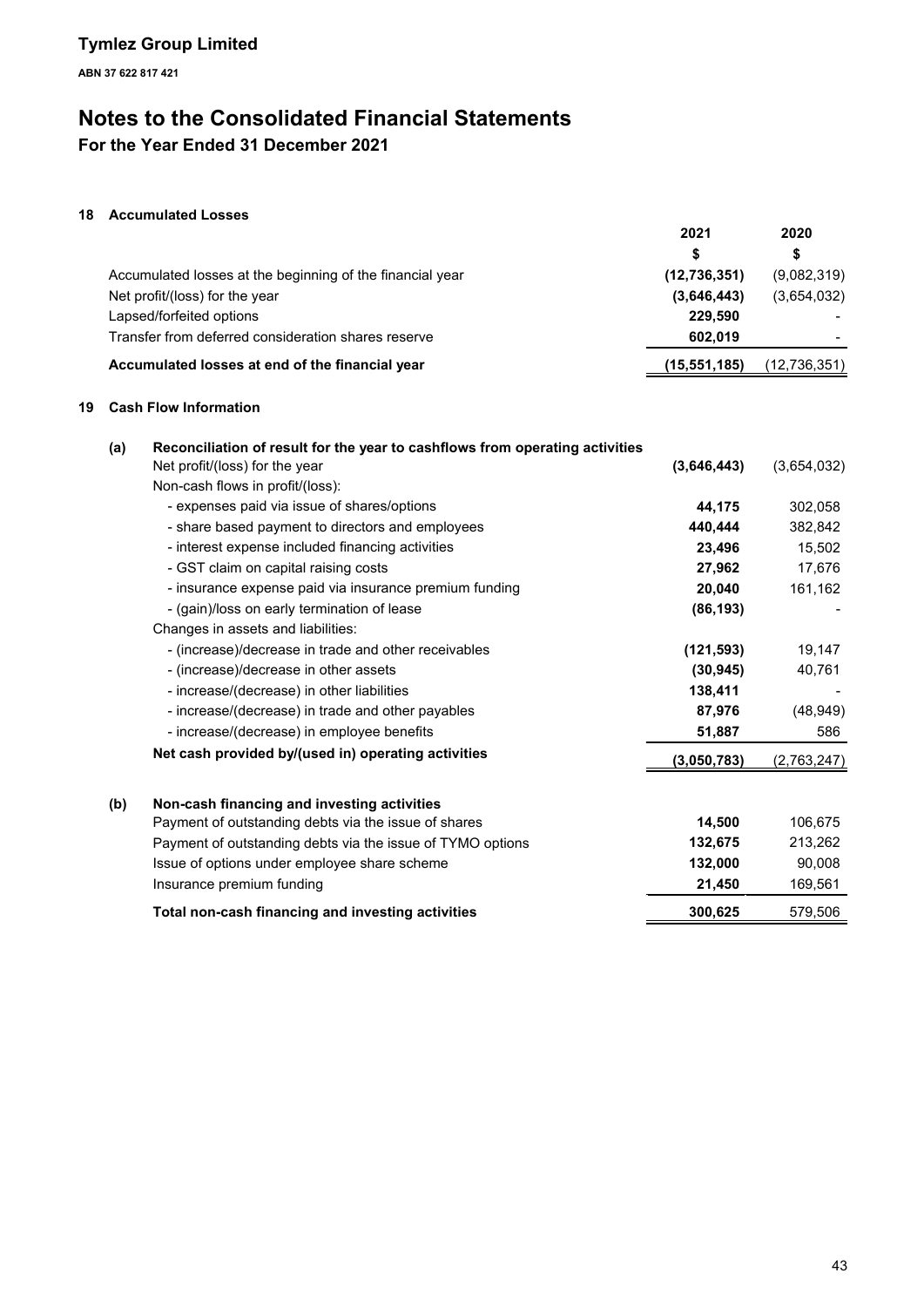**ABN 37 622 817 421**

# **Notes to the Consolidated Financial Statements**

**For the Year Ended 31 December 2021**

### **19 Cash Flow Information (continued)**

### **(c) Changes in liabilities arising from financing activities**

|                                                       |         |                   | Non-cash changes                |                                |         |  |
|-------------------------------------------------------|---------|-------------------|---------------------------------|--------------------------------|---------|--|
|                                                       | 2020    | <b>Cash flows</b> | Foreign<br>exchange<br>movement | Other non-<br>cash<br>movement | 2021    |  |
|                                                       | \$      | \$                | \$                              | \$                             | \$      |  |
| Insurance premium<br>funding                          | 130,120 | (137, 849)        |                                 | 25,885                         | 18.156  |  |
| Lease liabilities                                     | 143,822 | (55, 763)         | (174, 936)                      | 86,877                         |         |  |
| Loan from Netherlands<br>government                   | 606.492 | (157, 071)        | (14, 293)                       | 16.733                         | 451,861 |  |
| <b>Total liabilities from</b><br>financing activities | 880,434 | (350.683)         | (189,229)                       | 129,495                        | 470,017 |  |

|                                                       |         | Non-cash changes  |                                 |                                |         |
|-------------------------------------------------------|---------|-------------------|---------------------------------|--------------------------------|---------|
|                                                       | 2019    | <b>Cash flows</b> | Foreign<br>exchange<br>movement | Other non-<br>cash<br>movement | 2020    |
|                                                       | \$      | \$                | \$                              | \$                             | \$      |
| Insurance premium<br>funding                          | 126,451 | (165, 893)        |                                 | 169,562                        | 130,120 |
| Lease liabilities                                     | 205.838 | (70, 905)         | 1,787                           | 7,102                          | 143,822 |
| Loan from Netherlands<br>government                   | ٠       | 619,016           | (12, 524)                       | $\overline{\phantom{a}}$       | 606,492 |
| Convertible notes                                     |         | 812,618           |                                 | (812, 618)                     |         |
| <b>Total liabilities from</b><br>financing activities | 332.289 | 1.194.836         | (10.737)                        | (635.954)                      | 880.434 |

### **20 Share-based Payments**

During the year ended 31 December 2021, the Company granted options to its employees and key management personnel pursuant to its Employee Share Option Plan ("ESOP").

### *Employee Share Option Plan ("ESOP")*

The ESOP has been established by the Group and approved by shareholders at a general meeting, whereby the Group may, at the discretion of the Board, grant options over ordinary shares in the Company to certain key management personnel of the Group. The options are issued for nil consideration and are granted in accordance with performance guidelines established by the Board.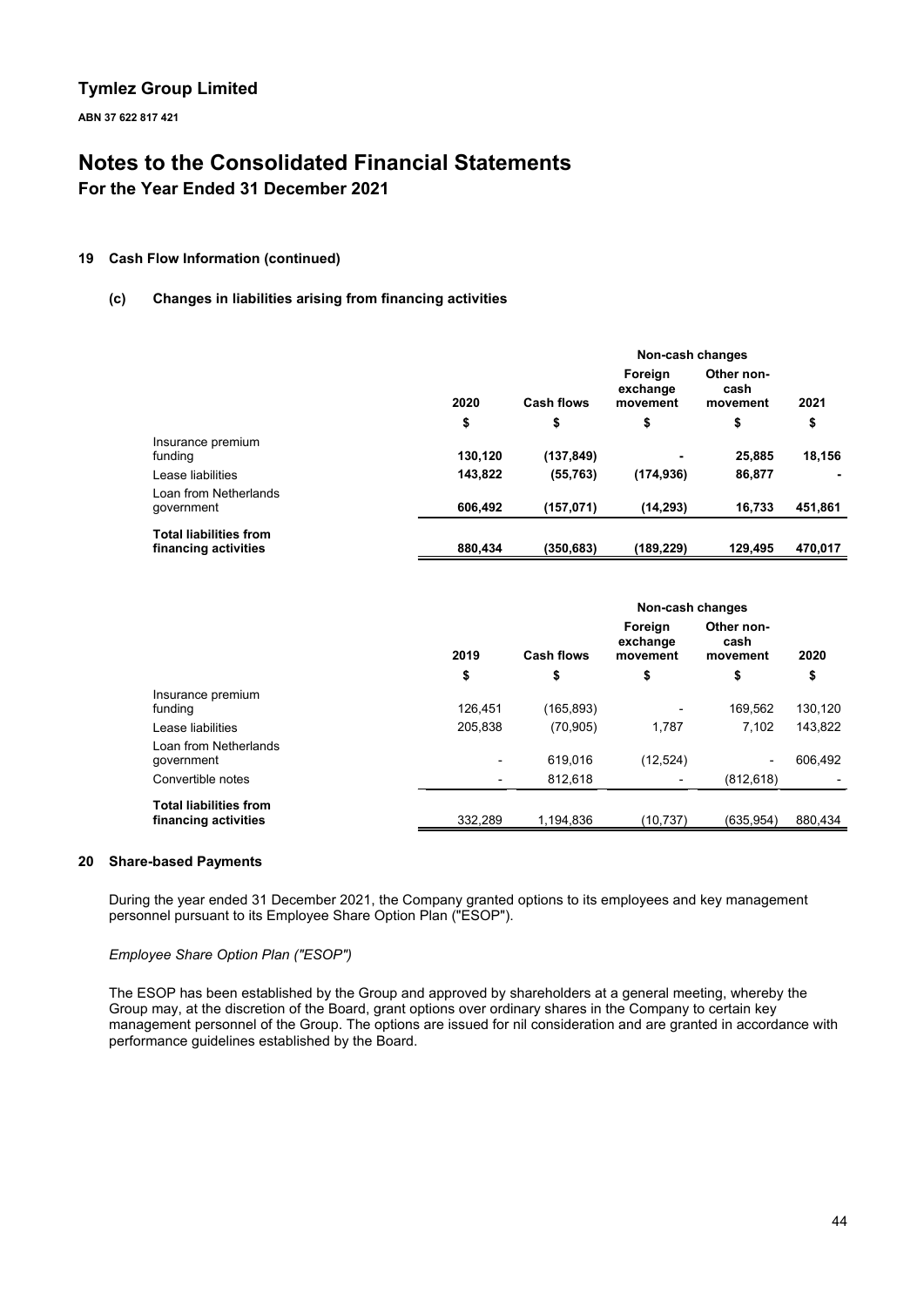# **Notes to the Consolidated Financial Statements**

## **For the Year Ended 31 December 2021**

### **20 Share-based Payments (continued)**

Set out below are summaries of options granted under the plan:

|                                       | 31 December 2021                                                                  |                             | 31 December 2020                                                                  |                             |
|---------------------------------------|-----------------------------------------------------------------------------------|-----------------------------|-----------------------------------------------------------------------------------|-----------------------------|
|                                       | Weighted<br>Average<br><b>Exercise</b><br><b>Price Per</b><br><b>Share Option</b> | Number of<br><b>Options</b> | Weighted<br>Average<br><b>Exercise</b><br><b>Price Per</b><br><b>Share Option</b> | Number of<br><b>Options</b> |
|                                       | \$                                                                                | No.                         | \$                                                                                | No.                         |
| As at 1 January                       | 0.166                                                                             | 9,206,000                   | 0.350                                                                             | 3,320,000                   |
| Granted during the year               | 0.026                                                                             | 94,951,300                  | 0.062                                                                             | 5,886,000                   |
| Forfeited during the year             | 0.055                                                                             | (210,000)                   |                                                                                   |                             |
| Expired during the period             | 0.350                                                                             | (1,320,000)                 |                                                                                   |                             |
| As at 31 December                     | 0.034                                                                             | 102,627,300                 | 0.166                                                                             | 9,206,000                   |
| Vested and exercisable at 31 December | 0.085                                                                             | 15.087.106                  | 0.215                                                                             | 6.296.000                   |

No options were exercised during the periods covered by the above table.

Share options outstanding at the end of the year have the following expiry dates and exercise prices:

| 2021              |                    | <b>Exercise</b><br>price | <b>Share Options</b><br>31 December<br>2021 * | <b>Share Options</b><br>31 December<br>2020 |
|-------------------|--------------------|--------------------------|-----------------------------------------------|---------------------------------------------|
| <b>Grant Date</b> | <b>Expiry Date</b> | \$                       | No.                                           | No.                                         |
| 13 December 2018  | 11 December 2022   | 0.350                    | 2,000,000                                     | 2,000,000                                   |
| 16 January 2019   | 15 March 2021      | 0.350                    |                                               | 930,000                                     |
| 14 May 2019       | 15 March 2021      | 0.350                    |                                               | 300,000                                     |
| 30 July 2019      | 15 March 2021      | 0.350                    |                                               | 90,000                                      |
| 29 May 2020       | 31 December 2023   | 0.065                    | 516,000                                       | 516,000                                     |
| 14 July 2020      | 31 December 2023   | 0.065                    | 1,500,000                                     | 1,500,000                                   |
| 11 August 2020    | 25 August 2023     | 0.055                    | 1,560,000                                     | 1,770,000                                   |
| 14 September 2020 | 31 December 2023   | 0.065                    | 750,000                                       | 750,000                                     |
| 17 September 2020 | 31 December 2023   | 0.065                    | 100,000                                       | 100,000                                     |
| 09 October 2020   | 31 December 2023   | 0.065                    | 1,000,000                                     | 1,000,000                                   |
| 14 October 2020   | 31 December 2023   | 0.065                    | 250,000                                       | 250,000                                     |
| 17 June 2021      | 31 December 2023   | 0.015                    | 3,000,000                                     |                                             |
| 02 July 2021      | 02 July 2025       | 0.015                    | 15,745,770                                    |                                             |
| 30 July 2021      | 30 November 2024   | 0.035                    | 51,805,530                                    |                                             |
| 08 December 2021  | 15 December 2025   | 0.016                    | 20,000,000                                    |                                             |
| 08 December 2021  | 08 December 2026   | 0.016                    | 4,400,000                                     |                                             |
|                   |                    |                          | 102,627,300                                   | 9,206,000                                   |

\* The options granted in 2021, except for the 51,805,530 options granted on 30 July 2021, have not yet been issued as at 31 December 2021 as these options are either options granted to directors which are subject to shareholders' approval at the 2021 AGM, or employee share options and share-based payments to suppliers that are in the process of being issued, pending the finalisation of relevant information.

The weighted average remaining contractual life of options outstanding at year end was 3.18 years (2020: 2.30 years).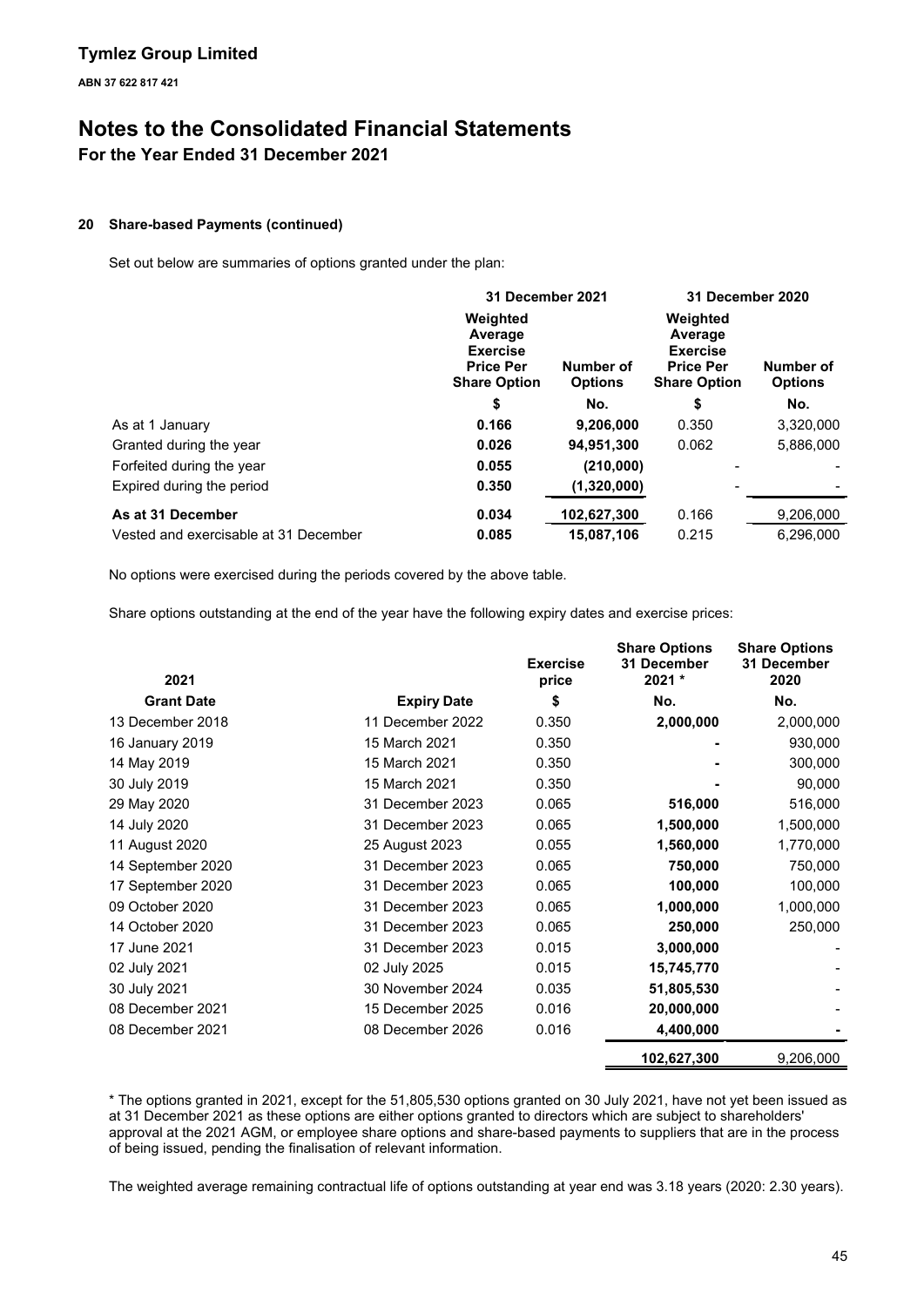# **Notes to the Consolidated Financial Statements**

**For the Year Ended 31 December 2021**

### **20 Share-based Payments (continued)**

The weighted average fair value of the options granted during the year was \$0.015 (2020: \$0.084). These values were calculated by using a Black-Scholes and Monte-Carlo option pricing model applying the following inputs:

| Grant date:                                     | 17 June 2021     | 02 July 2021                      | 30 July 2021                  |
|-------------------------------------------------|------------------|-----------------------------------|-------------------------------|
| Expiry date:                                    | 31 December 2023 |                                   | 02 July 2025 30 November 2024 |
| Share price at grant date $(\$)$ :              | 0.012            | 0.018                             | 0.016                         |
| Exercise price $(\$)$ :                         | 0.015            | 0.015                             | 0.035                         |
| Weighted average life of the option (years):    | 2.00             | 2.60                              | 3.30                          |
| Expected share price volatility:                | 132.00 %         | 150.00 %                          | 147.63 %                      |
| Dividend yield:                                 | - %              | - %                               | $-$ %                         |
| Weighted average risk-free interest rate:       | 0.09%            | 0.14%                             | 0.13%                         |
| Weighted average fair value at grant date (\$): | 0.0073           | 0.0132                            | 0.0110                        |
| Grant date:                                     | 08 December 2021 | 08 December 2021                  |                               |
| Expiry date:                                    |                  | 15 December 2025 08 December 2026 |                               |
| Share price at grant date $(\$)$ :              | 0.033            | 0.033                             |                               |
| Exercise price $(\$)$ :                         | 0.016            | 0.016                             |                               |
| Weighted average life of the option (years):    | 3.90             | 1.79                              |                               |
| Expected share price volatility:                | 150.00 %         | 150.00 %                          |                               |
| Dividend yield:                                 | - %              | - %                               |                               |
| Weighted average risk-free interest rate:       | 1.18%            | 0.64%                             |                               |
|                                                 |                  |                                   |                               |

Historical volatility has been the basis for determining expected share price volatility as it assumed that this is indicative of future movements.

The share price at 31 December 2021 was \$0.033.

### **21 Tax assets and liabilities**

### **Unrecognised deferred tax assets**

Deferred tax assets have not been recognised in respect of the following:

|                                                                          | 2021      | 2020<br>S |
|--------------------------------------------------------------------------|-----------|-----------|
| Australian tax losses not recognised:                                    |           |           |
| Unused tax losses for which no deferred tax asset has been<br>recognised | 4,215,206 | 1,906,977 |
| Potential tax benefit at 30%                                             | 1,264,562 | 572,093   |

Deferred tax assets have not been recognised in respect of these items because it is not probable that future taxable profit will be available against which the Group can utilise the benefits therein.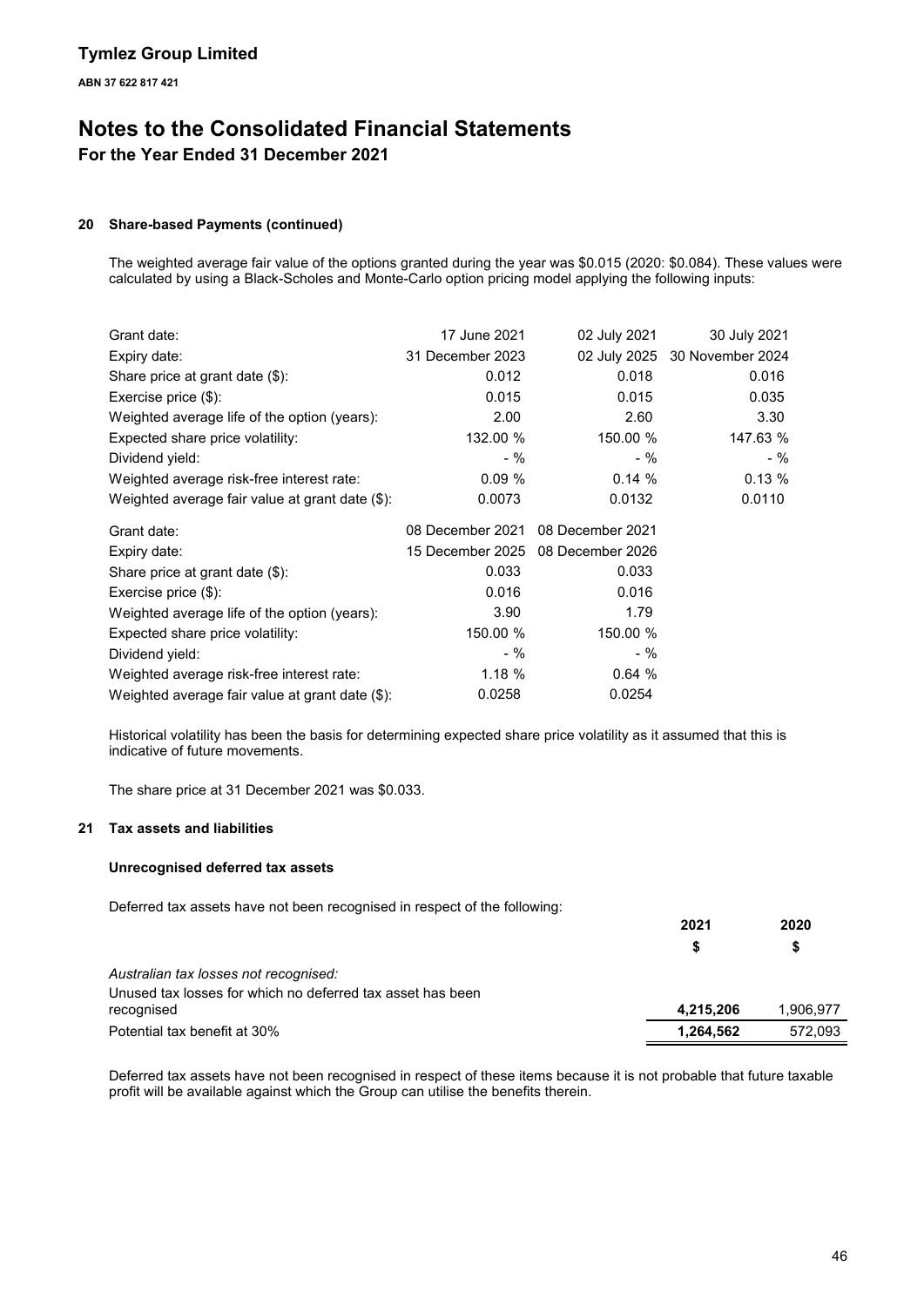# **Notes to the Consolidated Financial Statements**

**For the Year Ended 31 December 2021**

### **22 Interests in Subsidiaries**

**Composition of the Group**

|                        | Principal place of<br>business / Country of<br>Incorporation | Percentage<br>Owned $(\%)^*$<br>2021 | Percentage<br>Owned $(\%)^*$<br>2020 |  |
|------------------------|--------------------------------------------------------------|--------------------------------------|--------------------------------------|--|
| Subsidiaries:          |                                                              |                                      |                                      |  |
| Tymlez Holding B.V.    | Netherlands                                                  | 100                                  | 100                                  |  |
| <b>Tymlez GmbH</b>     | Germany                                                      | 100                                  | 100                                  |  |
| Tymlez Properties B.V. | <b>Netherlands</b>                                           | 100                                  | 100                                  |  |
| Tymlez B.V.            | <b>Netherlands</b>                                           | 100                                  | 100                                  |  |
| Tymlez Inc.            | United States of America                                     | 100                                  | 100                                  |  |
| Tymlez Pty Ltd         | Australia                                                    | 100                                  | 100                                  |  |
|                        |                                                              |                                      |                                      |  |

\* The percentage of ownership interest held is equivalent to the percentage voting rights for all subsidiaries.

### **23 Operating Segments**

### **Segment information**

### **Identification of reportable segments**

The Group has identified its operating segments based on the internal reports that are reviewed and used by the Board of Directors (chief operating decision maker) in assessing performance and determining the allocation of resources.

Management has determined that the Group has two reportable segments, namely, Australia and Europe. The Group is managed primarily on the basis of geographical segments as the operations of the Group in each of these geographic areas have different risk profiles and environment in which the business operates in. Operating segments are therefore determined on the same basis.

### **Basis of accounting for purposes of reporting by operating segments**

### **(a) Accounting policies adopted**

Unless stated below, all amounts reported to the Board of Directors, being the chief operating decision maker with respect to operating segments, are determined in accordance with accounting policies that are consistent with those adopted in the annual financial statements of the Group.

### **(b) Segment assets**

Where an asset is used across multiple segments, the asset is allocated to the segment that receives the majority of economic value from the asset. In the majority of instances, segment assets are clearly identifiable on the basis of their nature and physical location.

### **(c) Segment liabilities**

Liabilities are allocated to segments where there is direct nexus between the incurrence of the liability and the operations of the segment. Tax liabilities are generally considered to relate to the Group as a whole and are not allocated. Segment liabilities include trade and other payables and certain direct borrowings.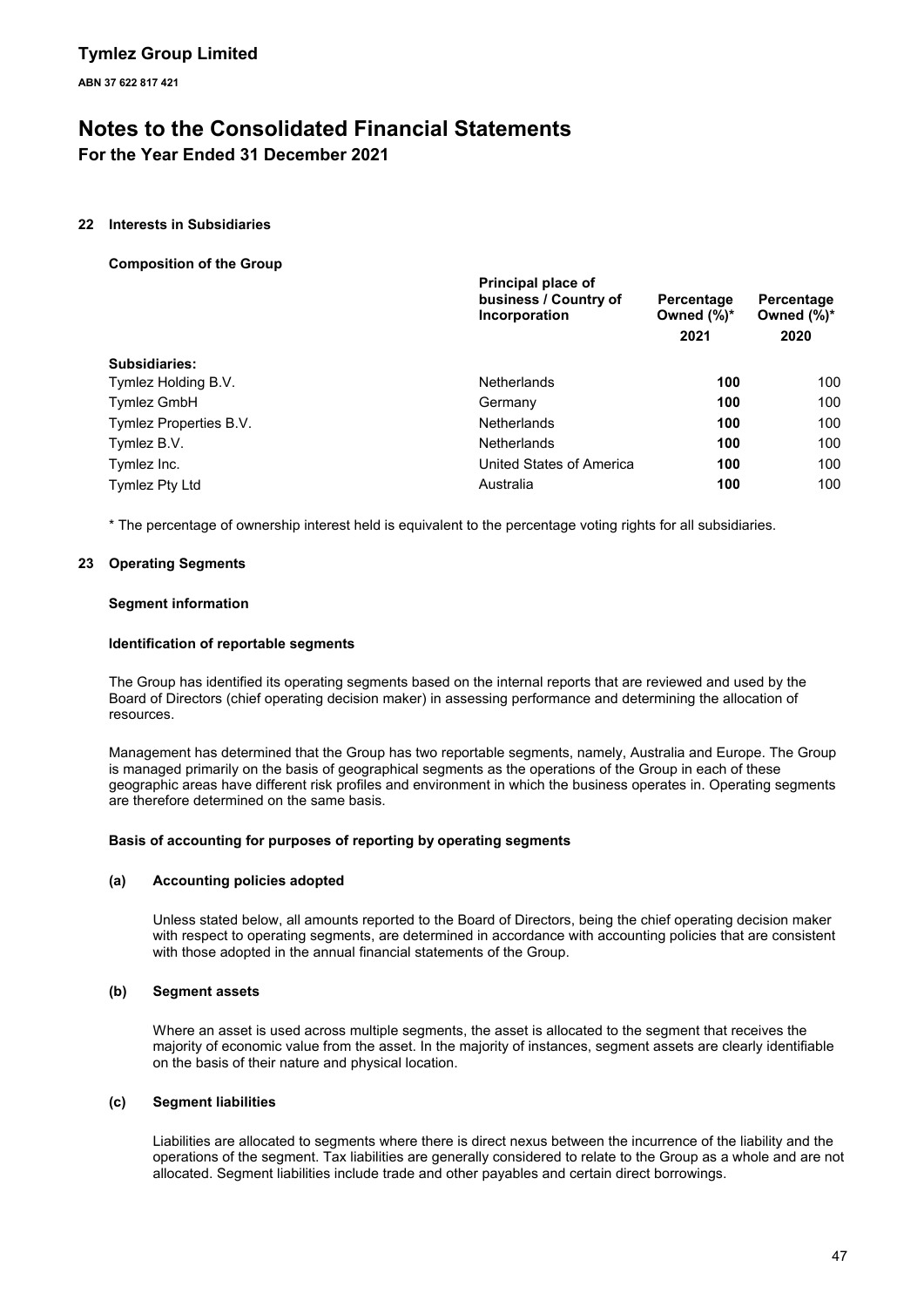**ABN 37 622 817 421**

# **Notes to the Consolidated Financial Statements**

**For the Year Ended 31 December 2021**

### **23 Operating Segments (continued)**

### **(d) Segment performance**

|                                 | <b>Australia</b> |                | <b>Europe</b>             |             | <b>Elimination</b> |                          | Total       |             |
|---------------------------------|------------------|----------------|---------------------------|-------------|--------------------|--------------------------|-------------|-------------|
|                                 | 2021             | 2020           | 2021                      | 2020        | 2021               | 2020                     | 2021        | 2020        |
|                                 | \$               | \$             | \$                        | \$          | \$                 | \$                       | Φ           | ъ           |
| <b>REVENUE</b>                  |                  |                |                           |             |                    |                          |             |             |
| Other segment income            | 73.948           | $\blacksquare$ | 300,513                   | 192,784     | (1,031)            | $\overline{\phantom{0}}$ | 373,430     | 192,784     |
| Interest income                 | 162,797          | 87,471         |                           | $\sim$      | (162, 448)         | (87, 103)                | 349         | 368         |
| <b>Total segment revenue</b>    | 236,745          | 87,471         | 300,513                   | 192,784     | (163, 479)         | (87, 103)                | 373,779     | 193,152     |
| Interest expense                | 5,845            | 16,991         | 182,764                   | 110,694     | (162, 448)         | (87, 103)                | 26,161      | 40,582      |
| Other segment expenses          | 2.568.200        | 1,417,188      | 1,510,292                 | 2,479,595   | (84, 209)          | (91, 453)                | 3,994,283   | 3,805,330   |
| Income tax expense              |                  | $\blacksquare$ | (222)                     | 1,272       |                    |                          | (222)       | 1,272       |
| <b>Total segment expenses</b>   | 2,574,045        | .434,179       | 1,692,834                 | 2,591,561   | (246, 657)         | (178,556)                | 4,020,222   | 3,847,184   |
| Segment operating profit/(loss) | (2,337,300)      |                | $(1,346,708)$ (1,392,321) | (2,398,777) | 83,178             | 91,453                   | (3,646,443) | (3,654,032) |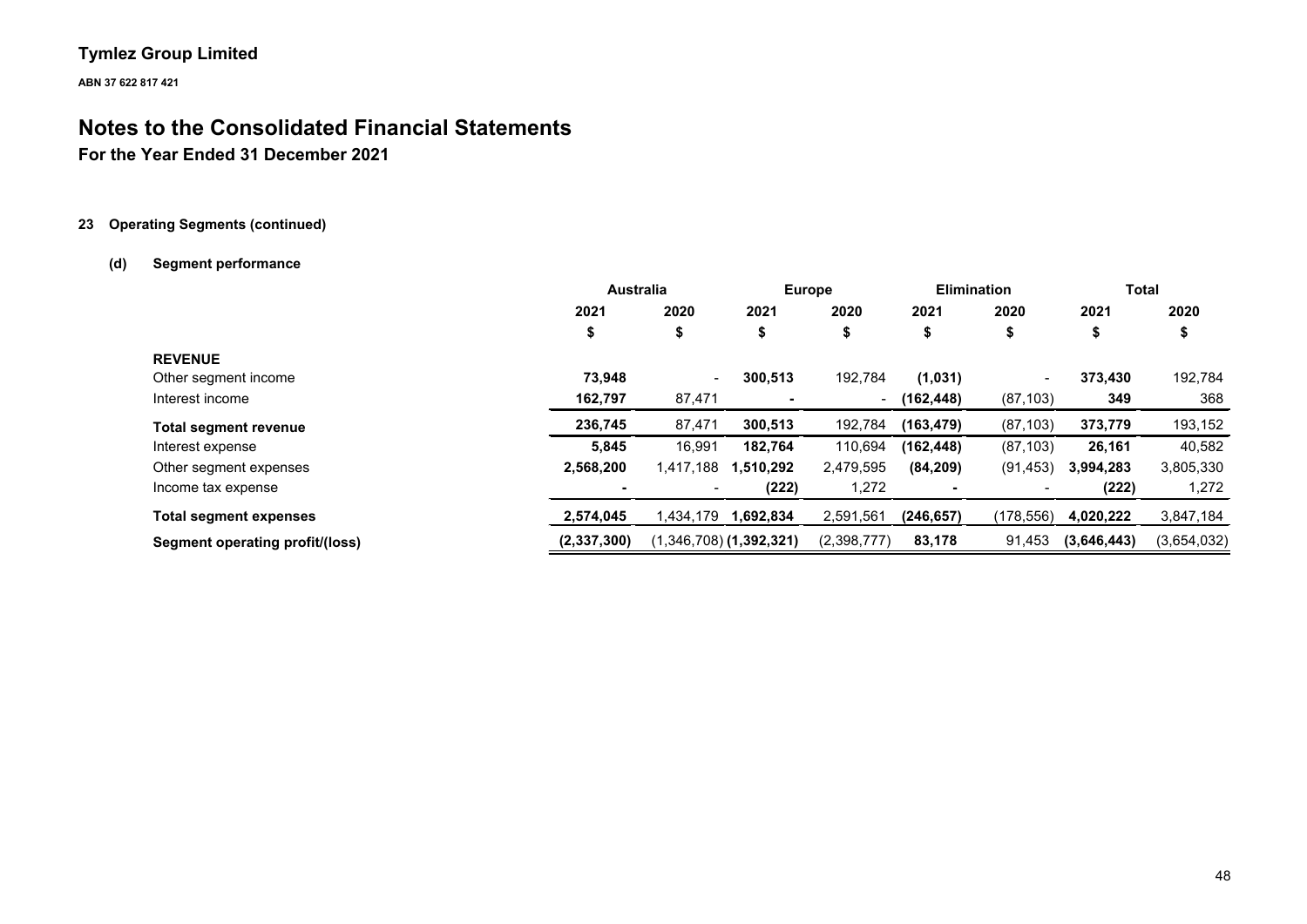**ABN 37 622 817 421**

# **Notes to the Consolidated Financial Statements**

## **For the Year Ended 31 December 2021**

### **23 Operating Segments (continued)**

### **(e) Segment assets**

|     |                                  | <b>Australia</b> |           | <b>Europe</b> |         |                                             | <b>Elimination</b>                    |           | Total     |
|-----|----------------------------------|------------------|-----------|---------------|---------|---------------------------------------------|---------------------------------------|-----------|-----------|
|     |                                  | 2021             | 2020      | 2021          | 2020    | 2021                                        | 2020                                  | 2021      | 2020      |
|     |                                  |                  |           | J             | э       | \$                                          | \$                                    | S         | \$        |
|     | <b>Segment assets</b>            | 10.698.909       | 4,588,071 | 184,053       | 198,891 |                                             | $(5,485,391)$ $(2,660,986)$ 5,397,571 |           | 2,125,976 |
|     | <b>Total segment assets</b>      | 10,698,909       | 4,588,071 | 184,053       | 198,891 |                                             | $(5,485,391)$ $(2,660,986)$ 5,397,571 |           | 2,125,976 |
| (f) | <b>Segment liabilities</b>       |                  |           |               |         |                                             |                                       |           |           |
|     | <b>Segment liabilities</b>       | 2,192,172        | 820,530   | 4,700,283     |         | 3,406,883 (5,485,287) (2,660,885) 1,407,168 |                                       |           | 1,566,528 |
|     | <b>Total segment liabilities</b> | 2,192,172        | 820,530   | 4,700,283     |         | 3,406,883 (5,485,287) (2,660,885)           |                                       | 1,407,168 | 1,566,528 |
|     |                                  |                  |           |               |         |                                             |                                       |           |           |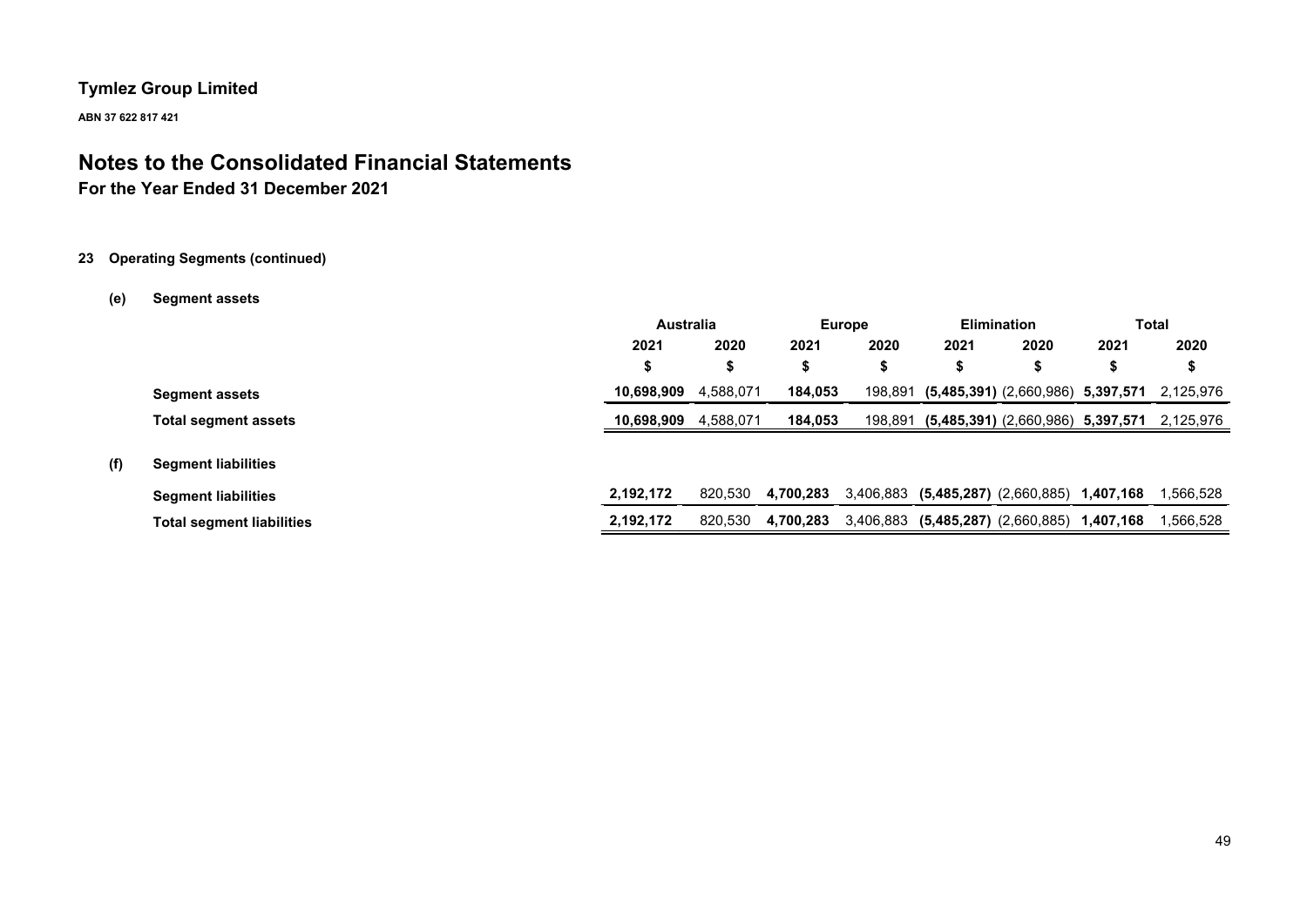# **Notes to the Consolidated Financial Statements**

## **For the Year Ended 31 December 2021**

### **24 Financial Risk Management**

The Group's principal financial instruments comprise of trade receivable, trade payables, borrowings and cash at bank. The main purpose of holding these instruments is to invest surplus members' funds in order to maximise returns while not exposing the Group to high levels of risk.

This note presents information about the Group's exposure to financial instrument risks, its objectives, policies and processes for measuring and managing risk.

The totals for each category of financial instruments, measured in accordance with AASB 9 as detailed in the accounting policies to these financial statements, are as follows: **2021 2020**

|                                          |             | 2021      | 2020      |
|------------------------------------------|-------------|-----------|-----------|
|                                          | <b>Note</b> | \$        | \$        |
| <b>Financial Assets</b>                  |             |           |           |
| Financial assets at amortised cost:      |             |           |           |
| Cash and cash equivalents                | 9           | 4,960,227 | 1,841,170 |
| Loans and receivables                    | 10          | 181,740   | 40,835    |
| <b>Total financial assets</b>            |             | 5,141,967 | 1,882,005 |
| <b>Financial Liabilities</b>             |             |           |           |
| Financial liabilities at amortised cost: |             |           |           |
| - Trade and other payables               | 12          | 738,863   | 651,962   |
| - Borrowings                             | 13          | 470,017   | 880,434   |
| <b>Total financial liabilities</b>       |             | 1,208,880 | 1,532,396 |

### **Objectives, policies and processes**

The Board of Directors has overall responsibility for the establishment and oversight of the Group's financial risk management framework. This includes the development of policies covering specific areas such as foreign exchange risk, interest rate risk, credit risk and the use of derivatives.

Risk management policies and systems are reviewed regularly to reflect changes in market conditions and the Group's activities.

The day-to-day risk management is carried out by the Group's finance function under policies and objectives which have been approved by the Board of Directors. Management has been delegated the authority for designing and implementing processes which follow the objectives and policies. This includes monitoring the levels of exposure to interest rate and foreign exchange rate risk and assessment of market forecasts for interest rate and foreign exchange movements.

The Board of Directors receives monthly reports which provide details of the effectiveness of the processes and policies in place.

It is, and has been throughout the period under review, the Group's policy that no trading of financial instruments shall be undertaken. The main risks arising from holding these financial instruments are foreign exchange risk, interest rate risk, liquidity risk and credit risk. The Group is not exposed to price risk. Mitigation strategies for specific risks faced are described below: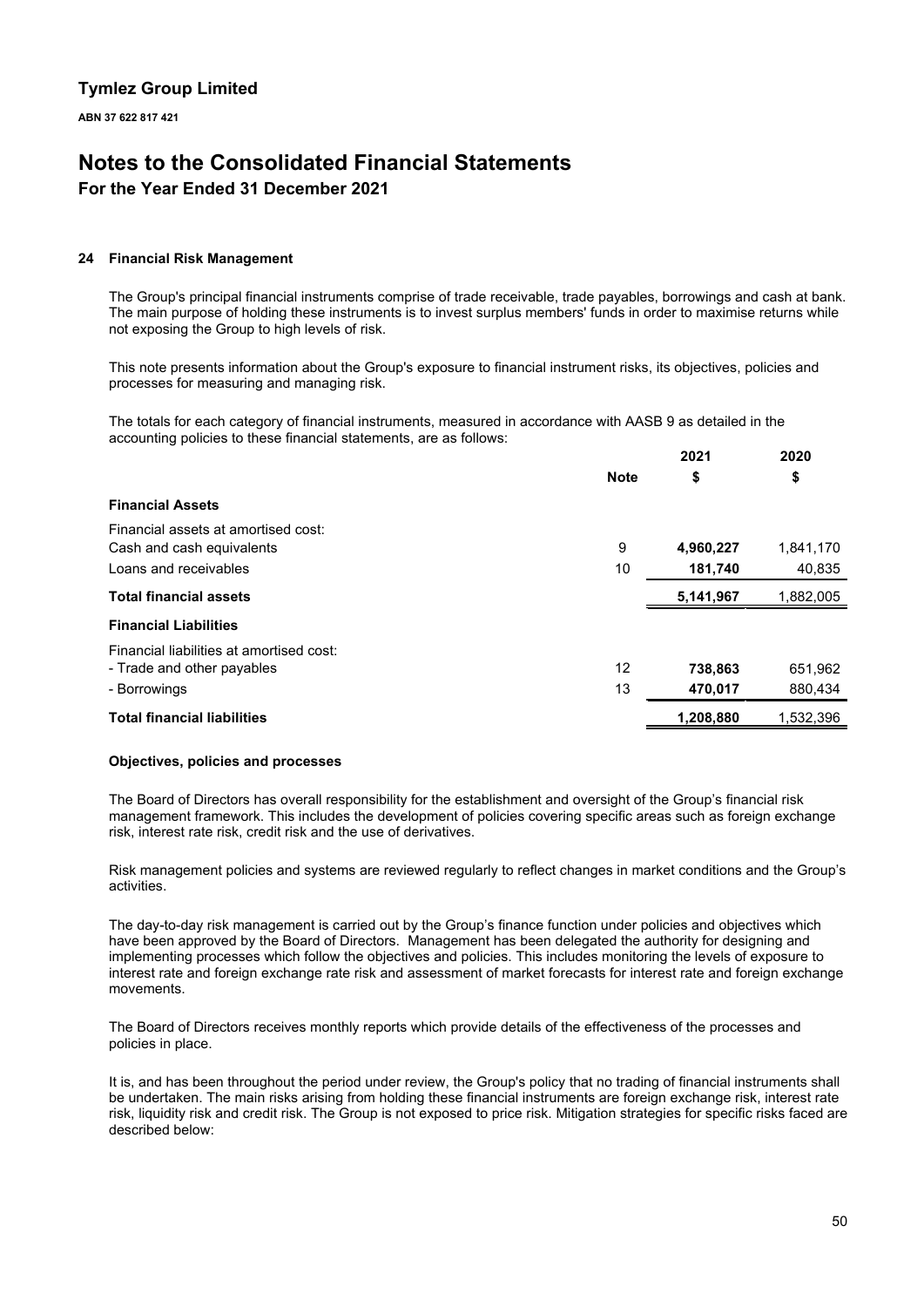**ABN 37 622 817 421**

# **Notes to the Consolidated Financial Statements**

**For the Year Ended 31 December 2021**

### **24 Financial Risk Management (continued)**

### **Liquidity risk**

Liquidity risk arises from the Group's management of working capital and the finance charges and principal repayments on its debt instruments. It is the risk that the Group will encounter difficulty in meeting its financial obligations as they fall due.

The Group's policy is to ensure that it will always have sufficient cash to allow it to meet its liabilities as and when they fall due. The Group maintains cash and marketable securities to meet its liquidity requirements for up to 30-day periods.

The Group manages its liquidity needs by carefully monitoring scheduled debt servicing payments for long-term financial liabilities as well as cash-outflows due in day-to-day business.

Liquidity needs are monitored in various time bands, on a day-to-day and week-to-week basis, as well as on the basis of a rolling 30-day projection. Long-term liquidity needs for a 180-day and a 360-day period are identified monthly.

At the reporting date, these reports indicate that the Group expects to have sufficient liquid resources to meet its obligations under all reasonably expected circumstances.

The table below analyse the Group's financial liabilities into relevant maturity groupings based on their contractual maturities for all non-derivative financial liabilities. The amounts disclosed in the table are the contractual undiscounted cash flows. Balances due within 12 months equal their carrying balances as the impact of discounting is not significant.

The Group's liabilities have contractual maturities which are summarised below:

| Not later than 1 month |         | Less than 12 months |         | 1 to 2 years |         |
|------------------------|---------|---------------------|---------|--------------|---------|
| 2021                   | 2020    | 2021                | 2020    | 2021         | 2020    |
| \$                     | \$      | \$                  | \$      | \$           | \$      |
| 738,863                | 651,962 | ٠                   |         |              |         |
|                        | 5,487   | ٠                   | 59,112  |              | 67,827  |
| 1,910                  | 15,723  | 16,246              | 114.397 |              |         |
| ۰                      |         | 301,241             | 227,435 | 150,620      | 303,246 |
| 740,773                | 673,172 | 317,487             | 400.944 | 150,620      | 371,073 |
|                        |         |                     |         |              |         |

|                                     | 2 to 5 years |        | Later than 5 years |                          | Total Contractual Cashflow/<br><b>Carrying Amount</b> |           |
|-------------------------------------|--------------|--------|--------------------|--------------------------|-------------------------------------------------------|-----------|
|                                     | 2021         | 2020   | 2021               | 2020                     | 2021                                                  | 2020      |
|                                     | \$           | \$     | \$                 | \$                       |                                                       | \$        |
| Trade and other payables            |              |        | ٠                  | $\overline{\phantom{0}}$ | 738,863                                               | 651,962   |
| Lease liability                     |              | 11,396 | ٠                  | $\overline{\phantom{0}}$ |                                                       | 143,822   |
| Insurance premium<br>funding        |              |        | ٠                  | ٠                        | 18.156                                                | 130,120   |
| Loan from Netherlands<br>government |              | 75,811 | ٠                  | $\overline{\phantom{0}}$ | 451.861                                               | 606.492   |
| <b>Total</b>                        |              | 87,207 |                    |                          | 1,208,880                                             | 1,532,396 |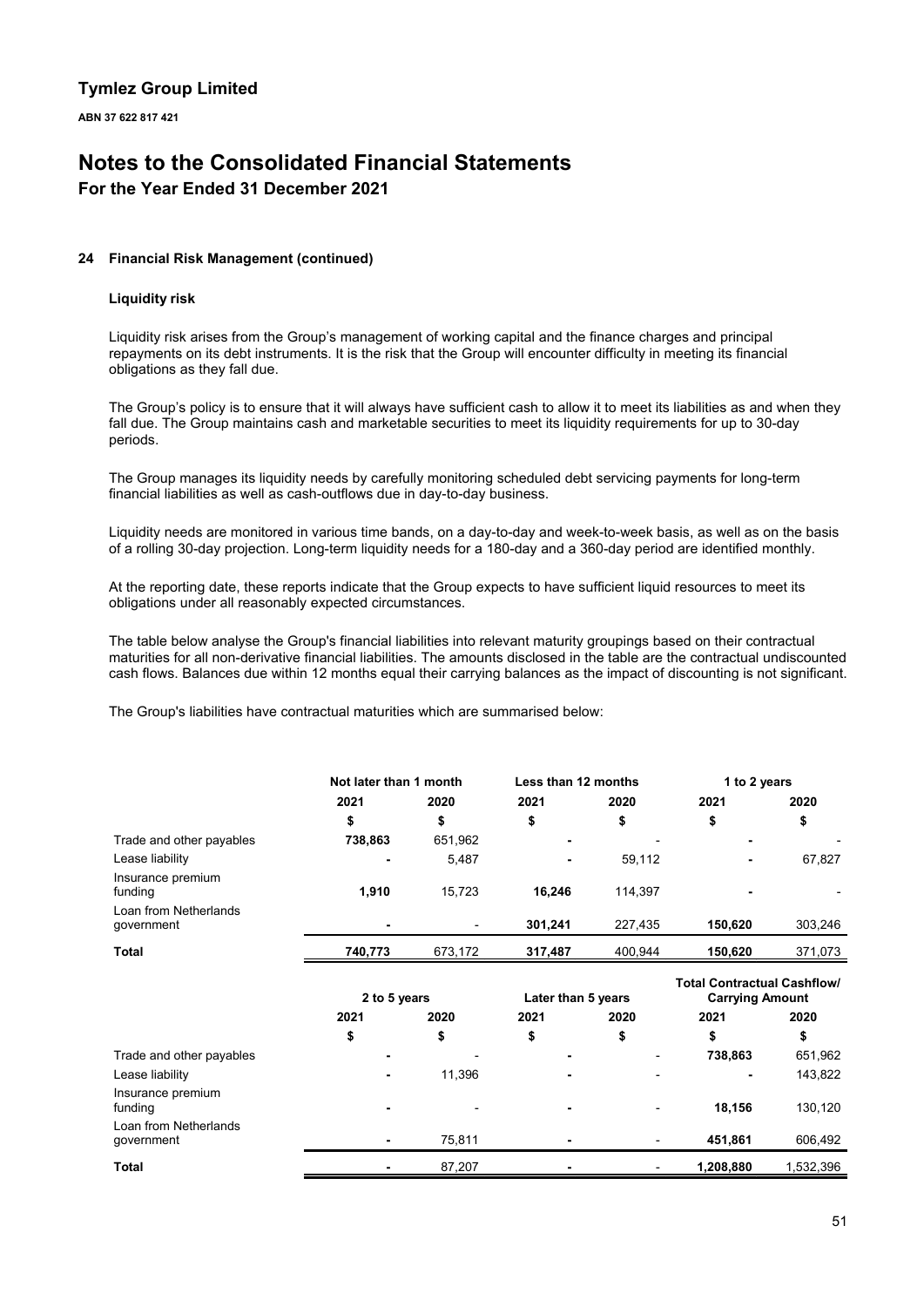**ABN 37 622 817 421**

# **Notes to the Consolidated Financial Statements**

**For the Year Ended 31 December 2021**

### **24 Financial Risk Management (continued)**

### **Credit risk**

Credit risk refers to the risk that a counterparty will default on its contractual obligations resulting in a financial loss to the Group.

Credit risk arises from cash and cash equivalents, deposits with banks and financial institutions, as well as credit exposure to wholesale customers, including outstanding receivables.

The Group has adopted a policy of only dealing with creditworthy counterparties as a means of mitigating the risk of financial loss from defaults. The utilisation of credit limits by customers is regularly monitored by line management. Customers who subsequently fail to meet their credit terms are required to make purchases on a prepayment basis until creditworthiness can be re-established.

As a result of the type of service provided by the Group, trade receivables may consist of customers, spread across diverse industries and geographical areas. Ongoing credit evaluation is performed on the financial condition of accounts receivable. As at 31 December 2021 and 31 December 2020, the Group did not have any trade receivables.

Management considers that all the financial assets that are not impaired for each of the reporting dates under review are of good credit quality, including those that are past due.

The credit risk for liquid funds and other short-term financial assets is considered negligible, since the counterparties are reputable banks with high quality external credit ratings.

The Group has no significant concentration of credit risk with respect to any single counterparty or group of counterparties.

The Group applies the AASB 9 simplified approach to measuring expected credit losses which uses a lifetime expected loss allowance for all trade receivables.

To measure the expected credit losses, trade receivables have been grouped based on shared credit risk characteristics and the days past due. As at 31 December 2021 and 31 December 2020, the Group did not have any trade receivables, accordingly, expected credit losses were not assessed.

The Group does not hold any financial assets with terms that have been renegotiated, but which would otherwise be past due or impaired.

The other classes of receivables do not contain impaired assets.

### **Market risk**

Market risk is the risk that the fair value or future cash flows of a financial instrument will fluctuate because of changes in market prices.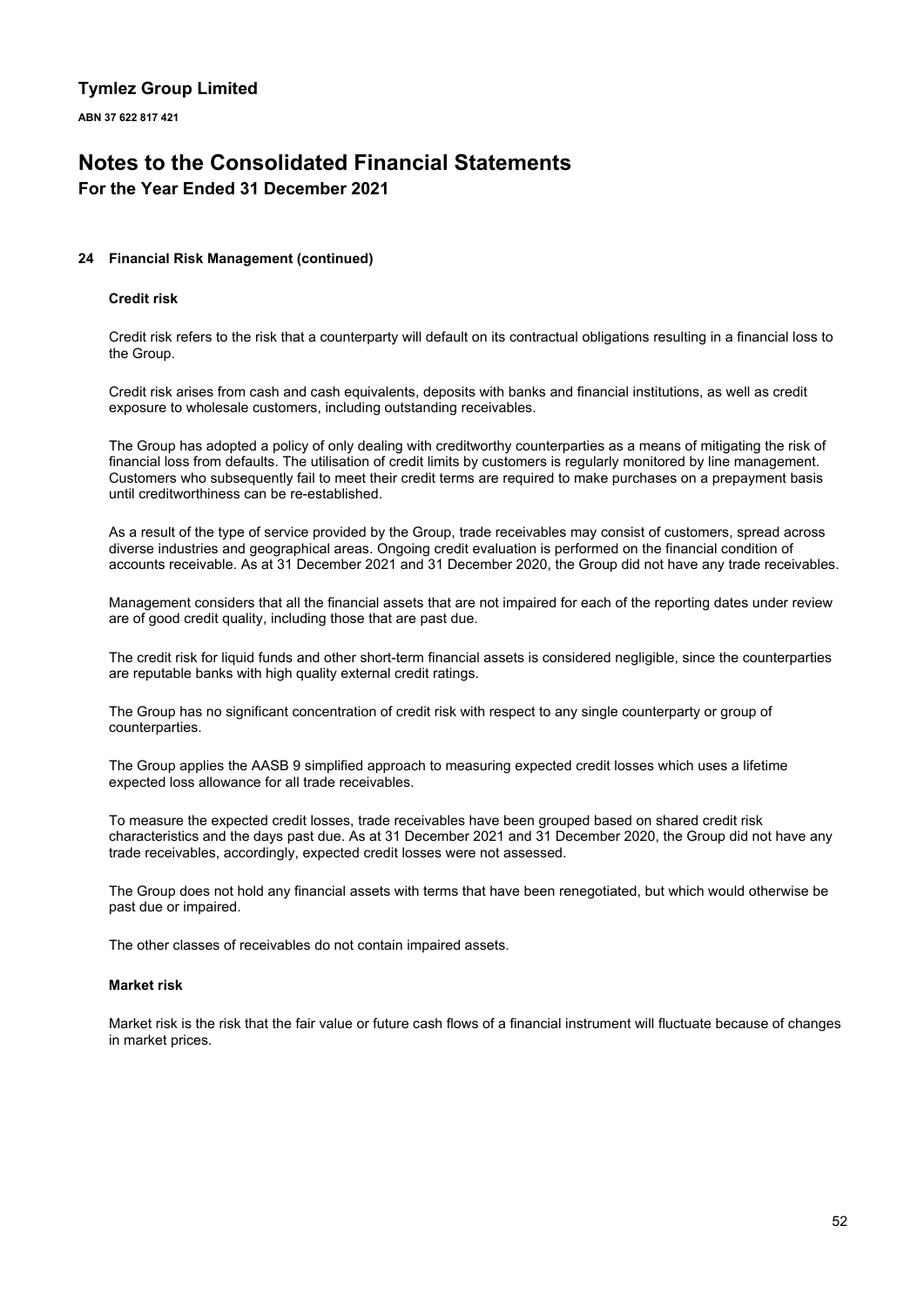## **Notes to the Consolidated Financial Statements For the Year Ended 31 December 2021**

### **24 Financial Risk Management (continued)**

### *(i) Interest rate risk*

The Group is exposed to interest rate risk as surplus funds are invested at floating rates. Borrowings are issued at fixed rates and may expose the Group to fair value interest rate risk. As at 31 December 2021, the only borrowings the Group has relate to the insurance premium funding and the loan from the Netherlands government (refer to Note 13 for further details) (31 December 2020: insurance premium funding and the loan from the Netherlands government).

The Group's policy is to minimise cash flow interest rate risk exposures on long-term financing. Longer-term borrowings are therefore usually at fixed rates. At the reporting date, the Group is exposed to changes in market interest rates through its bank deposits, which are subject to variable interest rates.

|                                                  | 2021      | 2020<br>S |
|--------------------------------------------------|-----------|-----------|
| <b>Floating rate instruments</b><br>Cash at bank | 4,960,227 | 1,841,170 |
| <b>Total floating rate instruments</b>           | 4,960,227 | 1,841,170 |

### *(ii) Foreign exchange risk*

Exposure to foreign exchange risk may result in the fair value or future cash flows of a financial instrument fluctuating due to movement in foreign exchange rates of currencies in which the Group holds financial instruments which are other than the AUD functional currency of the Group.

Exposures to currency exchange rates arise from the Group's overseas operations, hence sales and purchases, which are primarily denominated in Euro and USD.

The Group does not hedge nor apply hedge accounting. The implications of this decision are that unrealised foreign exchange gains and losses are recognised in profit and loss in the period in which they occur.

Generally, the Group's risk management procedures distinguish short-term foreign currency cash flows (due within 6 months) from longer-term cash flows. Where the amounts to be paid and received in a specific currency are expected to largely offset one another, no further hedging activity is undertaken.

Foreign currency denominated financial assets and liabilities, translated into Australian Dollars at the closing rate, are as follows:

|                              | <b>USD</b> | <b>EUR</b> | <b>AUD</b> | <b>Total AUD</b>             |
|------------------------------|------------|------------|------------|------------------------------|
| 2021                         | \$         | \$         | \$         | \$                           |
| Nominal amounts              |            |            |            |                              |
| <b>Financial assets</b>      | 1.591      | 147.577    | 4,992,799  | 5,141,967                    |
| <b>Financial liabilities</b> | (103)      | (576, 032) |            | $(632, 745)$ $(1, 208, 880)$ |
| <b>Short-term exposure</b>   | 1,488      | (428,455)  | 4,360,054  | 3,933,087                    |
| 2020<br>Nominal amounts      |            |            |            |                              |
| <b>Financial assets</b>      | 3.314      | 104.095    | 1.774.596  | 1.882.005                    |
| <b>Financial liabilities</b> | (8)        | (933, 388) |            | $(599,000)$ $(1,532,396)$    |
| <b>Short-term exposure</b>   | 3,306      | (829, 293) | 1,175,596  | 349,609                      |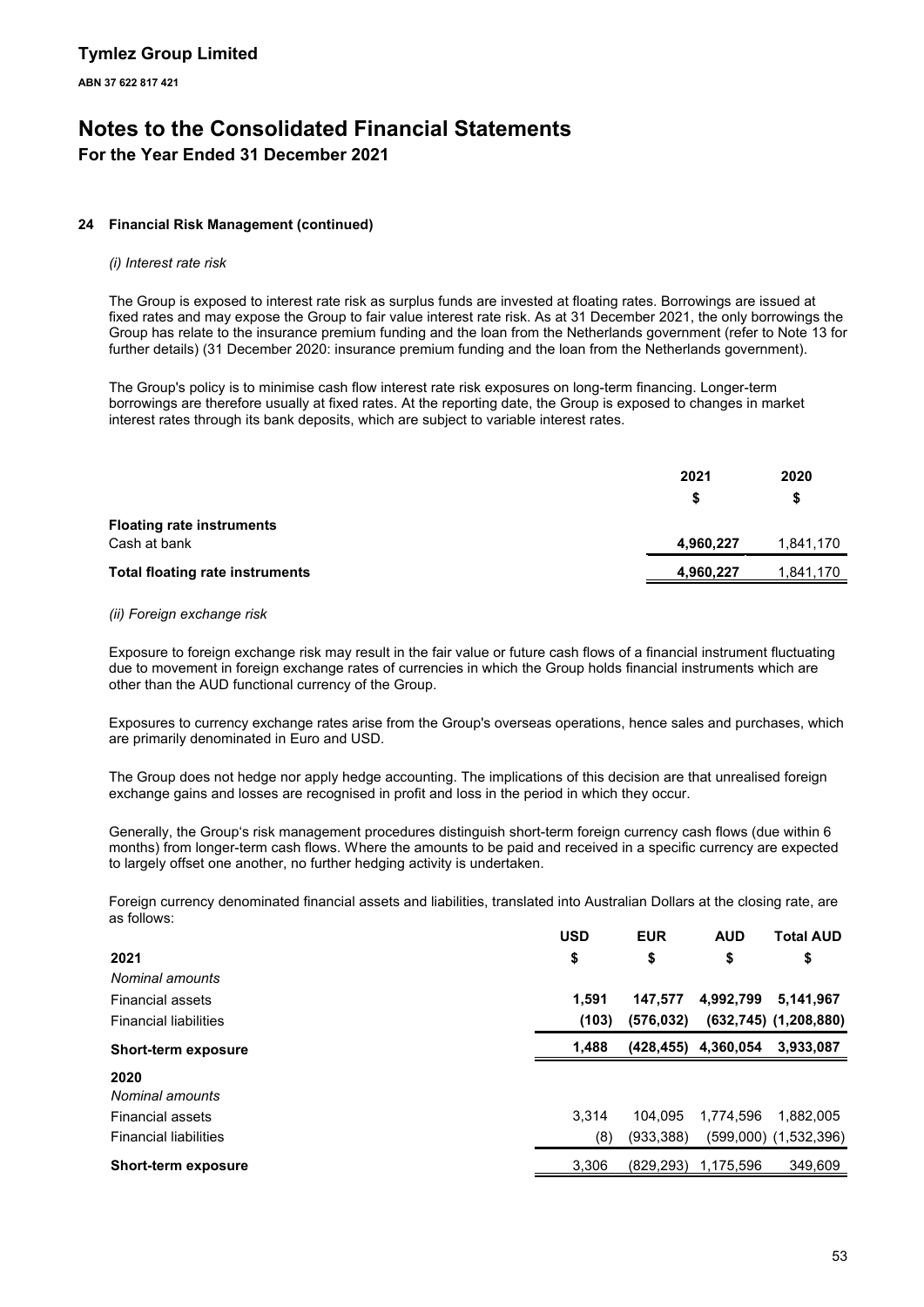# **Notes to the Consolidated Financial Statements**

**For the Year Ended 31 December 2021**

### **24 Financial Risk Management (continued)**

### **Net Fair Values**

### **Fair value estimation**

The fair values of financial assets and financial liabilities must be estimated for recognition and measurement or for disclosure purposes.

The carrying value less impairment provision of trade receivables and payables is a reasonable approximation of their fair values due to the short-term nature of trade receivables and payables. The fair value of financial liabilities for disclosure purposes is estimated by discounting the future contractual cash flows at the current market interest rate that is available to the Group for similar financial instruments. None of the Group's financial instruments are recognised at fair value post initial recognition.

### **25 Key Management Personnel Remuneration**

Any person(s) having authority and responsibility for planning, directing and controlling the activities of the entity, directly or indirectly, including any director (whether executive or otherwise) of that entity are considered key management personnel.

The names of directors who have held office during the financial year are outlined in the Directors' Report.

In addition, Mr Stephen Daniel Friel (Chief Technology Officer until 8 March 2021) and Mr Dan Voyce (Chief Technology Office from 28 June 2021), acted in a capacity which meets the definition of key management personnel.

Refer to the remuneration report contained in the Directors' Report for details of the remuneration paid or payable to each member of the KMP for the year ended 31 December 2021.

Key management personnel remuneration included within employee expenses for the year is shown below:

| 2021      | 2020    |
|-----------|---------|
|           | S       |
| 828.621   | 579.402 |
| 39.915    | 8.843   |
| 231.305   | 345,165 |
| 1,099,841 | 933,410 |
|           |         |

### **26 Related Parties**

### **(a) The Group's main related parties are as follows:**

Subsidiaries - refer to Note 22.

Key management personnel - refer to Note 25.

Other related parties include close family members of key management personnel and entities that are controlled or significantly influenced by those key management personnel or their close family members.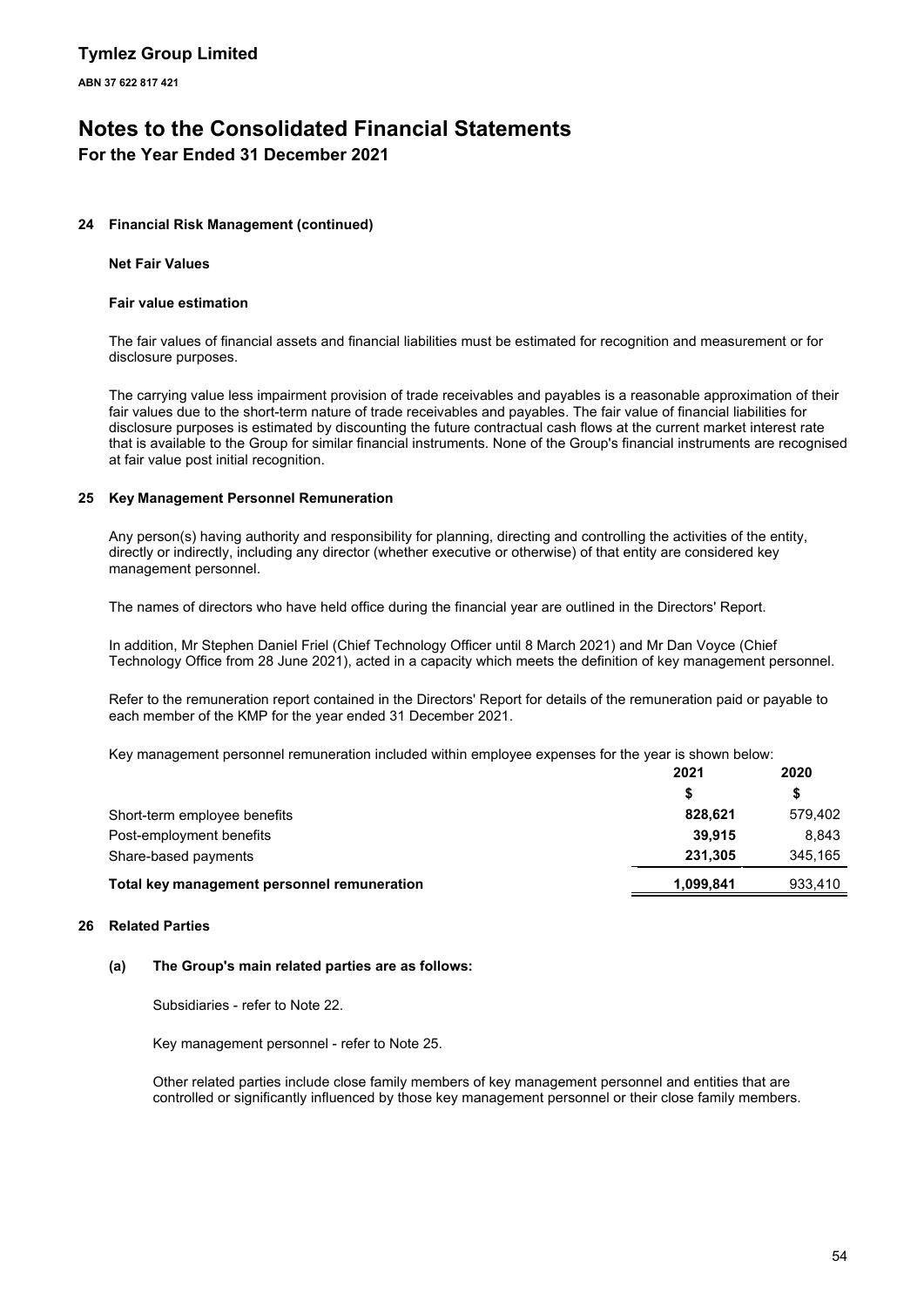**ABN 37 622 817 421**

# **Notes to the Consolidated Financial Statements**

**For the Year Ended 31 December 2021**

### **26 Related Parties (continued)**

### **(b) Transactions with related parties**

Transactions between related parties are on normal commercial terms and conditions no more favourable than those available to other parties unless otherwise stated.

The following transactions occurred with related parties:

|                                                           |                       |                      |                              | <b>Balance outstanding</b>   |
|-----------------------------------------------------------|-----------------------|----------------------|------------------------------|------------------------------|
|                                                           | <b>Expenses</b><br>\$ | <b>Revenue</b><br>\$ | Owed to the<br>Company<br>\$ | Owed by the<br>Company<br>\$ |
| <b>KMP related parties</b>                                |                       |                      |                              |                              |
| Peak Asset Management<br>Pty Ltd *:<br>$-2021$<br>$-2020$ | 262,920               |                      |                              | 22,000                       |
| Claytec Pty Ltd **:<br>$-2021$<br>$-2020$                 | 37,823                |                      |                              |                              |
| <b>Subsidiaries</b>                                       |                       |                      |                              |                              |
| Loan to Tymlez Holding<br>B.V. ***:<br>$-2021$<br>$-2020$ |                       | 162,448<br>87,103    | 3,876,666<br>2,439,942       |                              |
| Loan to Tymlez Pty Ltd:<br>$-2021$<br>$-2020$             |                       |                      | 1,506,954<br>220,944         |                              |

\* Niv Dagan is an executive director of Peak Asset Management Pty Ltd ("Peak") which acted in the capacity of lead manager and consultant to the Group's fund raising during 2020. Niv was a non-executive director of the Group on 29 November 2019 and resigned on 14 September 2020. Accordingly, amounts disclosed here only relate to transactions occurring during the period that he was a key management personnel in the prior year. The amount relates to capital raising fees pursuant to a signed mandate with Peak. This expense was capitalised as capital raising fees in equity.

\*\* Wayne Clay is the owner of Claytec Pty Ltd ("Claytec"). During the year ended 31 December 2021, Wayne provided consulting services to the Group, in addition to his role as non-executive director of the Group. Wayne was appointed as non-executive director of the Group on 14 September 2020 and resigned on 30 November 2021.

\*\*\* This loan is unsecured and interest is charged monthly in arrears on the outstanding portion of the loan account at 5% per annum. The outstanding loan balance is repayable in 5 years and the maximum outstanding balance in the loan is capped at EUR 6,000,000.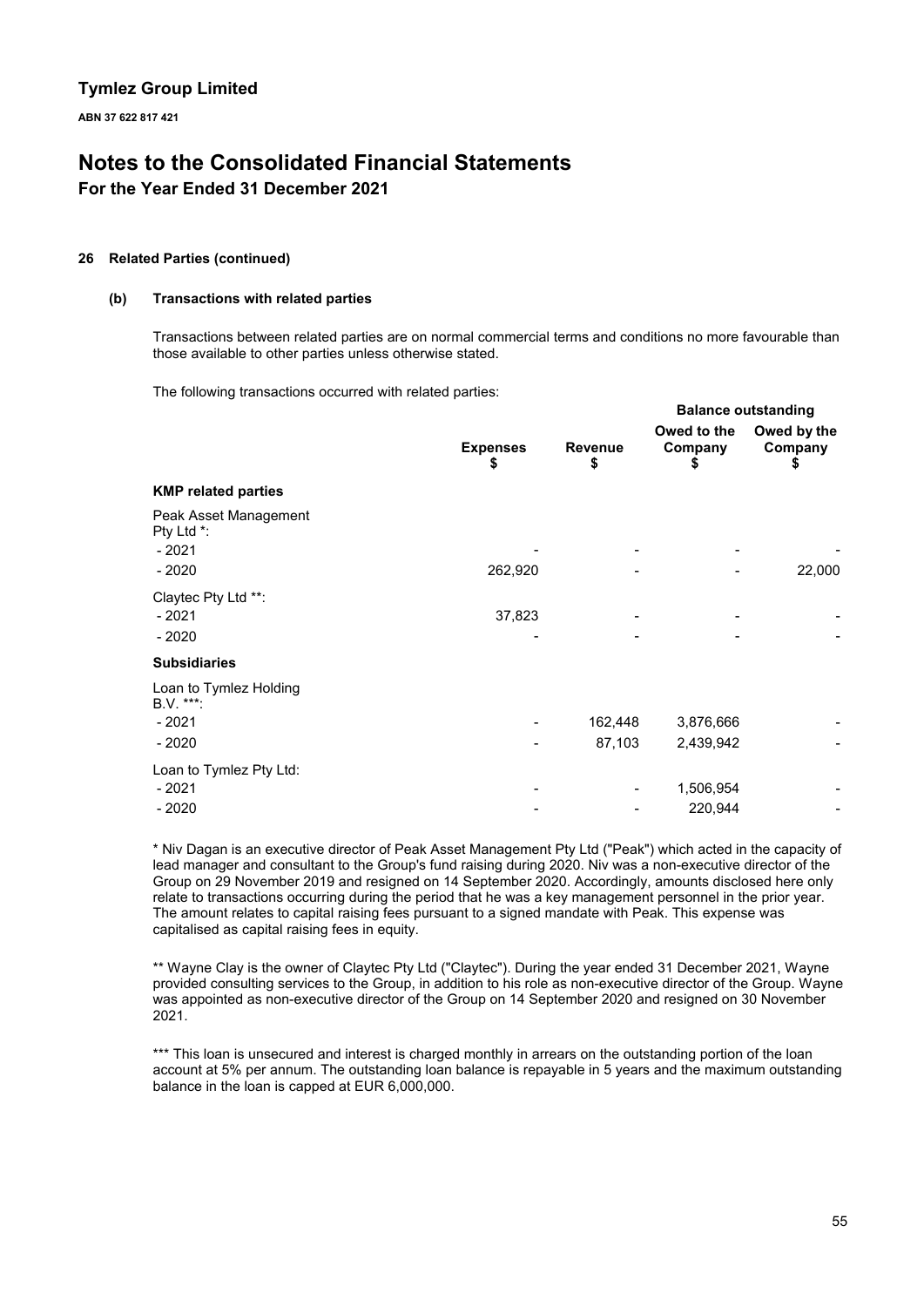**ABN 37 622 817 421**

# **Notes to the Consolidated Financial Statements**

**For the Year Ended 31 December 2021**

### **27 Auditors' Remuneration**

|                                                                            | ZUZ 1  | ZUZU   |
|----------------------------------------------------------------------------|--------|--------|
|                                                                            | \$     | \$     |
| Remuneration of the auditor HLB Mann Judd, for:                            |        |        |
| - auditing or reviewing the financial statements of the Group              | 35,600 | 36,000 |
|                                                                            | 35,600 | 36,000 |
| Remuneration of other auditors (HLB Network Firms) of<br>subsidiaries for: |        |        |
| - auditing or reviewing the financial statements of subsidiaries           | 32.278 | 33,083 |
|                                                                            | 32,278 | 33,083 |
| <b>Total auditors' remuneration</b>                                        | 67.878 | 69.083 |

**2021**

**2020**

### **28 Contingencies**

In the opinion of the Directors, the Company did not have any contingencies at 31 December 2021 (31 December 2020: None).

### **29 Impact of COVID-19**

The global coronavirus pandemic continues to have a significant impact on the global economy. In particular, the various restrictions and lockdowns aimed at preventing the spread of COVID-19 in New South Wales, Queensland and Victoria have had some impact on the Group's operations in Australia.

The ongoing measures have continued to create uncertainties in relation to the future financial performance of the Group. Despite the Group being primarily focused on the online, decentralised business concept, it is acknowledged that as a result of the current global situation, business has slowed down in a substantial way.

Where applicable, the uncertainties around key estimates and significant judgements have been disclosed.

In addressing and implementing the necessary changes to ensure the Group complies with the measures implemented by the relevant Government, the Board has implemented, amongst others, the following:

- Limited international exposure and focusing on embarking on projects within Australia as a priority;
- Relocated the Group's head office to Queensland, Australia;
- Taking the online, decentralised business concept further where employees continue working in the respective states that they reside in (New South Wales, Queensland and Victoria);
- During the lockdown periods, employees worked from home and were able to still connect and perform their work online;
- A decision was made to move away from sectors that are suffering as a direct consequence of COVID-19 and are currently focusing on the sustainability sector; and
- Completed a successful fundraising campaign through rights issues and shortfall offers to raise a total of \$6.921 million (before costs) in June/July 2021 to fund at least 2 years' worth of operating capital.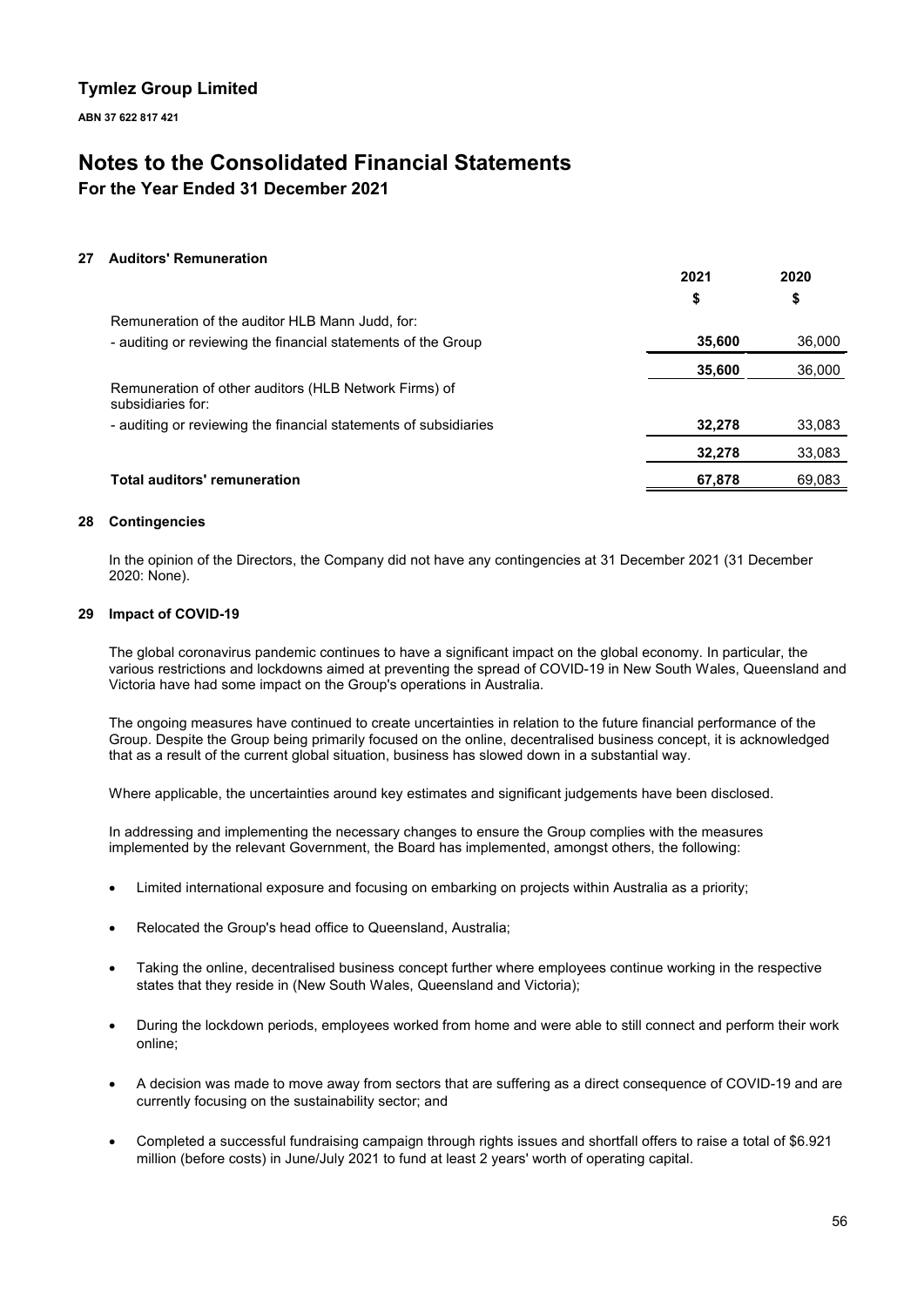# **Notes to the Consolidated Financial Statements**

## **For the Year Ended 31 December 2021**

### **29 Impact of COVID-19 (continued)**

Management are constantly in the process of quantifying the other possible impacts associated with the implementation of these measures and have estimated the resulting impact (financial and operational) that this might have on the Group's future results and financial position.

### **30 Events Occurring After the Reporting Date**

The consolidated financial report was authorised for issue on 31 March 2022 by the board of directors.

The Company entered into a Director's Service Agreement with Mr Rhys Evans on 7 February 2022 in relation to his appointment as Non-Executive Director of the Company. Pursuant to this agreement, Mr Evans is entitled to directors' fees of \$75,000 per annum. The fee for the first 12 months is accrued and paid, in arrears, at the end of each 6 month period, either in cash or shares. The conversion shares is subject to shareholders approval and will be calculated based on the accrued amount and the closing price of shares on Mr Evans' commencement date (that is, \$0.030).

On 22 March 2022, the Group announced a strategic partnership with the HBAR Foundation Sustainable Impact Fund, which funds projects focused on increasing transparency in environmental markets on the Hedera network. The Group will partner with HBAR Foundation to develop one of the world's most secure, trusted and scalable carbon reporting solutions for ESG compliance, Guarantee of Origin (GO), and Voluntary Carbon Market (VCM) ecosystems, leveraging the Group's ability to ingest encrypted and verified data directly from loT devices. As part of the partnership, the Group has been awarded a US\$1m (approximately A\$1.4m) grant by the HBAR Foundation, a fund dedicated to growing the Hedera ecosystem, and will receive US\$100,000 (approximately A\$140,000) as an upfront payment. The grant will be progressively drawn down by the Group on the achievement of development milestones over the term of the grant (4 years). The Group does not expect to incur any material expenses associated with claiming down on the grant. Either party is eligible to terminate the grant for non-performance.

The COVID-19 pandemic continues to create unprecedented economic uncertainty. Actual economic events and conditions in the future may be materially different from those estimated by the Group at the reporting date. As responses by government continue to evolve, management recognises that it is difficult to reliably estimate with any degree of certainty the potential impact of the pandemic after the reporting date on the Group's operations, its future results and financial position. Refer to Note 29 to the financial statements for further information regarding the impact of COVID-19 on the Group's operations.

Except for the above, no other matters or circumstances have arisen since the end of the financial year which significantly affected or could significantly affect the operations of the Group, the results of those operations, or the state of affairs of the Group in future financial years.

### **31 Parent entity**

The following information has been extracted from the books and records of the parent, Tymlez Group Limited and has been prepared in accordance with Australian Accounting Standards.

The financial information for the parent entity, Tymlez Group Limited has been prepared on the same basis as the consolidated financial statements except as disclosed below.

### **Investments in subsidiaries, associates and joint ventures**

Investments in subsidiaries, associates and joint venture entities are accounted for at cost in the consolidated financial statements of the parent entity. Dividends received from associates are recognised in the parent entity profit or loss, rather than being deducted from the carrying amount of these investments.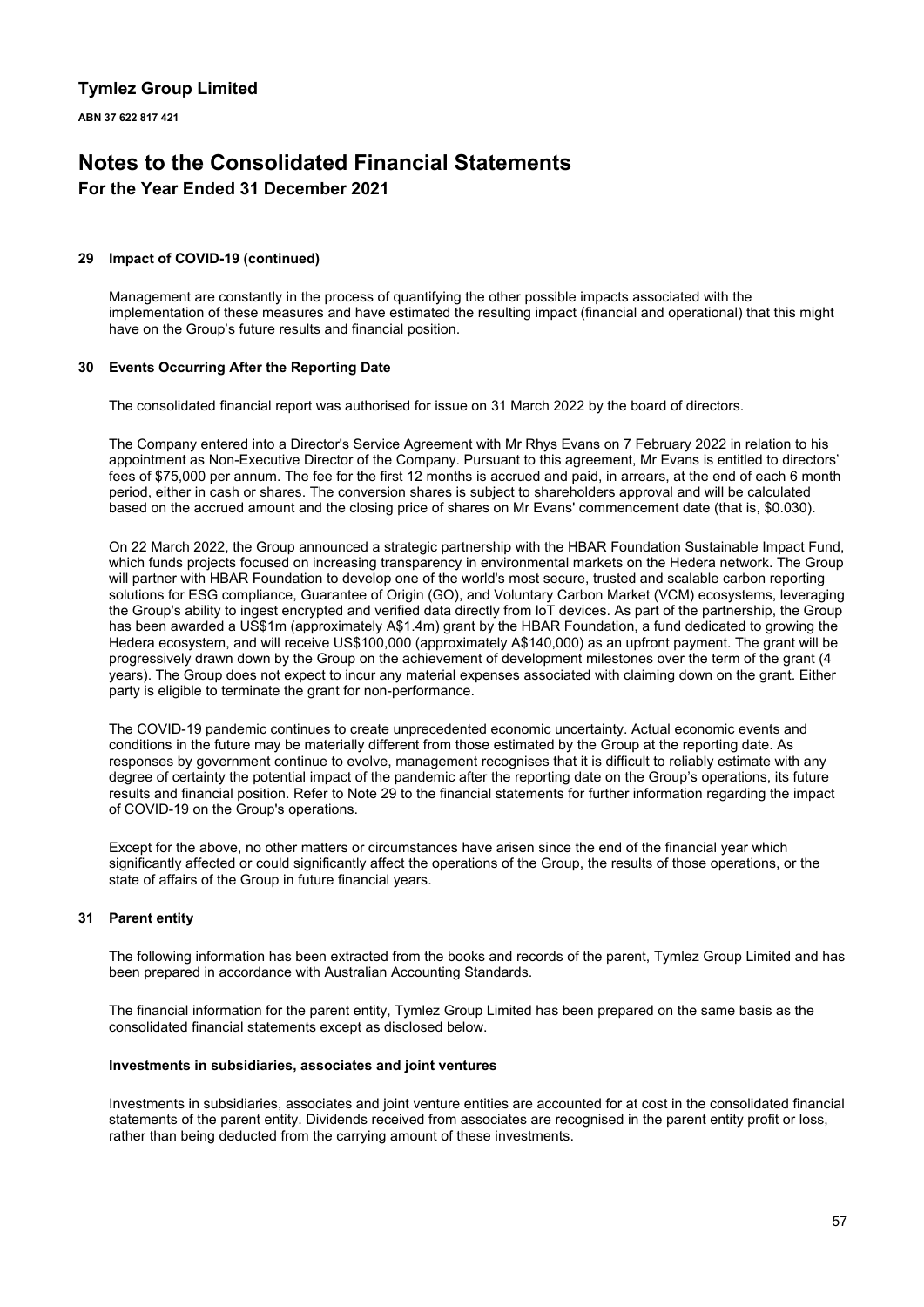**ABN 37 622 817 421**

# **Notes to the Consolidated Financial Statements**

**For the Year Ended 31 December 2021**

### **31 Parent entity (continued)**

| $\frac{1}{2}$ and $\frac{1}{2}$ . The state $\frac{1}{2}$  | 2021           | 2020         |
|------------------------------------------------------------|----------------|--------------|
|                                                            | \$             | \$           |
| <b>Statement of Financial Position</b>                     |                |              |
| <b>Assets</b>                                              |                |              |
| <b>Current assets</b>                                      | 10,484,999     | 4,446,981    |
| Non-current assets                                         | 101,771        | 126,329      |
| <b>Total Assets</b>                                        | 10,586,770     | 4,573,310    |
| <b>Liabilities</b>                                         |                |              |
| <b>Current liabilities</b>                                 | 408,266        | 554,949      |
| <b>Total Liabilities</b>                                   | 408,266        | 554,949      |
| <b>Equity</b>                                              |                |              |
| Issued capital                                             | 23,218,766     | 16,657,725   |
| Accumulated losses                                         | (16, 145, 286) | (16,060,543) |
| Deferred consideration shares reserve                      |                | 602,019      |
| Options reserve                                            | 3,105,024      | 2,819,160    |
| <b>Total Equity</b>                                        | 10,178,504     | 4,018,361    |
|                                                            |                |              |
| Statement of Profit or Loss and Other Comprehensive Income |                |              |
| Total profit/(loss) for the year                           | (916, 353)     | (1,095,788)  |
| <b>Total Comprehensive Income</b>                          | (916, 353)     | (1,095,788)  |

### **Guarantees**

There were no financial guarantees held by the parent entity as at 31 December 2021 or or 31 December 2020.

### **Contingent liabilities**

The parent entity did not have any contingent liabilities as at 31 December 2021 or 31 December 2020, other than those outlined in Note 28.

### **Contractual commitments**

The parent entity did not have any commitments as at 31 December 2021 or 31 December 2020.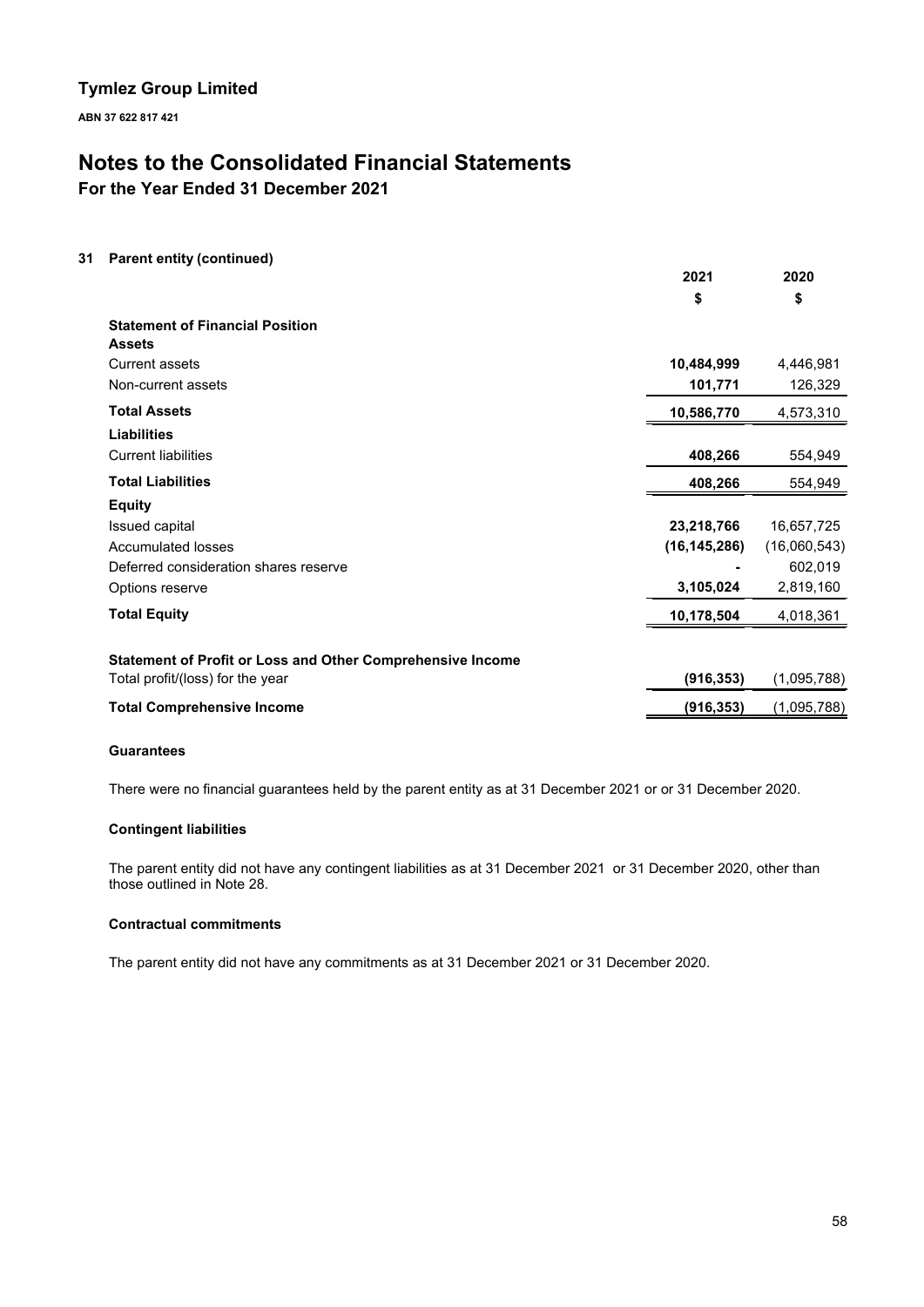**ABN 37 622 817 421**

# **Notes to the Consolidated Financial Statements For the Year Ended 31 December 2021**

### **32 Statutory Information**

The registered office of the Company is: Tymlez Group Limited c/o Moray & Agnew Level 6, 505 Little Collins Street Melbourne VIC 3000

The principal places of business is: Tymlez Group Limited 16 Nexus Way Southport QLD 4215

Tymlez Holding B.V. Kraanspoor 50 1033 SE Amsterdam The Netherlands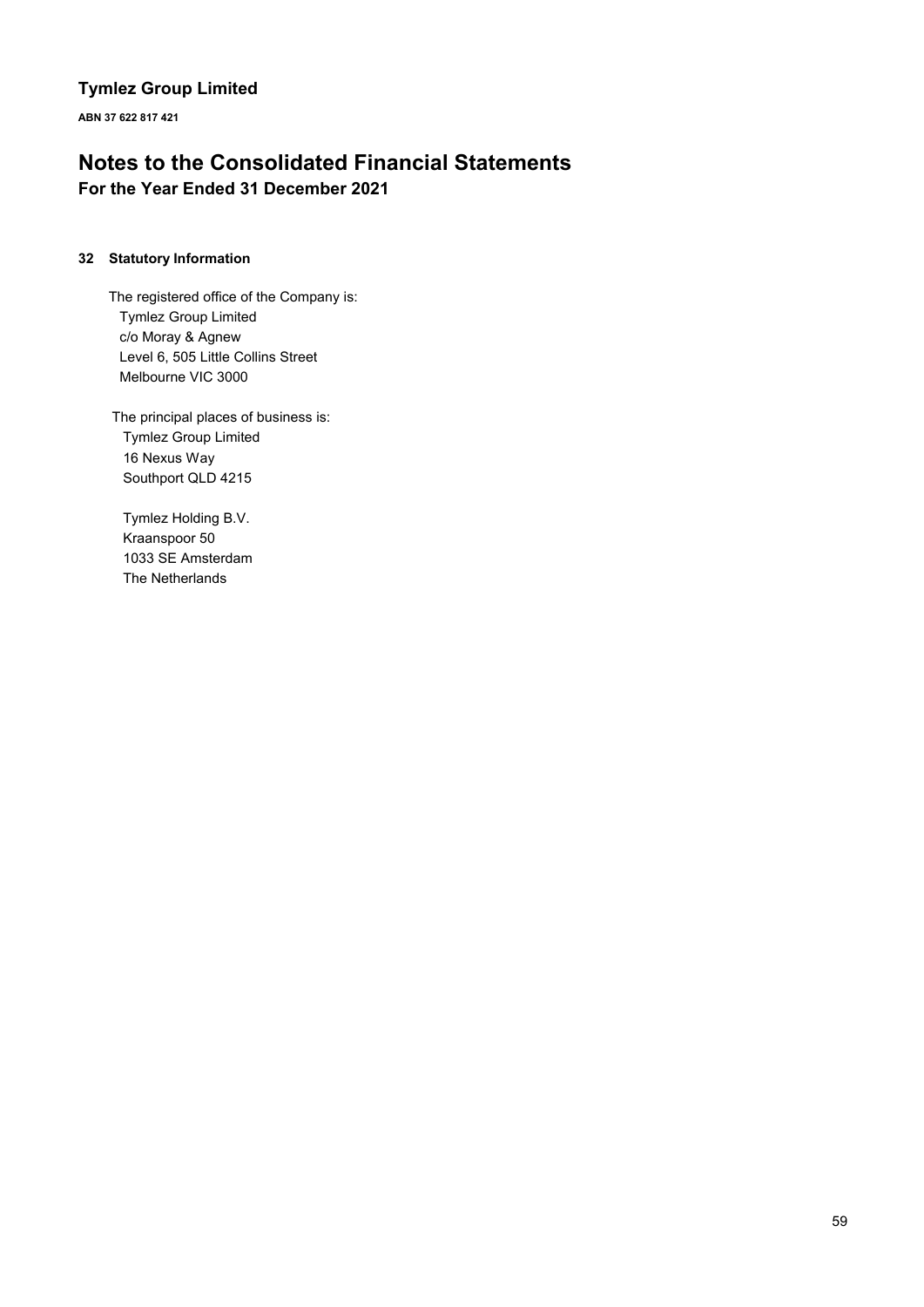**ABN 37 622 817 421**

# **Directors' Declaration**

The directors of the Company declare that:

- 1. the consolidated financial statements and notes for the year ended 31 December 2021 are in accordance with the *Corporations Act 2001* and:
	- a. comply with Accounting Standards, which, as stated in basis of preparation Note 1 to the consolidated financial statements, constitutes explicit and unreserved compliance with International Financial Reporting Standards (IFRS); and
	- b. give a true and fair view of the financial position and performance of the Group;
- 2. the Chief Executive Officer and Chief Finance Officer have given the declarations required by Section 295A of the *Corporations Act 2001*.
- 3. in the directors' opinion, there are reasonable grounds to believe that the Company will be able to pay its debts as and when they become due and payable, based on the factors outlined in Note 1 "Going Concern" to the financial statements.

This declaration is made in accordance with a resolution of the Board of Directors.

Executive Director & CEO: .......................

Daniel O'Halloran

Acting Non-Executive Chairman: ..........................

Jason Conroy

Dated this 31st day of March 2022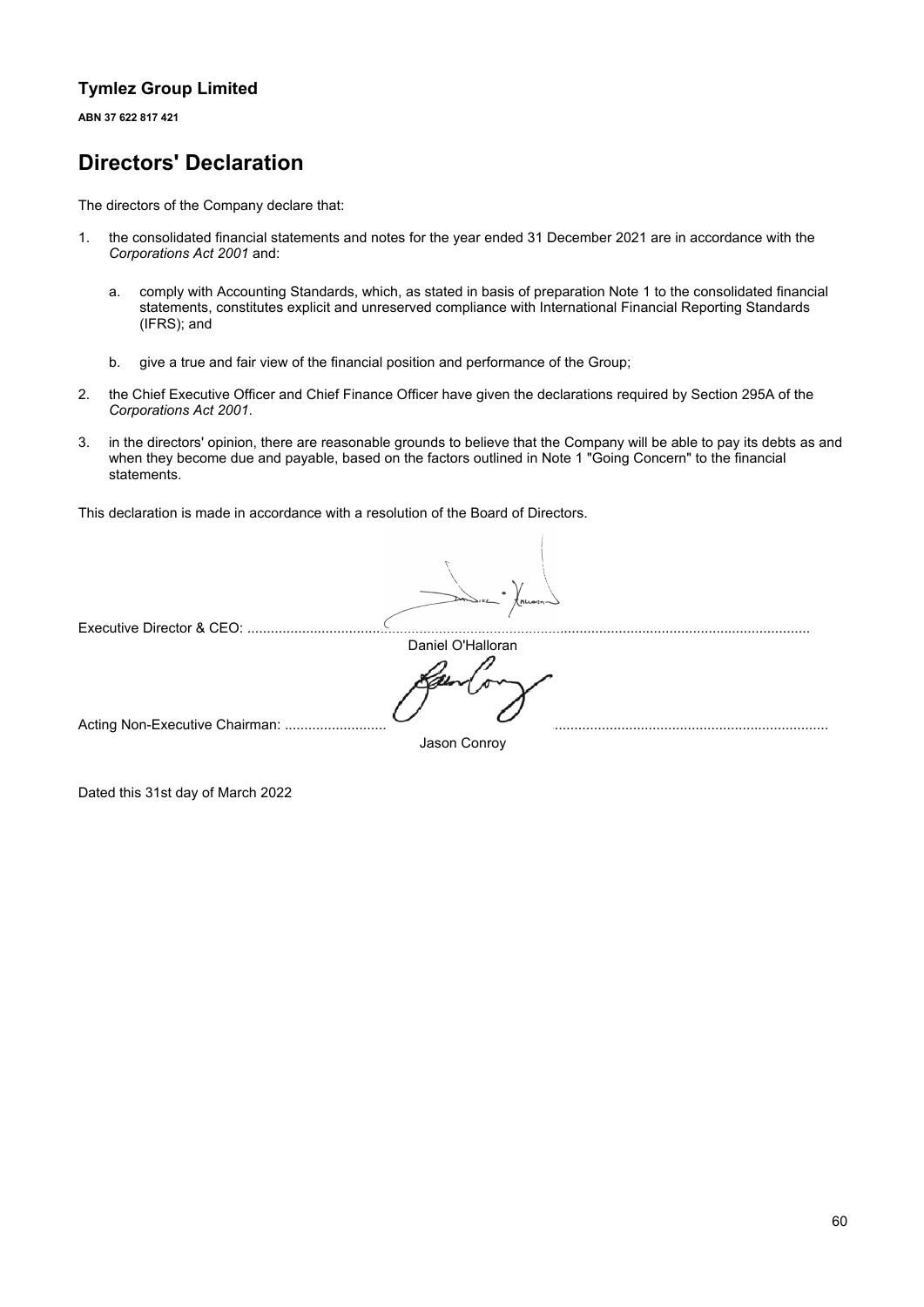

### **Independent Auditor's Report to the Members of Tymlez Group Limited**

### **REPORT ON THE AUDIT OF THE FINANCIAL REPORT**

### **Opinion**

We have audited the financial report of Tymlez Group Limited ("the Company") and its controlled entities ("the Group"), which comprises the consolidated statement of financial position as at 31 December 2021, consolidated the statement of profit or loss and other comprehensive income, the consolidated statement of changes in equity and the consolidated statement of cash flows for the year then ended, and notes to the financial statements, including a summary of significant accounting policies, and the directors' declaration.

In our opinion, the accompanying financial report of Group is in accordance with the *Corporations Act 2001*, including:

- (a) giving a true and fair view of the Group's financial position as at 31 December 2021 and of its financial performance for the year then ended; and
- (b) complying with Australian Accounting Standards and the *Corporations Regulations 2001*.

### **Basis for Opinion**

We conducted our audit in accordance with Australian Auditing Standards. Our responsibilities under those standards are further described in the *Auditor's Responsibilities for the Audit of the Financial Report* section of our report. We are independent of the Company and the Group in accordance with the auditor independence requirements of the *Corporations Act 2001* and the ethical requirements of the Accounting Professional and Ethical Standards Board's APES 110 *Code of Ethics for Professional Accountants* ("the Code") that are relevant to our audit of the financial report in Australia. We have also fulfilled our other ethical responsibilities in accordance with the Code.

We confirm that the independence declaration required by the *Corporations Act 2001*, which has been given to the directors of the Company, would be in the same terms if given to the directors as at the time of this auditor's report.

We believe that the audit evidence we have obtained is sufficient and appropriate to provide a basis for our opinion.

### **Material Uncertainty Regarding Going Concern**

We draw attention to Note 1 *Going Concern* in the financial report, which indicates that the Group incurred a net loss of \$3,646,443 during the year ended 31 December 2021 and had operating cash outflow of \$3,050,783. As stated in Note 1 *Going Concern*, these events or conditions, along with other matters as set forth in Note 1 *Going Concern*, indicate that a material uncertainty exists that may cast significant doubt on the Group's ability to continue as a going concern. Our opinion is not modified in respect of this matter.

#### hlh com au

#### HLB Mann Judd (VIC Partnership) ABN 20 696 861 713

Level 9, 575 Bourke Street, Melbourne VIC 3000 | GPO Box 2850, Melbourne VIC 3001 T: +61 (0) 3 9606 3888 F: +61 (0) 3 9606 3800 E: mailbox@hlbvic.com.au Liability limited by a scheme approved under Professional Standards Legislation.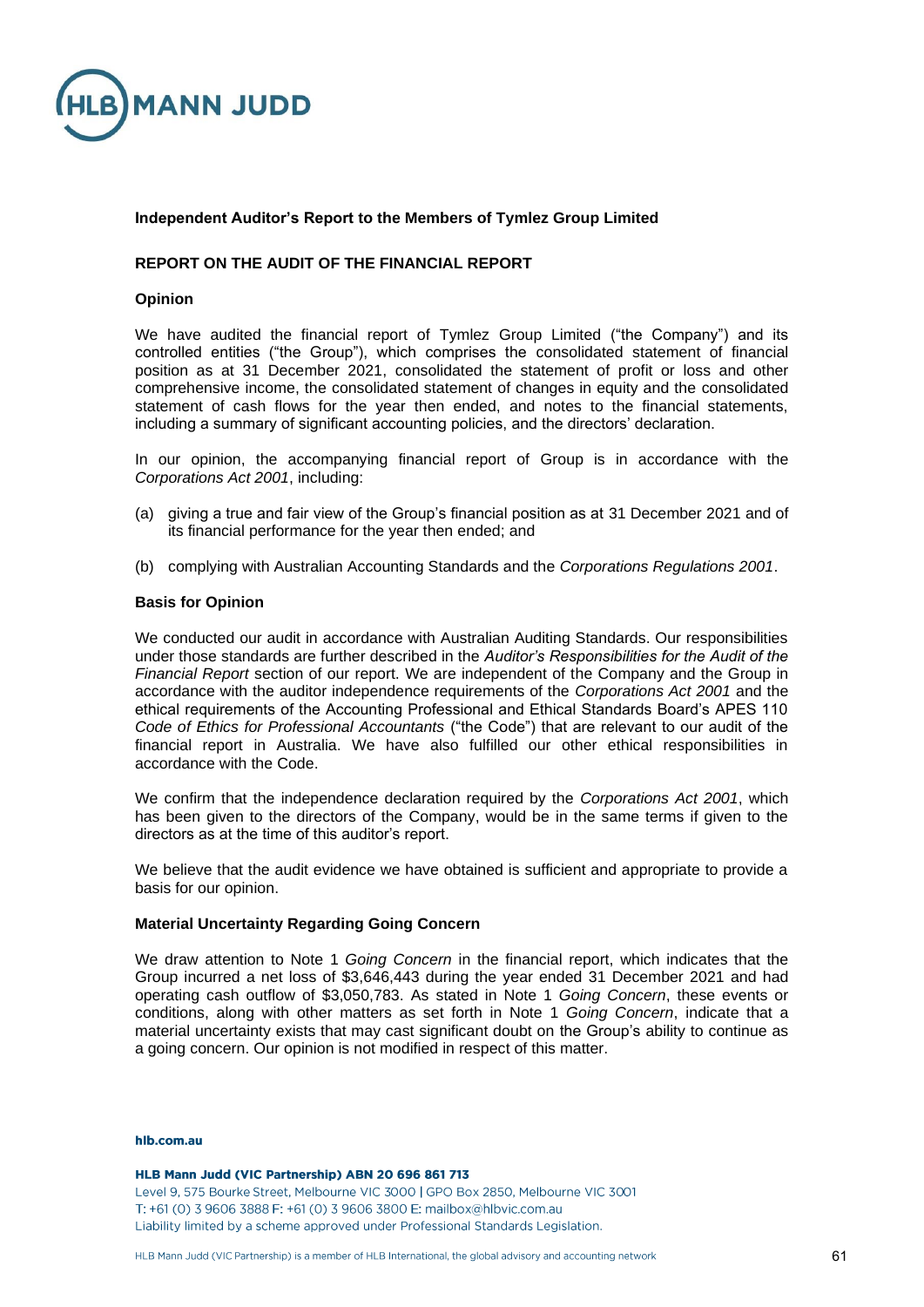

### **Key Audit Matters**

Key audit matters are those matters that, in our professional judgement, were of most significance in our audit of the financial report of the current period. These matters were addressed in the context of our audit of the financial report as a whole, and in forming our opinion thereon, and we do not provide a separate opinion on these matters. In addition to the matter described in the *Material Uncertainty Regard Going Concern* section, we have determined the matters described below to be the key audit matters to be communicated in our report**.**

| <b>Key Audit Matter</b>                                                                                                                                           | How our audit addressed the key audit matter                                                                                                                                                                                                                                                                                                                                  |
|-------------------------------------------------------------------------------------------------------------------------------------------------------------------|-------------------------------------------------------------------------------------------------------------------------------------------------------------------------------------------------------------------------------------------------------------------------------------------------------------------------------------------------------------------------------|
| <b>Share-based payments</b>                                                                                                                                       | Refer to note 16 (Issued capital), 17 (Reserves) and 20 (Share-based payments).                                                                                                                                                                                                                                                                                               |
| The Group pays its employees, Our audit procedures included:<br>directors and certain suppliers •<br>via the issue of ordinary shares<br>and options over shares. | Verifying the key terms and conditions of equity settled<br>share-based payments in respect of ordinary shares and<br>options over shares to the relevant agreements, for<br>services rendered by employees and directors as well as                                                                                                                                          |
| During the year, there were<br>several share-based payments •<br>made to employees, directors<br>and suppliers.                                                   | the agreements with suppliers.<br>Assessing and testing the fair value calculation of share-<br>based payments by checking the accuracy of the inputs to<br>source documents and performing a cross check against<br>our own findings.                                                                                                                                        |
| The valuation and accounting •<br>for share-based payments is<br>complex and is subject to<br>management's estimates and<br>judgement.                            | Testing the accuracy of the share-based payments<br>amortisation over the vesting periods (where applicable)<br>and the recording of expenses in the consolidated<br>statement of profit or loss and movement in the share-<br>based payment reserve.<br>Checking the adopted disclosures for compliance with the<br>$\bullet$<br>requirements of AASB 2 Share-based Payment. |

### **Information Other than the Financial Report and Auditor's Report Thereon**

The directors are responsible for the other information. The other information comprises the information included in the Group's annual report for the year ended 31 December 2021, but does not include the financial report and our auditor's report thereon.

Our opinion on the financial report does not cover the other information and accordingly we do not express any form of assurance conclusion thereon.

In connection with our audit of the financial report, our responsibility is to read the other information and, in doing so, consider whether the other information is materially inconsistent with the financial report or our knowledge obtained in the audit or otherwise appears to be materially misstated.

If, based on the work we have performed, we conclude that there is a material misstatement of this other information, we are required to report that fact. We have nothing to report in this regard.

### **Responsibilities of the Directors for the Financial Report**

The directors of the Company are responsible for the preparation of the financial report that gives a true and fair view in accordance with Australian Accounting Standards and the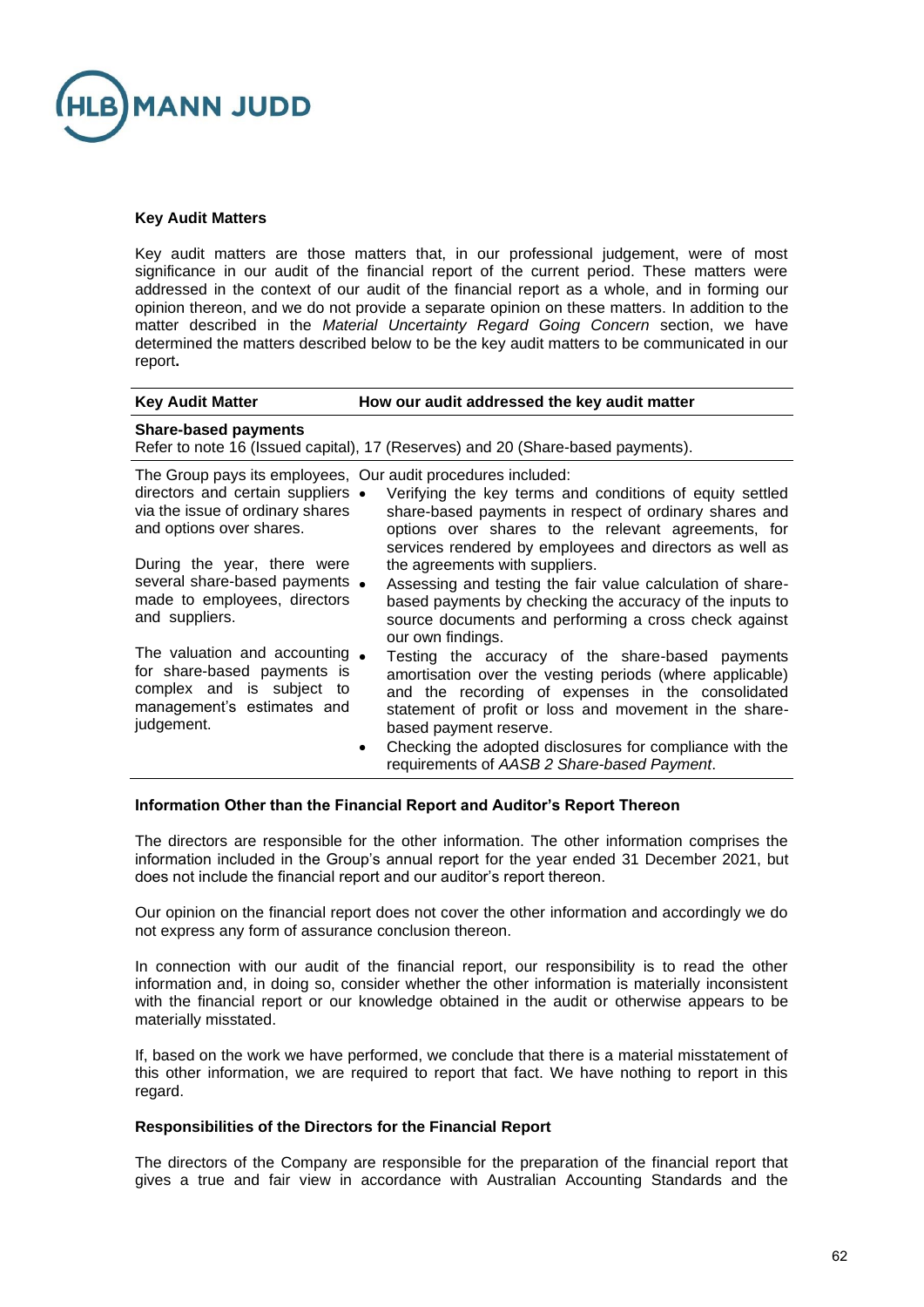

*Corporations Act 2001* and for such internal control as the directors determine is necessary to enable the preparation of the financial report that gives a true and fair view and is free from material misstatement, whether due to fraud or error.

In preparing the financial report, the directors are responsible for assessing the ability of the Company and the Group to continue as a going concern, disclosing, as applicable, matters related to going concern and using the going concern basis of accounting unless the directors either intend to liquidate the Company or the Group or to cease operations, or have no realistic alternative but to do so.

### **Auditor's Responsibilities for the Audit of the Financial Report**

Our objectives are to obtain reasonable assurance about whether the financial report as a whole is free from material misstatement, whether due to fraud or error, and to issue an auditor's report that includes our opinion. Reasonable assurance is a high level of assurance, but is not a guarantee that an audit conducted in accordance with Australian Auditing Standards will always detect a material misstatement when it exists. Misstatements can arise from fraud or error and are considered material if, individually or in the aggregate, they could reasonably be expected to influence the economic decisions of users taken on the basis of this financial report.

As part of an audit in accordance with the Australian Auditing Standards, we exercise professional judgement and maintain professional scepticism throughout the audit. We also:

- Identify and assess the risks of material misstatement of the financial report, whether due to fraud or error, design and perform audit procedures responsive to those risks, and obtain audit evidence that is sufficient and appropriate to provide a basis for our opinion. The risk of not detecting a material misstatement resulting from fraud is higher than for one resulting from error, as fraud may involve collusion, forgery, intentional omissions, misrepresentations, or the override of internal control.
- Obtain an understanding of internal control relevant to the audit in order to design audit procedures that are appropriate in the circumstances, but not for the purpose of expressing an opinion on the effectiveness of the Group's internal control.
- Evaluate the appropriateness of accounting policies used and the reasonableness of accounting estimates and related disclosures made by the directors.
- Conclude on the appropriateness of the directors' use of the going concern basis of accounting and, based on the audit evidence obtained, whether a material uncertainty exists related to events or conditions that may cast significant doubt on the Company's or Group's ability to continue as a going concern. If we conclude that a material uncertainty exists, we are required to draw attention in our auditor's report to the related disclosures in the financial report or, if such disclosures are inadequate, to modify our opinion. Our conclusions are based on the audit evidence obtained up to the date of our auditor's report. However, future events or conditions may cause the Company or the Group to cease to continue as a going concern.
- Evaluate the overall presentation, structure and content of the financial report, including the disclosures, and whether the financial report represents the underlying transactions and events in a manner that achieves fair presentation.
- Obtain sufficient appropriate audit evidence regarding the financial information of the entities or business activities within the Group to express an opinion on the financial report. We are responsible for the direction, supervision and performance of the Group audit. We remain solely responsible for our audit opinion.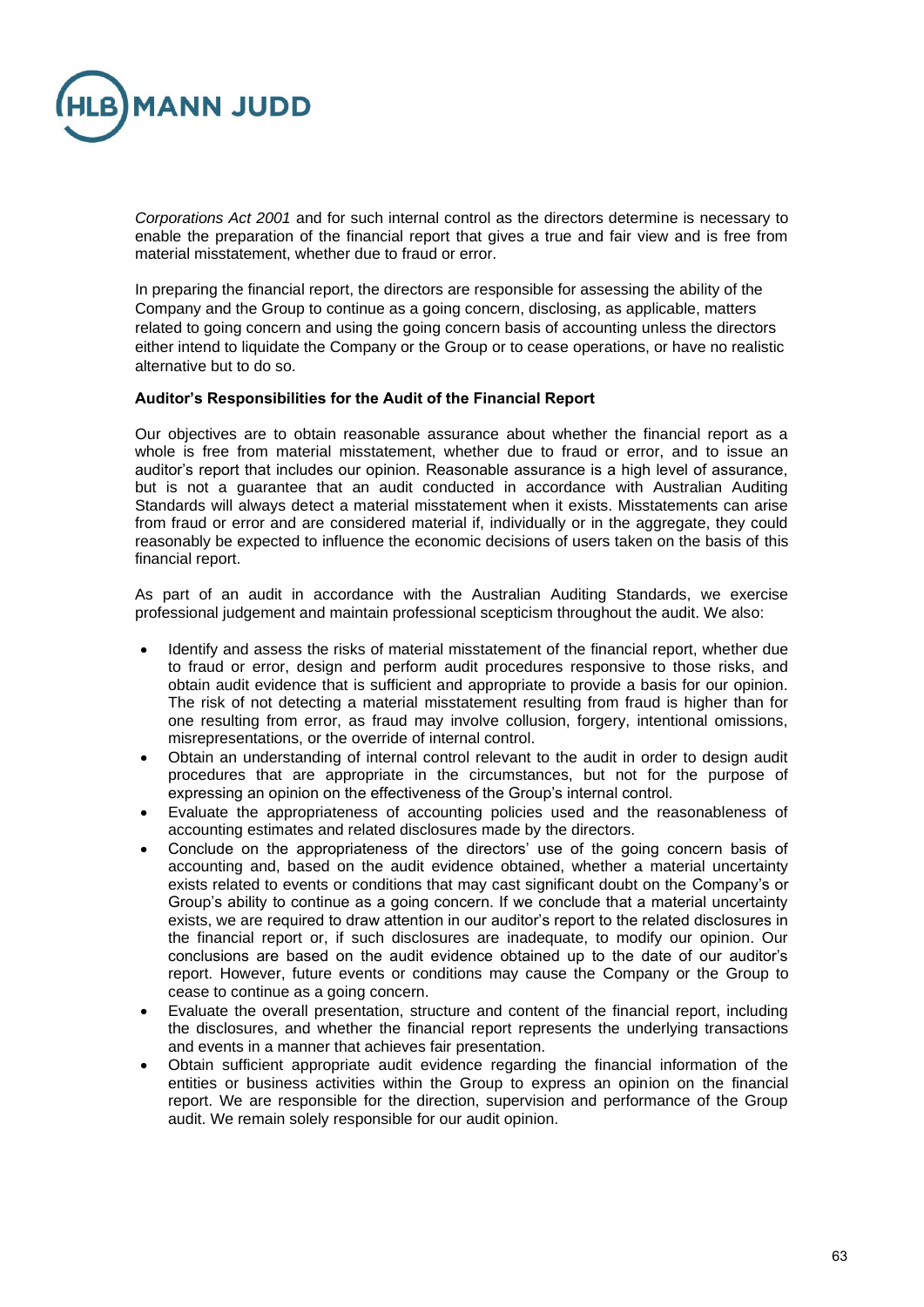

We communicate with the directors regarding, among other matters, the planned scope and timing of the audit and significant audit findings, including any significant deficiencies in internal control that we identify during our audit.

We also provide the directors with a statement that we have complied with relevant ethical requirements regarding independence, and to communicate with them all relationships and other matters that may reasonably be thought to bear on our independence, and where applicable, related safeguards.

From the matters communicated with the directors, we determine those matters that were of most significance in the audit of the financial report of the current period and are therefore the key audit matters. We describe these matters in our auditor's report unless law or regulation precludes public disclosure about the matter or when, in extremely rare circumstances, we determine that a matter should not be communicated in our report because the adverse consequences of doing so would reasonably be expected to outweigh the public interest benefits of such communication.

### **REPORT ON THE REMUNERATION REPORT**

### **Opinion on the Remuneration Report**

We have audited the Remuneration Report included in pages 8 to 19 of the directors' report for the year ended 31 December 2021.

In our opinion, the Remuneration Report of Tymlez Group Limited for the year ended 31 December 2021 complies with section 300A of the *Corporations Act 2001*.

### **Responsibilities**

The directors of the Company are responsible for the preparation and presentation of the Remuneration Report in accordance with section 300A of the *Corporations Act 2001*. Our responsibility is to express an opinion on the Remuneration Report, based on our audit conducted in accordance with Australian Auditing Standards.

HUB Henry full

**HLB Mann Judd Jude Lau Chartered Accountants Partner** 

Melbourne 31 March 2022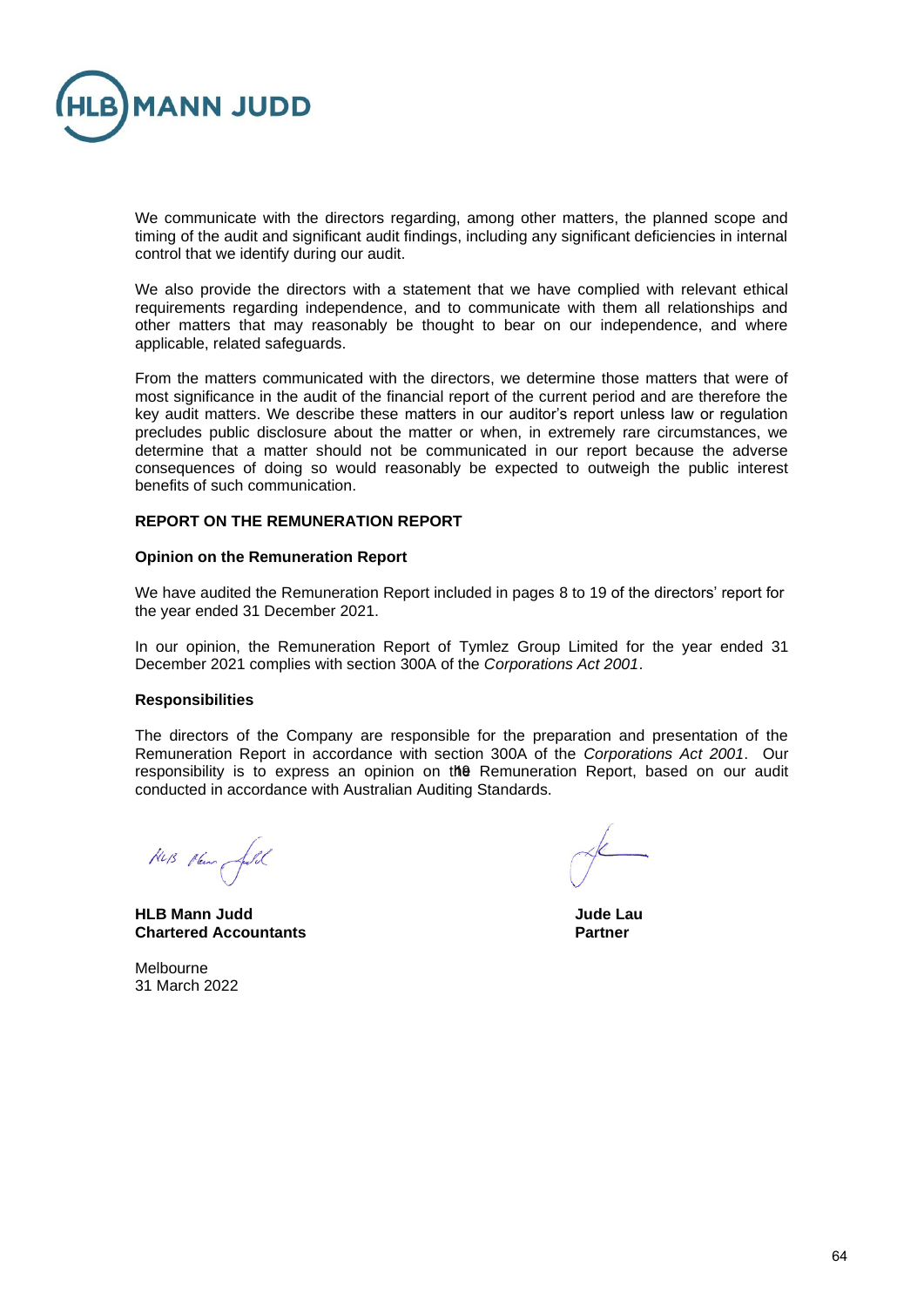# **Additional Information for Listed Public Companies For the Year Ended 31 December 2021**

### **ASX Additional Information**

Additional information required by the ASX Listing Rules and not disclosed elsewhere in this report is set out below. This information is effective as at 04 March 2021.

### **Substantial shareholders**

The number of substantial shareholders and their associates are set out below:

| <b>Shareholders</b>                                                                 | Number of<br><b>Shares</b> | % of issued<br>shares |  |
|-------------------------------------------------------------------------------------|----------------------------|-----------------------|--|
| Gold Coast Tweed Pet Motels Pty Ltd <tymlez 1<br="">A/C&gt; and Associates</tymlez> | 132.276.564                | 15.43%                |  |
| 10 Bolivianos Pty Ltd and Associates                                                | 105.814.889                | 10.72%                |  |
| Altor Capital Management Pty Ltd                                                    | 50.873.681                 | 5.17%                 |  |

### **Voting rights**

### *Ordinary Shares*

On a show of hands, every member present at a meeting in person or by proxy shall have one vote and upon a poll each share shall have one vote.

*Options* No voting rights.

### **Distribution of equity security**

Analysis of numbers of equity security holders by size of holding:

|                  | <b>Ordinary Shares</b> |                |
|------------------|------------------------|----------------|
| <b>Holding</b>   | <b>Shares</b>          | <b>Options</b> |
| $1 - 1,000$      | 26                     | 4              |
| $1,001 - 5,000$  | 39                     | 24             |
| $5,001 - 10,000$ | 55                     | 19             |
| 10,001 - 100,000 | 656                    | 106            |
| 100,001 and over | 534                    | 51             |
| <b>Total</b>     | 1,310                  | 204            |

Based on the price per security, there were 146 holders of less than a marketable parcel of ordinary shares. This equates to a total of 885,985 ordinary shares (0.089% of total issued capital).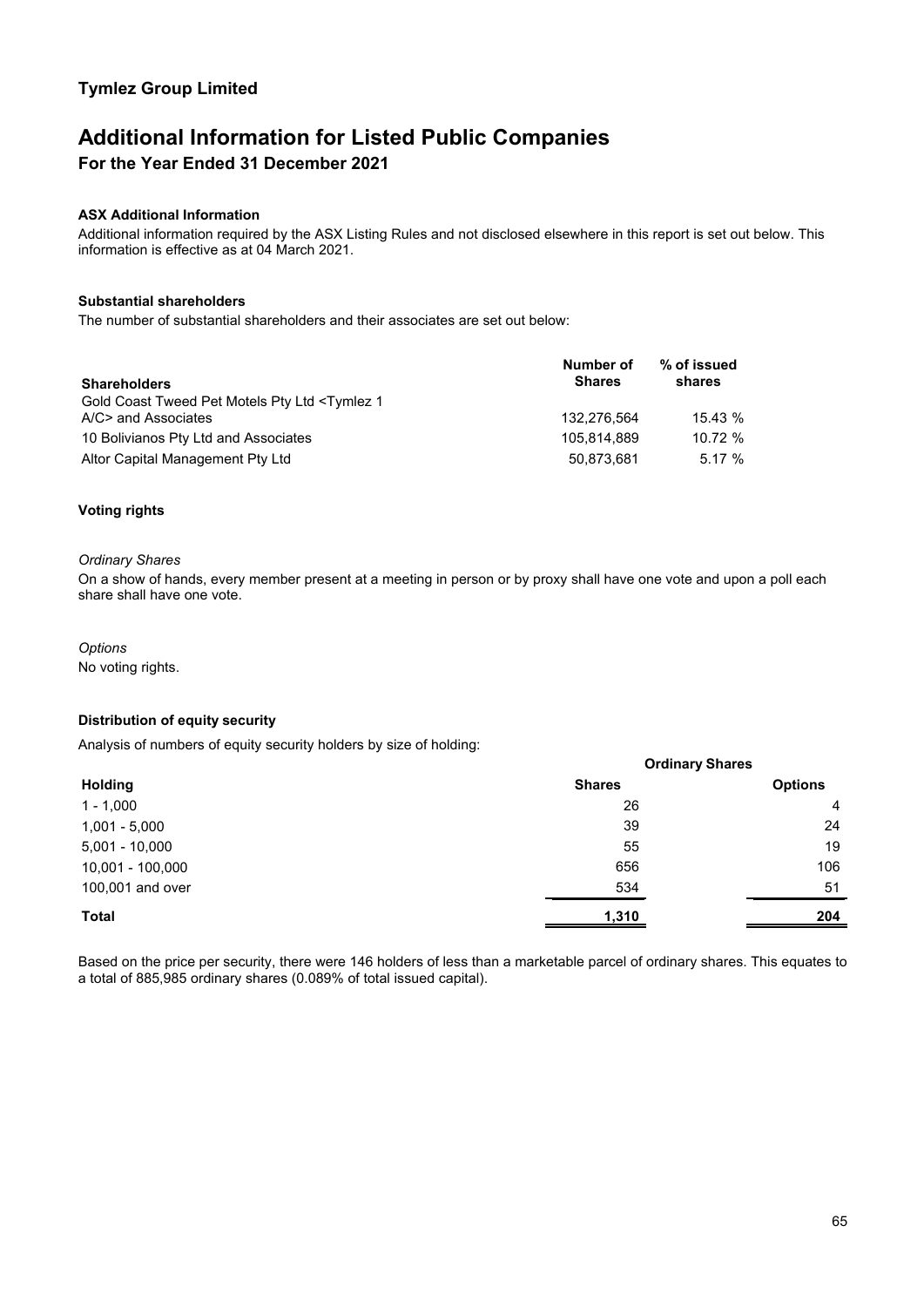# **Additional Information for Listed Public Companies**

# **For the Year Ended 31 December 2021**

### **Twenty largest shareholders - Ordinary shares**

The names of the twenty largest holders of quoted equity securities are listed below:

|                                                                                                           | Ordinary<br><b>Shares</b><br><b>Number Held</b> | % of issued<br>shares |
|-----------------------------------------------------------------------------------------------------------|-------------------------------------------------|-----------------------|
| Gold Coast Tweed Pet Motels Pty Ltd <tymlez 1<br="">A/c</tymlez>                                          | 112,500,000                                     | 11.40 %               |
| 10 Bolivianos Pty Ltd                                                                                     | 102,251,186                                     | 10.36 %               |
| Altor Capital Management Pty Ltd <altor alpha<="" td=""><td></td><td></td></altor>                        |                                                 |                       |
| Fund A/C>                                                                                                 | 49,066,592                                      | 4.97 %                |
| Mr Daniel Joseph O'Halloran                                                                               | 33,900,963                                      | 3.44%                 |
| Mr Gavin Jeremy Dunhill                                                                                   | 33,000,000                                      | 3.34 %                |
| Tooting Bec Pty Ltd <bakerloo a="" c="" superfund=""></bakerloo>                                          | 28,000,000                                      | 2.84%                 |
| Hamilton Hawkes Pty Ltd <whitcombe a="" c="" family=""></whitcombe>                                       | 24,855,951                                      | 2.52 %                |
| <b>MGL Corp Pty Ltd</b>                                                                                   | 20,000,000                                      | 2.03 %                |
| Narrawallee Capital Pty Ltd <the narrawallee="" unit<br="">A/C</the>                                      | 20,000,000                                      | 2.03 %                |
| Mr Noel Russell Cameron & Dr Belinda Caroline<br>Goad <noel a="" c="" cameron="" fund="" super=""></noel> | 18,636,251                                      | 1.89 %                |
| Mr Todd Joseph Bard                                                                                       | 17,125,330                                      | 1.74%                 |
| CS Fourth Nominees Pty Limited <hsbc cust="" nom<br="">AU Ltd 11 A/C&gt;</hsbc>                           | 15,607,124                                      | 1.58%                 |
| Flourich Pty Ltd < GT & JH Super Fund A/c>                                                                | 15,000,000                                      | 1.52%                 |
| Whitcombe Super Investments Pty Ltd <whitcombe<br>Super Fund A/c&gt;</whitcombe<br>                       | 13,878,400                                      | 1.41%                 |
| Mr Duncan Gerard Gowans & Mrs Jodie Louise<br>Gowans < Gowans Superfund A/C>                              | 13,500,000                                      | 1.37 %                |
| Granet Superannuation and Investment Services PL<br><granet a="" c="" fund="" super=""></granet>          | 13,324,658                                      | 1.35 %                |
| Buprestid Pty Ltd <hanlon a="" c="" family="" super=""></hanlon>                                          | 11,175,108                                      | 1.13 %                |
| Pyxis Holdings Pty Ltd <the a="" c="" mapletree=""></the>                                                 | 10,000,000                                      | 1.01 %                |
| Mr Steven Lyle Hadjifotis <hudgies a="" c="" family=""></hudgies>                                         | 10,000,000                                      | 1.01%                 |
| BNP Paribas Nominees Pty Ltd ACF Clearstream                                                              | 9,965,886                                       | 1.01%                 |
| Mr Graham John Walker                                                                                     | 9,053,862                                       | 0.92 %                |
| Red and White Holdings Pty Ltd <blood fund<="" super="" td=""><td></td><td></td></blood>                  |                                                 |                       |
| A/C                                                                                                       | 9,000,000                                       | 0.91%                 |
| Total                                                                                                     | 589,841,311                                     | 59.78 %               |
| <b>Total issued capital</b>                                                                               | 986,851,523                                     | 100.00 %              |